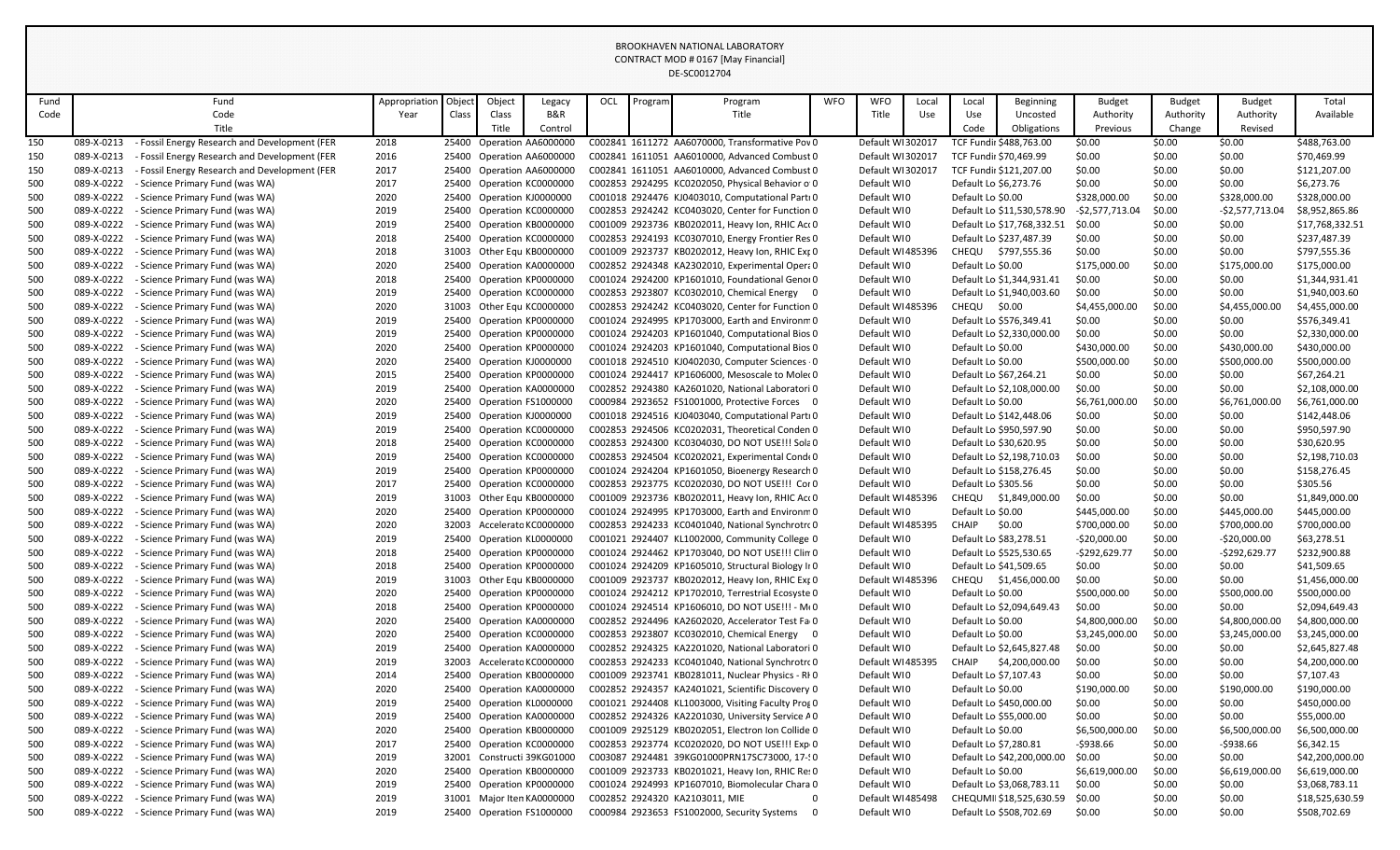| Fund       |                          | Fund                                                               | Appropriation | Object | Object | Legacy                                                  | OCL | Program | Program                                                                                             | <b>WFO</b> | <b>WFO</b>                      | Local | Local               | Beginning                  | <b>Budget</b>    | <b>Budget</b>    | <b>Budget</b>          | Total                             |
|------------|--------------------------|--------------------------------------------------------------------|---------------|--------|--------|---------------------------------------------------------|-----|---------|-----------------------------------------------------------------------------------------------------|------------|---------------------------------|-------|---------------------|----------------------------|------------------|------------------|------------------------|-----------------------------------|
| Code       |                          | Code                                                               | Year          | Class  | Class  | B&R                                                     |     |         | Title                                                                                               |            | Title                           | Use   | Use                 | Uncosted                   | Authority        | Authority        | Authority              | Available                         |
|            |                          | Title                                                              |               |        | Title  | Control                                                 |     |         |                                                                                                     |            |                                 |       | Code                | Obligations                | Previous         | Change           | Revised                |                                   |
| 500        | 089-X-0222               | - Science Primary Fund (was WA)                                    | 2020          |        |        | 25400 Operation KP0000000                               |     |         | C001024 2924200 KP1601010, Foundational Genoi 0                                                     |            | Default WI0                     |       | Default Lo \$0.00   |                            | \$980,000.00     | \$0.00           | \$980,000.00           | \$980,000.00                      |
| 500        | 089-X-0222               | - Science Primary Fund (was WA)                                    | 2020          |        |        | 25400 Operation KA0000000                               |     |         | C002852 2924358 KA2401022, Scientific Computin 0                                                    |            | Default WI0                     |       | Default Lo \$0.00   |                            | \$675,000.00     | \$0.00           | \$675,000.00           | \$675,000.00                      |
| 500        | 089-X-0222               | - Science Primary Fund (was WA)                                    | 2019          |        |        | 25400 Operation KC0000000                               |     |         | C002853 3023325 KC0203020, Synthesis and Proce 0                                                    |            | Default WI0                     |       |                     | Default Lo \$280,952.16    | \$0.00           | \$0.00           | \$0.00                 | \$280,952.16                      |
| 500        | 089-X-0222               | - Science Primary Fund (was WA)                                    | 2018          |        |        | 25400 Operation FS1000000                               |     |         | C000984 2923657 FS1007000, Material Control an 0                                                    |            | Default WI0                     |       |                     | Default Lo \$15,266.81     | \$0.00           | \$0.00           | \$0.00                 | \$15,266.81                       |
| 500        | 089-X-0222               | - Science Primary Fund (was WA)                                    | 2018          |        |        | 25400 Operation KA0000000                               |     |         | C002852 2924314 KA2101030, University Service A0                                                    |            | Default WI0                     |       |                     | Default Lo \$187,277.71    | \$0.00           | \$0.00           | \$0.00                 | \$187,277.71                      |
| 500        | 089-X-0222               | - Science Primary Fund (was WA)                                    | 2016          |        |        | 25400 Operation KA0000000                               |     |         | C002852 2924369 KA2501022, Muon Accelerators 0                                                      |            | Default WI0                     |       |                     | Default Lo \$43,257.33     | \$0.00           | \$0.00           | \$0.00                 | \$43,257.33                       |
| 500        | 089-X-0222               | - Science Primary Fund (was WA)                                    | 2020          |        |        | 32001 Constructi 39KA00000                              |     |         | C002786 2924263 39KA00000PRN11SC40000, 11-90                                                        |            | Default WI0                     |       | Default Lo \$0.00   |                            | \$2,942,000.00   | \$0.00           | \$2,942,000.00         | \$2,942,000.00                    |
| 500        | 089-X-0222               | - Science Primary Fund (was WA)                                    | 2017          |        |        | 31001 Major Iten KA0000000                              |     |         | C002852 2924320 KA2103011, MIE                                                                      |            | Default WI485486                |       |                     | CHEQUMII \$838,523.42      | -\$791,376.50    | \$0.00           | -\$791,376.50          | \$47,146.92                       |
| 500        | 089-X-0222               | - Science Primary Fund (was WA)                                    | 2020          |        |        | 25400 Operation FS1000000                               |     |         | C000984 2923656 FS1006000, Personnel Security 0                                                     |            | Default WI0                     |       | Default Lo \$0.00   |                            | \$553,000.00     | \$0.00           | \$553,000.00           | \$553,000.00                      |
| 500        | 089-X-0222               | - Science Primary Fund (was WA)                                    | 2020          |        |        | 25400 Operation KC0000000                               |     |         | C002853 2924233 KC0401040, National Synchrotro 0                                                    |            | Default WI0                     |       | Default Lo \$0.00   |                            | \$116,164,000.00 | \$0.00           |                        | \$116,164,000.00 \$116,164,000.00 |
| 500        | 089-X-0222               | - Science Primary Fund (was WA)                                    | 2020          |        |        | 25400 Operation KC0000000                               |     |         | C002853 2924405 KC0201060, Neutron and X-Ray 0                                                      |            | Default WI0                     |       | Default Lo \$0.00   |                            | \$2,945,000.00   | \$0.00           | \$2,945,000.00         | \$2,945,000.00                    |
| 500        | 089-X-0222               | - Science Primary Fund (was WA)                                    | 2019          |        |        | 25400 Operation KB0000000                               |     |         | C001009 2923746 KB0301020, Theory, National La 0                                                    |            | Default WI0                     |       |                     | Default Lo \$1,116,615.27  | \$0.00           | \$0.00           | \$0.00                 | \$1,116,615.27                    |
| 500        | 089-X-0222               | - Science Primary Fund (was WA)                                    | 2017          |        |        | 32003 Accelerato KA0000000                              |     |         | C002852 2924382 KA2602010, Accelerator Operati 0                                                    |            | Default WI485395                |       | CHAIP               | \$185,727.18               | \$0.00           | \$0.00           | \$0.00                 | \$185,727.18                      |
| 500        | 089-X-0222               | - Science Primary Fund (was WA)                                    | 2019          |        |        | 25400 Operation KA0000000                               |     |         | C002852 2924328 KA2202010, Experimental Opera 0                                                     |            | Default WI0                     |       |                     | Default Lo \$868,553.09    | \$0.00           | \$0.00           | \$0.00                 | \$868,553.09                      |
| 500        | 089-X-0222               | - Science Primary Fund (was WA)                                    | 2020          |        |        | 25400 Operation FS1000000                               |     |         | C000984 2923657 FS1007000, Material Control an 0                                                    |            | Default WI0                     |       | Default Lo \$0.00   |                            | \$666,000.00     | \$0.00           | \$666,000.00           | \$666,000.00                      |
| 500        | 089-X-0222               | - Science Primary Fund (was WA)                                    | 2020          |        |        | 25400 Operation KA0000000                               |     |         | C002852 2924313 KA2101020, National Laboratori 0                                                    |            | Default WI0                     |       | Default Lo \$0.00   |                            | \$5,440,000.00   | \$0.00           | \$5,440,000.00         | \$5,440,000.00                    |
| 500        | 089-X-0222               | - Science Primary Fund (was WA)                                    | 2020          |        |        | 25400 Operation KP0000000                               |     |         | C001024 2924204 KP1601050, Bioenergy Research 0                                                     |            | Default WI0                     |       | Default Lo \$0.00   |                            | \$1,308,000.00   | \$0.00           | \$1,308,000.00         | \$1,308,000.00                    |
| 500        | 089-X-0222               | - Science Primary Fund (was WA)                                    | 2019          |        |        | 25400 Operation KA0000000                               |     |         | C002852 2924496 KA2602020, Accelerator Test Fa 0                                                    |            | Default WI0                     |       |                     | Default Lo \$443,959.88    | \$0.00           | \$0.00           | \$0.00                 | \$443,959.88                      |
| 500        | 089-X-0222               | - Science Primary Fund (was WA)                                    | 2019          |        |        | 25400 Operation KA0000000                               |     |         | C002852 2924317 KA2102021. ATLAS Detector and 0                                                     |            | Default WI0                     |       |                     | Default Lo \$13,203,817.01 | \$0.00           | \$0.00           | \$0.00                 | \$13,203,817.01                   |
| 500        | 089-X-0222               | - Science Primary Fund (was WA)                                    | 2017          |        |        | 25400 Operation KA0000000                               |     |         | C002852 2924363 KA2403013, Other Projects<br>$\overline{\phantom{0}}$                               |            | Default WI0                     |       | Default Lo \$160.35 |                            | $-$160.35$       | \$0.00           | $-$160.35$             | \$0.00                            |
| 500        | 089-X-0222               | - Science Primary Fund (was WA)                                    | 2020          |        |        | 25400 Operation KB0000000                               |     |         | C001009 2923721 KB0101022, Medium Energy, Ot 0                                                      |            | Default WI0                     |       | Default Lo \$0.00   |                            | \$1,430,000.00   | \$0.00           | \$1,430,000.00         | \$1,430,000.00                    |
| 500        | 089-X-0222               | - Science Primary Fund (was WA)                                    | 2019          |        |        | 25400 Operation KA0000000                               |     |         | C002852 2924346 KA2301020, National Laboratori 0                                                    |            | Default WI0                     |       |                     | Default Lo \$482,872.27    | \$0.00           | \$0.00           | \$0.00                 | \$482,872.27                      |
| 500        | 089-X-0222               | - Science Primary Fund (was WA)                                    | 2020          |        |        | 25400 Operation KC0000000                               |     |         | C002853 2924506 KC0202031, Theoretical Conden 0                                                     |            | Default WI0                     |       | Default Lo \$0.00   |                            | \$1,988,000.00   | \$0.00           | \$1,988,000.00         | \$1,988,000.00                    |
| 500        | 089-X-0222               | - Science Primary Fund (was WA)                                    | 2018          |        |        | 31003 Other Equ KB0000000                               |     |         | C001009 2923736 KB0202011, Heavy Ion, RHIC Act 0                                                    |            | Default WI485396                |       | CHEQU               | \$824,000.00               | \$0.00           | \$0.00           | \$0.00                 | \$824,000.00                      |
| 500        | 089-X-0222               | - Science Primary Fund (was WA)                                    | 2019          |        |        | 25400 Operation AT0000000                               |     |         | C000840 2925051 AT1050000, Innovation Networl 0                                                     |            | Default WI0                     |       | Default Lo \$0.00   |                            | \$160,000.00     | \$0.00           | \$160,000.00           | \$160,000.00                      |
| 500        | 089-X-0222               | - Science Primary Fund (was WA)                                    | 2019          |        |        | 25400 Operation KC0000000                               |     |         | C002853 2924305 KC0406020, Accelerator and Det 0                                                    |            | Default WI0                     |       |                     | Default Lo \$800,000.00    | \$0.00           | \$0.00           | \$0.00                 | \$800,000.00                      |
| 500        | 089-X-0222               | - Science Primary Fund (was WA)                                    | 2019          |        |        | 25400 Operation KP0000000                               |     |         | C001024 2924200 KP1601010, Foundational Genoi 0                                                     |            | Default WI0                     |       |                     | Default Lo \$2,771,000.00  | \$0.00           | \$0.00           | \$0.00                 | \$2,771,000.00                    |
| 500        | 089-X-0222               | - Science Primary Fund (was WA)                                    | 2018          |        |        | 25400 Operation KP0000000                               |     |         | C001024 2924216 KP1703020, DO NOT USE !!! Eart 0                                                    |            | Default WI0                     |       |                     | Default Lo \$86,015.98     | \$0.00           | \$0.00           | \$0.00                 | \$86,015.98                       |
| 500        | 089-X-0222               | - Science Primary Fund (was WA)                                    | 2018          |        |        | 25400 Operation KC0000000                               |     |         | C002853 2924460 KC0301050, DO NOT USE !!! Con 0                                                     |            | Default WI0                     |       | Default Lo \$8.95   |                            | \$0.00           | \$0.00           | \$0.00                 | \$8.95                            |
| 500        | 089-X-0222               | - Science Primary Fund (was WA)                                    | 2019          |        |        | 25400 Operation KC0000000                               |     |         | C002853 2924245 KC0403050, Center for Integrate 0                                                   |            | Default WI0                     |       |                     | Default Lo \$16,414.96     | \$0.00           | \$0.00           | \$0.00                 | \$16,414.96                       |
| 500        | 089-X-0222               | - Science Primary Fund (was WA)                                    | 2019          |        |        | 25400 Operation KA0000000                               |     |         | C002852 2924366 KA2501012, National Laboratori 0                                                    |            | Default WI0                     |       |                     | Default Lo \$111,366.64    | \$0.00           | \$0.00           | \$0.00                 | \$111,366.64                      |
| 500        | 089-X-0222               | - Science Primary Fund (was WA)                                    | 2019          |        |        | 25400 Operation FS1000000                               |     |         | C000984 2923657 FS1007000, Material Control an 0                                                    |            | Default WI0                     |       |                     | Default Lo \$709,000.00    | \$0.00           | \$0.00           | \$0.00                 | \$709,000.00                      |
| 500        | 089-X-0222               | - Science Primary Fund (was WA)                                    | 2019          |        |        | 25400 Operation KA0000000                               |     |         | C002852 2924313 KA2101020, National Laboratori 0                                                    |            | Default WI0                     |       |                     | Default Lo \$3,650,135.33  | \$0.00           | \$0.00           | \$0.00                 | \$3,650,135.33                    |
| 500        | 089-X-0222               | - Science Primary Fund (was WA)                                    | 2020          |        |        | 25400 Operation KA0000000                               |     |         | C002852 2924325 KA2201020, National Laboratori 0                                                    |            | Default WI0                     |       | Default Lo \$0.00   |                            | \$5,886,000.00   | \$0.00           | \$5,886,000.00         | \$5,886,000.00                    |
| 500        | 089-X-0222               | - Science Primary Fund (was WA)                                    | 2020          |        |        | 25400 Operation KC0000000                               |     |         | C002853 2924299 KC0304020, Physical Bioscience: 0                                                   |            | Default WI0                     |       | Default Lo \$0.00   |                            | \$3,177,000.00   | \$0.00           | \$3,177,000.00         | \$3,177,000.00                    |
| 500        | 089-X-0222               | - Science Primary Fund (was WA)                                    | 2020          |        |        | 32002 General Pl KG0700000                              |     |         | C002925 2924416 KG0701000, Facilities and Infras 0                                                  |            | Default WI485403                |       | CHGPP               | \$0.00                     | \$7,500,000.00   | \$0.00           | \$7,500,000.00         | \$7,500,000.00                    |
| 500        | 089-X-0222               | - Science Primary Fund (was WA)                                    | 2020          |        |        | 25400 Operation KA0000000                               |     |         | C002852 2925070 KA2501015, Traineeships<br>C002852 2924358 KA2401022, Scientific Computin 0         |            | Default WI0                     |       | Default Lo \$0.00   | Default Lo \$424,442.87    | \$33,000.00      | \$0.00           | \$33,000.00            | \$33,000.00                       |
| 500        | 089-X-0222               | - Science Primary Fund (was WA)                                    | 2019          |        |        | 25400 Operation KA0000000                               |     |         | C003087 2924481 39KG01000PRN17SC73000.17-10                                                         |            | Default WI0                     |       |                     |                            | \$0.00           | \$0.00           | \$0.00                 | \$424,442.87                      |
| 500        | 089-X-0222<br>089-X-0222 | - Science Primary Fund (was WA)                                    | 2018          |        |        | 32001 Constructi 39KG01000<br>25400 Operation KC0000000 |     |         |                                                                                                     |            | Default WI0                     |       |                     | Default Lo \$23,967,852.43 | \$0.00           | \$0.00           | \$0.00                 | \$23,967,852.43                   |
| 500        | 089-X-0222               | - Science Primary Fund (was WA)                                    | 2019          |        |        |                                                         |     |         | C002853 2924233 KC0401040, National Synchrotro 0<br>C002853 2923803 KC0301020, DO NOT USE !!! Che 0 |            | Default WI0                     |       |                     | Default Lo \$26,835,229.75 | \$0.00           | \$0.00<br>\$0.00 | \$0.00<br>\$0.00       | \$26,835,229.75<br>\$3.83         |
| 500<br>500 | 089-X-0222               | - Science Primary Fund (was WA)                                    | 2018<br>2020  |        |        | 25400 Operation KC0000000                               |     |         | C002853 2923769 KC0201010, Structure Of Materi 0                                                    |            | Default WI0<br>Default WI0      |       | Default Lo \$3.83   |                            | \$0.00           | \$0.00           |                        |                                   |
|            |                          | - Science Primary Fund (was WA)                                    |               |        |        | 25400 Operation KC0000000<br>31001 Major Iten KB0000000 |     |         |                                                                                                     |            |                                 |       | Default Lo \$0.00   |                            | \$2,745,000.00   |                  | \$2,745,000.00         | \$2,745,000.00<br>\$4,440,831.74  |
| 500        | 089-X-0222<br>089-X-0222 | - Science Primary Fund (was WA)                                    | 2019<br>2020  |        |        | 25400 Operation KC0000000                               |     |         | C001009 2923737 KB0202012, Heavy Ion, RHIC Ext 0<br>C002853 2924294 KC0202040, Mechanical Behavic 0 |            | Default WI485499<br>Default WIO |       | Default Lo \$0.00   | CHEQUMII \$4,440,831.74    | \$0.00           | \$0.00           | \$0.00<br>\$190,000.00 |                                   |
| 500<br>500 | 089-X-0222               | - Science Primary Fund (was WA)<br>- Science Primary Fund (was WA) | 2018          |        |        | 25400 Operation KA0000000                               |     |         | C002852 2924319 KA2102090, Other Facilities 0                                                       |            | Default WI0                     |       | Default Lo \$310.62 |                            | \$190,000.00     | \$0.00<br>\$0.00 | \$0.00                 | \$190,000.00<br>\$310.62          |
| 500        | 089-X-0222               | - Science Primary Fund (was WA)                                    | 2018          |        |        | 25400 Operation KC0000000                               |     |         | C002853 2924447 KC0213010, Computational Mat 0                                                      |            | Default WI0                     |       |                     | Default Lo \$785,276.27    | \$0.00<br>\$0.00 | \$0.00           | \$0.00                 | \$785,276.27                      |
| 500        | 089-X-0222               | - Science Primary Fund (was WA)                                    | 2020          |        |        | 25400 Operation KA0000000                               |     |         | C002852 2924346 KA2301020, National Laboratori 0                                                    |            | Default WI0                     |       | Default Lo \$0.00   |                            | \$1,110,000.00   | \$0.00           | \$1,110,000.00         | \$1,110,000.00                    |
| 500        | 089-X-0222               | - Science Primary Fund (was WA)                                    | 2018          |        |        | 25400 Operation KB0000000                               |     |         | C001009 2923752 KB0301052, Theory, SciDAC, Na 0                                                     |            | Default WIO                     |       |                     | Default Lo \$278,400.45    | \$0.00           | \$0.00           | \$0.00                 | \$278,400.45                      |
| 500        | 089-X-0222               | - Science Primary Fund (was WA)                                    | 2019          |        |        | 25400 Operation FS1000000                               |     |         | C000984 2923652 FS1001000, Protective Forces 0                                                      |            | Default WI0                     |       |                     | Default Lo \$1,334,865.99  | \$0.00           | \$0.00           | \$0.00                 | \$1,334,865.99                    |
| 500        | 089-X-0222               | - Science Primary Fund (was WA)                                    | 2020          |        |        | 25400 Operation KC0000000                               |     |         | C002853 3023325 KC0203020, Synthesis and Proce 0                                                    |            | Default WIO                     |       | Default Lo \$0.00   |                            | \$2,453,000.00   | \$0.00           | \$2,453,000.00         | \$2,453,000.00                    |
|            |                          |                                                                    |               |        |        |                                                         |     |         |                                                                                                     |            |                                 |       |                     |                            |                  |                  |                        |                                   |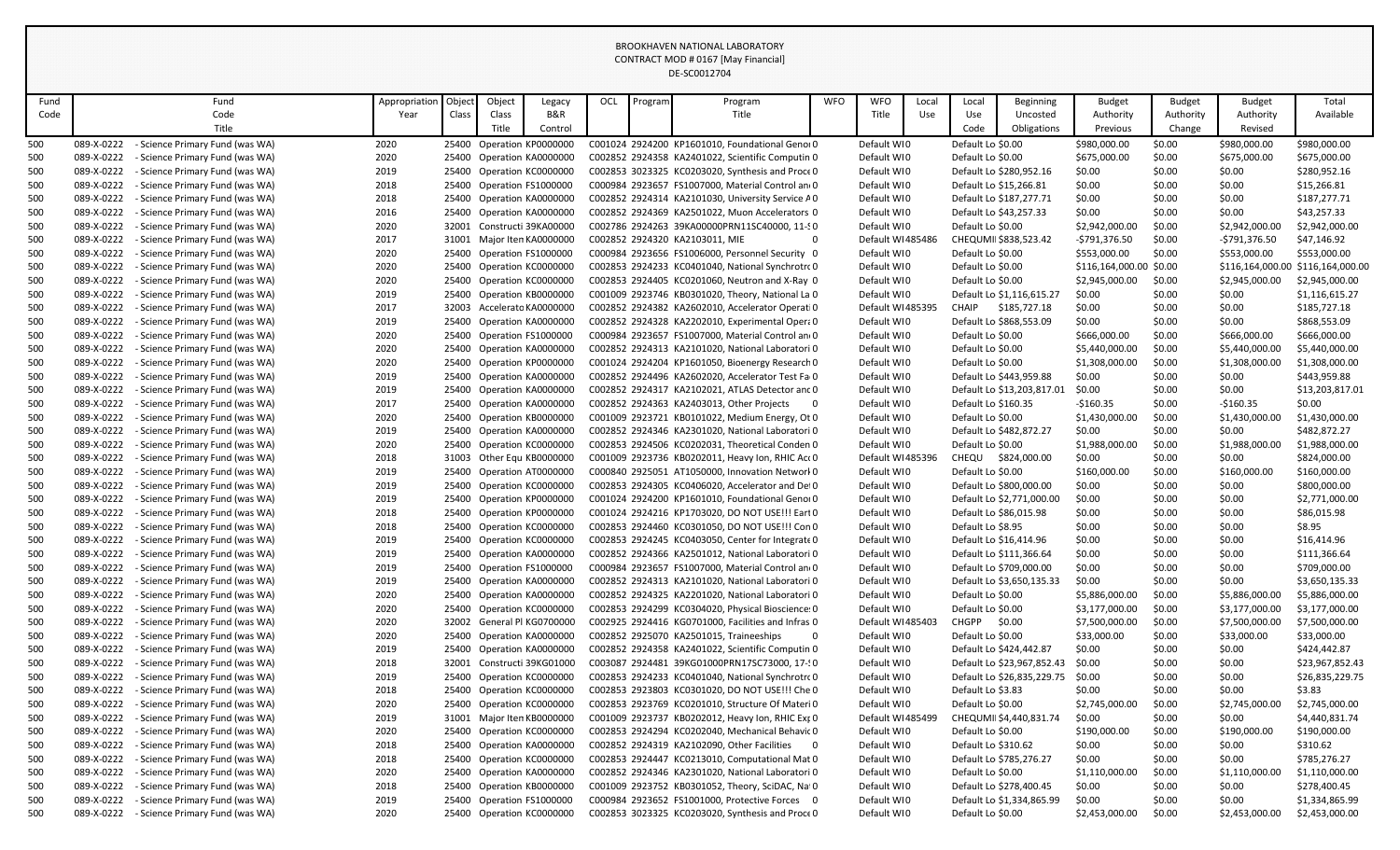| Fund |            | Fund                            | Appropriation | Object | Object | Legacy                     | OCL | Program | Program                                                                | <b>WFO</b> | <b>WFO</b>       | Local | Local                 | Beginning                  | <b>Budget</b>           | <b>Budget</b> | <b>Budget</b>   | Total                             |
|------|------------|---------------------------------|---------------|--------|--------|----------------------------|-----|---------|------------------------------------------------------------------------|------------|------------------|-------|-----------------------|----------------------------|-------------------------|---------------|-----------------|-----------------------------------|
| Code |            | Code                            | Year          | Class  | Class  | B&R                        |     |         | Title                                                                  |            | Title            | Use   | Use                   | Uncosted                   | Authority               | Authority     | Authority       | Available                         |
|      |            | Title                           |               |        | Title  | Control                    |     |         |                                                                        |            |                  |       | Code                  | Obligations                | Previous                | Change        | Revised         |                                   |
| 500  | 089-X-0222 | - Science Primary Fund (was WA) | 2017          |        |        | 25400 Operation KJ0000000  |     |         | C001018 2924137 KJ0404000. Next Generation Ne 0                        |            | Default WI0      |       | Default Lo \$1,761.52 |                            | $-$1,761.52$            | \$0.00        | $-$1,761.52$    | \$0.00                            |
| 500  | 089-X-0222 | - Science Primary Fund (was WA) | 2020          |        |        | 31003 Other Equ KB0000000  |     |         | C001009 2923736 KB0202011, Heavy Ion, RHIC Act 0                       |            | Default WI485396 |       | CHEQU                 | \$0.00                     | \$830,000.00            | \$0.00        | \$830,000.00    | \$830,000.00                      |
| 500  | 089-X-0222 | - Science Primary Fund (was WA) | 2019          |        |        | 25400 Operation KC0000000  |     |         | C002853 2924193 KC0307010, Energy Frontier Res 0                       |            | Default WI0      |       |                       | Default Lo \$2,087,130.00  | \$0.00                  | \$0.00        | \$0.00          | \$2,087,130.00                    |
| 500  | 089-X-0222 | - Science Primary Fund (was WA) | 2014          |        |        | 25400 Operation KB0000000  |     |         | C001009 2923728 KB0181012, Nuclear Physics - BIO                       |            | Default WI0      |       |                       | Default Lo \$34,228.17     | \$0.00                  | \$0.00        | \$0.00          | \$34,228.17                       |
| 500  | 089-X-0222 | - Science Primary Fund (was WA) | 2020          |        |        | 32001 Constructi 39KG01000 |     |         | C003227 2924984 39KG01000PRN19SC71000, 19-10                           |            | Default WI0      |       | Default Lo \$0.00     |                            | \$17,477,636.00         | \$0.00        | \$17,477,636.00 | \$17,477,636.00                   |
| 500  | 089-X-0222 | - Science Primary Fund (was WA) | 2019          |        |        | 25400 Operation KJ0000000  |     |         | C001018 2924474 KJ0402010, Computer Sciences 0                         |            | Default WI0      |       |                       | Default Lo \$451,512.00    | \$0.00                  | \$0.00        | \$0.00          | \$451,512.00                      |
| 500  | 089-X-0222 | - Science Primary Fund (was WA) | 2019          |        |        | 25400 Operation FS1000000  |     |         | C000984 2923656 FS1006000, Personnel Security 0                        |            | Default WI0      |       |                       | Default Lo \$143,097.03    | \$0.00                  | \$0.00        | \$0.00          | \$143,097.03                      |
| 500  | 089-X-0222 | - Science Primary Fund (was WA) | 2018          |        |        | 32003 Accelerato KC0000000 |     |         | C002853 2924233 KC0401040, National Synchrotro 0                       |            | Default WI485395 |       | CHAIP                 | \$111,349.54               | \$0.00                  | \$0.00        | \$0.00          | \$111,349.54                      |
| 500  | 089-X-0222 | - Science Primary Fund (was WA) | 2020          |        |        | 25400 Operation KA0000000  |     |         | C002852 2924356 KA2401019, Other Research 0                            |            | Default WI0      |       | Default Lo \$0.00     |                            | \$231,000.00            | \$0.00        | \$231,000.00    | \$231,000.00                      |
| 500  | 089-X-0222 | - Science Primary Fund (was WA) | 2019          |        |        | 25400 Operation KP0000000  |     |         | C001024 2924211 KP1701000, Atmospheric Syster 0                        |            | Default WI0      |       |                       | Default Lo \$1,428,661.09  | \$0.00                  | \$0.00        | \$0.00          | \$1,428,661.09                    |
| 500  | 089-X-0222 | - Science Primary Fund (was WA) | 2014          |        |        | 25400 Operation KC0000000  |     |         | C002853 2924248 KC0404040, National Synchrotro 0                       |            | Default WI0      |       |                       | Default Lo \$2,840,641.00  | \$0.00                  | \$0.00        | \$0.00          | \$2,840,641.00                    |
| 500  | 089-X-0222 | - Science Primary Fund (was WA) | 2019          |        |        | 25400 Operation KA0000000  |     |         | C002852 2924336 KA2202090, Other Facilities<br>$\overline{\mathbf{0}}$ |            | Default WI0      |       |                       | Default Lo \$169,868.66    | \$0.00                  | \$0.00        | \$0.00          | \$169,868.66                      |
| 500  | 089-X-0222 | - Science Primary Fund (was WA) | 2020          |        |        | 25400 Operation FS1000000  |     |         | C000984 2923655 FS1005000, Cyber Security                              | 0          | Default WI0      |       | Default Lo \$0.00     |                            | \$3,170,000.00          | \$0.00        | \$3,170,000.00  | \$3,170,000.00                    |
| 500  | 089-X-0222 | - Science Primary Fund (was WA) | 2018          |        |        | 32002 General Pl KG0700000 |     |         | C002925 2924416 KG0701000, Facilities and Infras 0                     |            | Default WI0      |       |                       | Default Lo \$10,065,373.45 | \$0.00                  | \$0.00        | \$0.00          | \$10,065,373.45                   |
| 500  | 089-X-0222 | - Science Primary Fund (was WA) | 2020          |        |        | 25400 Operation KB0000000  |     |         | C001009 2923749 KB0301042, Theory, Nuclear Da 0                        |            | Default WI0      |       | Default Lo \$0.00     |                            | \$3,513,000.00          | \$0.00        | \$3,513,000.00  | \$3,513,000.00                    |
| 500  | 089-X-0222 | - Science Primary Fund (was WA) | 2016          |        |        | 25400 Operation KP0000000  |     |         | C001024 2924205 KP1602010, Radiochemistry and 0                        |            | Default WI0      |       | Default Lo \$4,286.34 |                            | \$0.00                  | \$0.00        | \$0.00          | \$4,286.34                        |
| 500  | 089-X-0222 | - Science Primary Fund (was WA) | 2019          |        |        | 25400 Operation FS1000000  |     |         | C000984 2923658 FS1009000, Program Managem 0                           |            | Default WI0      |       |                       | Default Lo \$297,414.40    | \$0.00                  | \$0.00        | \$0.00          | \$297,414.40                      |
| 500  | 089-X-0222 | - Science Primary Fund (was WA) | 2018          |        |        | 25400 Operation KJ0000000  |     |         | C001018 2924134 KJ0401000, Applied Mathematic 0                        |            | Default WI0      |       |                       | Default Lo \$101,496.52    | \$0.00                  | \$0.00        | \$0.00          | \$101,496.52                      |
| 500  | 089-X-0222 | - Science Primary Fund (was WA) | 2019          |        |        | 25400 Operation KC0000000  |     |         | C002853 2924447 KC0213010, Computational Mat 0                         |            | Default WI0      |       |                       | Default Lo \$1,774,000.00  | \$0.00                  | \$0.00        | \$0.00          | \$1,774,000.00                    |
| 500  | 089-X-0222 | - Science Primary Fund (was WA) | 2019          |        |        | 25400 Operation KA0000000  |     |         | C002852 2924489 KA2401032, QIS Research - Nati 0                       |            | Default WI0      |       |                       | Default Lo \$1,148,358.93  | \$0.00                  | \$0.00        | \$0.00          | \$1,148,358.93                    |
| 500  | 089-X-0222 | - Science Primary Fund (was WA) | 2019          |        |        | 31001 Major Iten KA0000000 |     |         | C002852 2924320 KA2103011, MIE                                         | $\Omega$   | Default WI485496 |       |                       | CHEQUMII \$2,441,780.26    | \$0.00                  | \$0.00        | \$0.00          | \$2,441,780.26                    |
| 500  | 089-X-0222 | - Science Primary Fund (was WA) | 2018          |        |        | 25400 Operation KA0000000  |     |         | C002852 2924320 KA2103011, MIE                                         | $\Omega$   | Default WI485493 |       |                       | CHOPEMII \$990,040.45      | \$0.00                  | \$0.00        | \$0.00          | \$990,040.45                      |
| 500  | 089-X-0222 | - Science Primary Fund (was WA) | 2019          |        |        | 25400 Operation KB0000000  |     |         | C001009 2923752 KB0301052, Theory, SciDAC, Nat 0                       |            | Default WI0      |       |                       | Default Lo \$347,000.00    | \$0.00                  | \$0.00        | \$0.00          | \$347,000.00                      |
| 500  | 089-X-0222 | - Science Primary Fund (was WA) | 2020          |        |        | 25400 Operation KA0000000  |     |         | C002852 2924336 KA2202090. Other Facilities                            | 0          | Default WI0      |       | Default Lo \$0.00     |                            | \$385,000.00            | \$0.00        | \$385,000.00    | \$385,000.00                      |
| 500  | 089-X-0222 | - Science Primary Fund (was WA) | 2020          |        |        | 25400 Operation KP0000000  |     |         | C001024 2924993 KP1607010, Biomolecular Chara 0                        |            | Default WI0      |       | Default Lo \$0.00     |                            | \$4,350,000.00          | \$0.00        | \$4,350,000.00  | \$4,350,000.00                    |
| 500  | 089-X-0222 | - Science Primary Fund (was WA) | 2020          |        |        | 25400 Operation KB0000000  |     |         | C001009 2923736 KB0202011, Heavy Ion, RHIC Act 0                       |            | Default WI0      |       | Default Lo \$0.00     |                            | \$136,758,000.00 \$0.00 |               |                 | \$136,758,000.00 \$136,758,000.00 |
| 500  | 089-X-0222 | - Science Primary Fund (was WA) | 2020          |        |        | 25400 Operation KC0000000  |     |         | C002853 2924290 KC0405070, NSLS-II Experiment. 0                       |            | Default WI800038 |       | CHMIE20E \$0.00       |                            | \$2,217,000.00          | \$0.00        | \$2,217,000.00  | \$2,217,000.00                    |
| 500  | 089-X-0222 | - Science Primary Fund (was WA) | 2019          |        |        | 25400 Operation KL0000000  |     |         | C001021 2924414 KL1500000, Outreach                                    | $\Omega$   | Default WI0      |       |                       | Default Lo \$80,000.00     | \$0.00                  | \$0.00        | \$0.00          | \$80,000.00                       |
| 500  | 089-X-0222 | - Science Primary Fund (was WA) | 2018          |        |        | 25400 Operation KJ0000000  |     |         | C001018 2924476 KJ0403010, Computational Parti 0                       |            | Default WI0      |       |                       | Default Lo \$176,950.94    | \$0.00                  | \$0.00        | \$0.00          | \$176,950.94                      |
| 500  | 089-X-0222 | - Science Primary Fund (was WA) | 2020          |        |        | 31001 Major Iten KC0000000 |     |         | C002853 2925052 KC0405080, NSRC Recapitalizati 0                       |            | Default WI800039 |       | CHMIE20E \$0.00       |                            | \$4,150,000.00          | \$0.00        | \$4,150,000.00  | \$4,150,000.00                    |
| 500  | 089-X-0222 | - Science Primary Fund (was WA) | 2020          |        |        | 25400 Operation FS1000000  |     |         | C000984 2923653 FS1002000, Security Systems 0                          |            | Default WI0      |       | Default Lo \$0.00     |                            | \$842,000.00            | \$0.00        | \$842,000.00    | \$842,000.00                      |
| 500  | 089-X-0222 | - Science Primary Fund (was WA) | 2019          |        |        | 25400 Operation FS1000000  |     |         | C000984 2923654 FS1004000, Information Securit 0                       |            | Default WI0      |       |                       | Default Lo \$111,006.91    | \$0.00                  | \$0.00        | \$0.00          | \$111,006.91                      |
| 500  | 089-X-0222 | - Science Primary Fund (was WA) | 2019          |        |        | 25400 Operation KB0000000  |     |         | C001009 2923737 KB0202012, Heavy Ion, RHIC Ext 0                       |            | Default WI0      |       |                       | Default Lo \$15,541,298.19 | \$0.00                  | \$0.00        | \$0.00          | \$15,541,298.19                   |
| 500  | 089-X-0222 | - Science Primary Fund (was WA) | 2020          |        |        | 25400 Operation KP0000000  |     |         | C001024 2924218 KP1704010, ARM Operations an 0                         |            | Default WI0      |       | Default Lo \$0.00     |                            | \$250,000.00            | \$0.00        | \$250,000.00    | \$250,000.00                      |
| 500  | 089-X-0222 | - Science Primary Fund (was WA) | 2020          |        |        | 25400 Operation KA0000000  |     |         | C002852 2924355 KA2401012, National Laboratori 0                       |            | Default WI0      |       | Default Lo \$0.00     |                            | \$4,740,000.00          | \$0.00        | \$4,740,000.00  | \$4,740,000.00                    |
| 500  | 089-X-0222 | - Science Primary Fund (was WA) | 2018          |        |        | 25400 Operation KC0000000  |     |         | C002853 2924421 KC0406030, Long Term Surveilla 0                       |            | Default WI0      |       |                       | Default Lo \$503,962.44    | \$0.00                  | \$0.00        | \$0.00          | \$503,962.44                      |
| 500  | 089-X-0222 | - Science Primary Fund (was WA) | 2017          |        |        | 25400 Operation KA0000000  |     |         | C002852 2924317 KA2102021, ATLAS Detector and 0                        |            | Default WI0      |       | Default Lo \$0.00     |                            | \$791,376.50            | \$0.00        | \$791,376.50    | \$791,376.50                      |
| 500  | 089-X-0222 | - Science Primary Fund (was WA) | 2020          |        |        | 25400 Operation KB0000000  |     |         | C001009 2923737 KB0202012, Heavy Ion, RHIC Ext 0                       |            | Default WI0      |       | Default Lo \$0.00     |                            | \$39,045,000.00         | \$0.00        | \$39,045,000.00 | \$39,045,000.00                   |
| 500  | 089-X-0222 | - Science Primary Fund (was WA) | 2019          |        |        | 25400 Operation KA0000000  |     |         | C002852 2924314 KA2101030, University Service A0                       |            | Default WI0      |       |                       | Default Lo \$373,836.00    | \$0.00                  | \$0.00        | \$0.00          | \$373,836.00                      |
| 500  | 089-X-0222 | - Science Primary Fund (was WA) | 2019          |        |        | 25400 Operation KC0000000  |     |         | C002853 2925000 KC0304031, Solar Photochemist 0                        |            | Default WI0      |       |                       | Default Lo \$2,059,588.59  | \$0.00                  | \$0.00        | \$0.00          | \$2,059,588.59                    |
| 500  | 089-X-0222 | - Science Primary Fund (was WA) | 2019          |        |        | 25400 Operation KB0000000  |     |         | C001009 2923733 KB0201021, Heavy Ion, RHIC Re: 0                       |            | Default WI0      |       |                       | Default Lo \$2,033,870.73  | \$0.00                  | \$0.00        | \$0.00          | \$2,033,870.73                    |
| 500  | 089-X-0222 | - Science Primary Fund (was WA) | 2020          |        |        | 32003 Accelerato KB0000000 |     |         | C001009 2923736 KB0202011, Heavy Ion, RHIC Act 0                       |            | Default WI485395 |       | CHAIP                 | \$0.00                     | \$2,460,000.00          | \$0.00        | \$2,460,000.00  | \$2.460.000.00                    |
| 500  | 089-X-0222 | - Science Primary Fund (was WA) | 2017          |        |        | 25400 Operation KA0000000  |     |         | C002852 2924382 KA2602010, Accelerator Operati 0                       |            | Default WI0      |       | Default Lo \$1,756.28 |                            | -\$35.40                | \$0.00        | -\$35.40        | \$1,720.88                        |
| 500  | 089-X-0222 | - Science Primary Fund (was WA) | 2020          |        |        | 31001 Major Iten KA0000000 |     |         | C002852 2924320 KA2103011, MIE                                         | 0          | Default WI485498 |       | CHEQUMII \$0.00       |                            | \$18,531,000.00         | \$0.00        | \$18,531,000.00 | \$18,531,000.00                   |
| 500  | 089-X-0222 | - Science Primary Fund (was WA) | 2019          |        |        | 25400 Operation KC0000000  |     |         | C002853 2924243 KC0403030, Molecular Foundry 0                         |            | Default WI0      |       |                       | Default Lo \$16,414.96     | \$0.00                  | \$0.00        | \$0.00          | \$16,414.96                       |
| 500  | 089-X-0222 | - Science Primary Fund (was WA) | 2019          |        |        | 25400 Operation KB0000000  |     |         | C001009 2923721 KB0101022, Medium Energy, Ot 0                         |            | Default WIO      |       |                       | Default Lo \$1,254,565.52  | \$0.00                  | \$0.00        | \$0.00          | \$1,254,565.52                    |
| 500  | 089-X-0222 | - Science Primary Fund (was WA) | 2020          |        |        | 25400 Operation FS1000000  |     |         | C000984 2923658 FS1009000, Program Managem 0                           |            | Default WIO      |       | Default Lo \$0.00     |                            | \$701,000.00            | \$0.00        | \$701,000.00    | \$701,000.00                      |
| 500  | 089-X-0222 | - Science Primary Fund (was WA) | 2020          |        |        | 25400 Operation KA0000000  |     |         | C002852 2924317 KA2102021, ATLAS Detector and 0                        |            | Default WI0      |       | Default Lo \$0.00     |                            | \$24,629,000.00         | \$0.00        | \$24,629,000.00 | \$24,629,000.00                   |
| 500  | 089-X-0222 | - Science Primary Fund (was WA) | 2019          |        |        | 31003 Other Equ KP0000000  |     |         | C001024 2924993 KP1607010, Biomolecular Chara 0                        |            | Default WI0      |       |                       | Default Lo \$1,349,000.00  | \$0.00                  | \$0.00        | \$0.00          | \$1,349,000.00                    |
| 500  | 089-X-0222 | - Science Primary Fund (was WA) | 2018          |        |        | 25400 Operation KB0000000  |     |         | C001009 2924156 KB0201052, Heavy Ion Acceleral 0                       |            | Default WI0      |       |                       | Default Lo \$22,920.38     | \$0.00                  | \$0.00        | \$0.00          | \$22,920.38                       |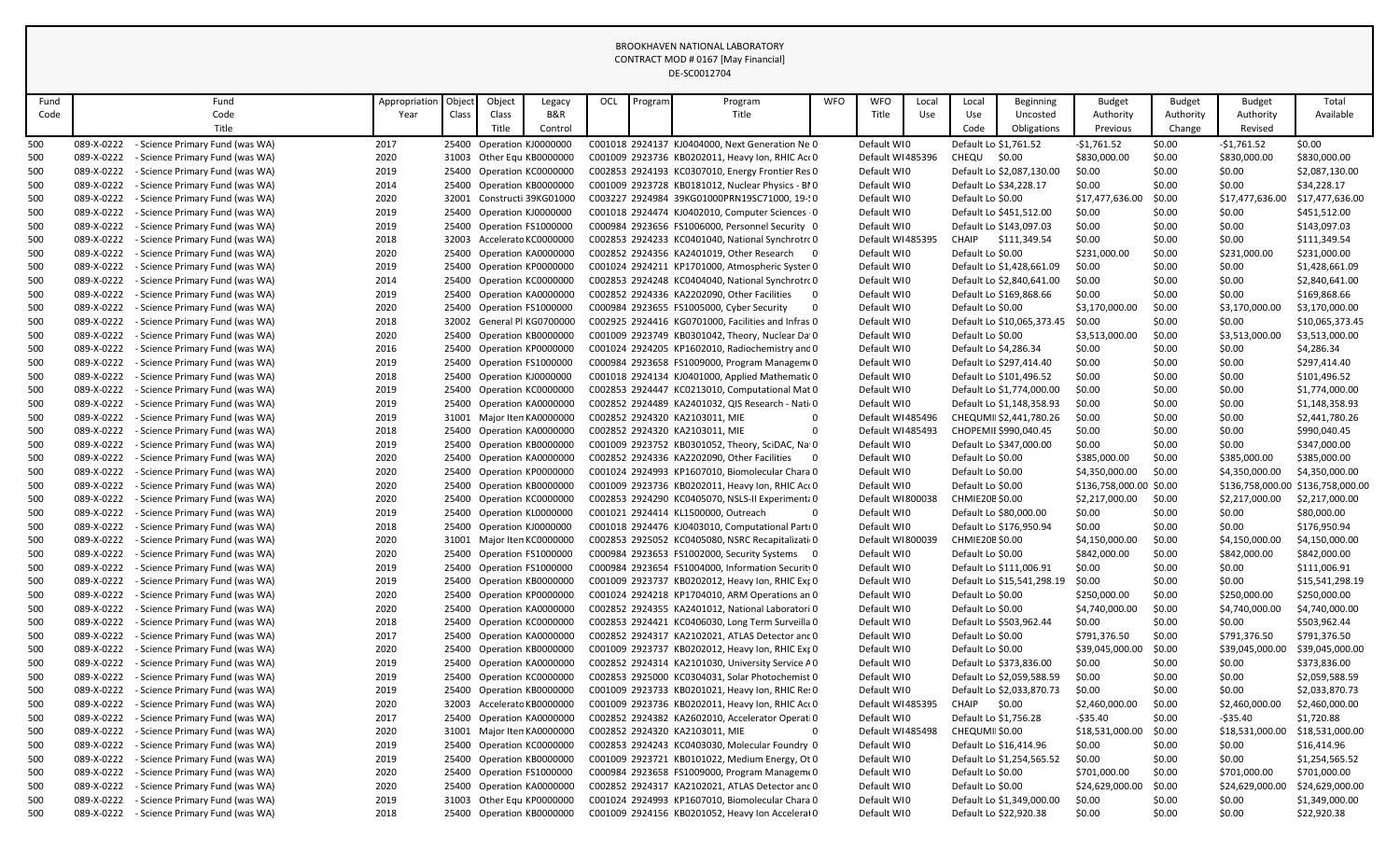| Fund |            | Fund                                       | Appropriation | Object | Object | Legacy                                                 | OCL | Program | Program                                                  | <b>WFO</b> | <b>WFO</b>        | Local | Local               | <b>Beginning</b>          | <b>Budget</b>          | Budget    | Budget         | Total                           |
|------|------------|--------------------------------------------|---------------|--------|--------|--------------------------------------------------------|-----|---------|----------------------------------------------------------|------------|-------------------|-------|---------------------|---------------------------|------------------------|-----------|----------------|---------------------------------|
| Code |            | Code                                       | Year          | Class  | Class  | B&R                                                    |     |         | Title                                                    |            | Title             | Use   | Use                 | Uncosted                  | Authority              | Authority | Authority      | Available                       |
|      |            | Title                                      |               |        | Title  | Control                                                |     |         |                                                          |            |                   |       | Code                | Obligations               | Previous               | Change    | Revised        |                                 |
| 500  | 089-X-0222 | - Science Primary Fund (was WA)            | 2018          |        |        | 25400 Operation KL0000000                              |     |         | C001021 2924408 KL1003000, Visiting Faculty Pros 0       |            | Default WI0       |       |                     | Default Lo \$46,947.02    | \$0.00                 | \$0.00    | \$0.00         | \$46,947.02                     |
| 500  | 089-X-0222 | - Science Primary Fund (was WA)            | 2011          |        |        | 25400 Operation KP0000000                              |     |         | C001024 2924206 KP1602020, Radiobiology<br>$\mathbf 0$   |            | Default WI0       |       | Default Lo \$372.03 |                           | $-$372.03$             | \$0.00    | $-5372.03$     | \$0.00                          |
| 500  | 089-X-0222 | - Science Primary Fund (was WA)            | 2020          |        |        | 25400 Operation KC0000000                              |     |         | C002853 2924504 KC0202021, Experimental Conde 0          |            | Default WI0       |       | Default Lo \$0.00   |                           | \$2,697,000.00         | \$0.00    | \$2,697,000.00 | \$2,697,000.00                  |
| 500  | 089-X-0222 | - Science Primary Fund (was WA)            | 2020          |        |        | 31001 Major Iten KC0000000                             |     |         | C002853 2924290 KC0405070, NSLS-II Experiment; 0         |            | Default WI800038  |       | CHMIE20E \$0.00     |                           | \$3,283,000.00         | \$0.00    | \$3,283,000.00 | \$3,283,000.00                  |
| 500  | 089-X-0222 | - Science Primary Fund (was WA)            | 2018          |        |        | 32003 Accelerato KB0000000                             |     |         | C001009 2923736 KB0202011, Heavy Ion, RHIC Act 0         |            | Default WI485395  |       | <b>CHAIP</b>        | \$1,199,490.39            | \$0.00                 | \$0.00    | \$0.00         | \$1,199,490.39                  |
| 500  | 089-X-0222 | - Science Primary Fund (was WA)            | 2020          |        |        | 25400 Operation FS1000000                              |     |         | C000984 2923654 FS1004000, Information Securit 0         |            | Default WI0       |       | Default Lo \$0.00   |                           | \$478,000.00           | \$0.00    | \$478,000.00   | \$478,000.00                    |
| 500  | 089-X-0222 | - Science Primary Fund (was WA)            | 2020          |        |        | 31001 Major Iten KA0000000                             |     |         | C002852 2924320 KA2103011, MIE<br>$\Omega$               |            | Default WI485496  |       | CHEQUMII \$0.00     |                           | \$8,990,000.00         | \$0.00    | \$8,990,000.00 | \$8,990,000.00                  |
| 500  | 089-X-0222 | - Science Primary Fund (was WA)            | 2019          |        |        | 25400 Operation KA0000000                              |     |         | C002852 2924366 KA2501012, National Laboratori 0         |            | Default WI302557  |       |                     | Traineeshi \$78,400.00    | \$0.00                 | \$0.00    | \$0.00         | \$78,400.00                     |
| 500  | 089-X-0222 | - Science Primary Fund (was WA)            | 2019          |        |        | 25400 Operation KJ0000000                              |     |         | C001018 2924134 KJ0401000, Applied Mathematic 0          |            | Default WI0       |       |                     | Default Lo \$400,000.00   | \$0.00                 | \$0.00    | \$0.00         | \$400,000.00                    |
| 500  | 089-X-0222 | - Science Primary Fund (was WA)            | 2020          |        |        | 25400 Operation KB0000000                              |     |         | C001009 2923755 KB0401022, Low Energy, Other IO          |            | Default WI0       |       | Default Lo \$0.00   |                           | \$146,000.00           | \$0.00    | \$146,000.00   | \$146,000.00                    |
| 500  | 089-X-0222 | - Science Primary Fund (was WA)            | 2019          |        |        | 25400 Operation KB0000000                              |     |         | C001009 2924156 KB0201052, Heavy Ion Accelerat 0         |            | Default WI0       |       |                     | Default Lo \$214,000.00   | \$0.00                 | \$0.00    | \$0.00         | \$214,000.00                    |
| 500  | 089-X-0222 | - Science Primary Fund (was WA)            | 2019          |        |        | 25400 Operation KL0000000                              |     |         | C001021 2924406 KL1001000, Science Undergradu 0          |            | Default WI0       |       |                     | Default Lo \$502,720.50   | \$20,000.00            | \$0.00    | \$20,000.00    | \$522,720.50                    |
| 500  | 089-X-0222 | - Science Primary Fund (was WA)            | 2019          |        |        | 25400 Operation KC0000000                              |     |         | C002853 2924299 KC0304020, Physical Bioscience: 0        |            | Default WI0       |       |                     | Default Lo \$2,246,638.34 | \$0.00                 | \$0.00    | \$0.00         | \$2,246,638.34                  |
| 500  | 089-X-0222 | - Science Primary Fund (was WA)            | 2019          |        |        | 25400 Operation KC0000000                              |     |         | C002853 2924294 KC0202040, Mechanical Behavic 0          |            | Default WI0       |       |                     | Default Lo \$47,205.83    | \$0.00                 | \$0.00    | \$0.00         | \$47,205.83                     |
| 500  | 089-X-0222 | - Science Primary Fund (was WA)            | 2018          |        |        | 25400 Operation KA0000000                              |     |         | C002852 2924380 KA2601020, National Laboratori 0         |            | Default WI0       |       |                     | Default Lo \$57,442.12    | \$0.00                 | \$0.00    | \$0.00         | \$57,442.12                     |
| 500  | 089-X-0222 | - Science Primary Fund (was WA)            | 2014          |        |        | 25400 Operation KA0000000                              |     |         | C002852 2923681 KA1102812, Proton Facilities - C 0       |            | Default WI0       |       |                     | Default Lo \$422,791.27   | \$0.00                 | \$0.00    | \$0.00         | \$422,791.27                    |
| 500  | 089-X-0222 | - Science Primary Fund (was WA)            | 2018          |        |        | 31001 Major Iten KA0000000                             |     |         | C002852 2924350 KA2303011, MIE<br>$\mathbf 0$            |            | Default WI4809008 |       |                     | CHEQUMI \$409,084.99      | -\$409,084.99          | \$0.00    | $-$409,084.99$ | \$0.00                          |
| 500  | 089-X-0222 | - Science Primary Fund (was WA)            | 2014          |        |        | 25400 Operation KC0000000                              |     |         | C002853 2923794 KC0281013, BNL-NSLS<br>$\mathbf 0$       |            | Default WI0       |       |                     | Default Lo \$165,193.55   | \$0.00                 | \$0.00    | \$0.00         | \$165,193.55                    |
| 500  | 089-X-0222 | - Science Primary Fund (was WA)            | 2020          |        |        | 31001 Major Iten KB0000000                             |     |         | C001009 2923737 KB0202012, Heavy Ion, RHIC Ext 0         |            | Default WI485499  |       | CHEQUMII \$0.00     |                           | \$9,524,000.00         | \$0.00    | \$9,524,000.00 | \$9,524,000.00                  |
| 500  | 089-X-0222 | - Science Primary Fund (was WA)            | 2019          |        |        | 25400 Operation KC0000000                              |     |         | C002853 2924192 KC0207010, Energy Frontier Res 0         |            | Default WI0       |       |                     | Default Lo \$1,315,000.00 | \$0.00                 | \$0.00    | \$0.00         | \$1,315,000.00                  |
| 500  | 089-X-0222 | - Science Primary Fund (was WA)            | 2018          |        |        | 25400 Operation KA0000000                              |     |         | C002852 2924357 KA2401021, Scientific Discovery 0        |            | Default WI0       |       |                     | Default Lo \$99,968.41    | \$0.00                 | \$0.00    | \$0.00         | \$99,968.41                     |
| 500  | 089-X-0222 | - Science Primary Fund (was WA)            | 2020          |        |        | 25400 Operation KP0000000                              |     |         | C001024 2924211 KP1701000, Atmospheric Syster 0          |            | Default WI0       |       | Default Lo \$0.00   |                           | \$5,680,000.00         | \$0.00    | \$5,680,000.00 | \$5,680,000.00                  |
| 500  | 089-X-0222 | - Science Primary Fund (was WA)            | 2019          |        |        | 25400 Operation KA0000000                              |     |         | C002852 2924355 KA2401012, National Laboratori 0         |            | Default WI0       |       |                     | Default Lo \$1,209,355.21 | \$0.00                 | \$0.00    | \$0.00         | \$1,209,355.21                  |
| 500  | 089-X-0222 | - Science Primary Fund (was WA)            | 2019          |        |        | 25400 Operation KA0000000                              |     |         | C002852 2924327 KA2201090. Other Research 0              |            | Default WI0       |       |                     | Default Lo \$212,714.88   | \$0.00                 | \$0.00    | \$0.00         | \$212,714.88                    |
| 500  | 089-X-0222 | - Science Primary Fund (was WA)            | 2020          |        |        | 25400 Operation KC0000000                              |     |         | C002853 2924305 KC0406020, Accelerator and Det 0         |            | Default WI0       |       | Default Lo \$0.00   |                           | \$380,000.00           | \$0.00    | \$380,000.00   | \$380,000.00                    |
| 500  | 089-X-0222 | - Science Primary Fund (was WA)            | 2018          |        |        | 25400 Operation KC0000000                              |     |         | C002853 2924192 KC0207010, Energy Frontier Res 0         |            | Default WI0       |       |                     | Default Lo \$611,057.47   | \$0.00                 | \$0.00    | \$0.00         | \$611,057.47                    |
| 500  | 089-X-0222 | - Science Primary Fund (was WA)            | 2019          |        |        | 25400 Operation KA0000000                              |     |         | C002852 2924371 KA2501032, National Laboratori 0         |            | Default WI0       |       |                     | Default Lo \$1,163,151.16 | \$0.00                 | \$0.00    | \$0.00         | \$1,163,151.16                  |
| 500  | 089-X-0222 |                                            | 2020          |        |        |                                                        |     |         | C002853 2925000 KC0304031, Solar Photochemist 0          |            | Default WI0       |       |                     |                           | \$5,087,000.00         | \$0.00    | \$5,087,000.00 | \$5,087,000.00                  |
| 500  | 089-X-0222 | - Science Primary Fund (was WA)            | 2018          |        |        | 25400 Operation KC0000000<br>25400 Operation KA0000000 |     |         | C002852 2924368 KA2501021, LHC Accelerator Re: 0         |            | Default WI0       |       | Default Lo \$0.00   | Default Lo \$1,009.15     | \$0.00                 | \$0.00    | \$0.00         | \$1,009.15                      |
|      | 089-X-0222 | - Science Primary Fund (was WA)            | 2020          |        |        |                                                        |     |         |                                                          |            |                   |       |                     |                           |                        | \$0.00    |                |                                 |
| 500  |            | - Science Primary Fund (was WA)            |               |        |        | 25400 Operation KL0000000                              |     |         | C001021 2924407 KL1002000, Community College 0           |            | Default WI0       |       | Default Lo \$0.00   |                           | \$177,000.00           |           | \$177,000.00   | \$177,000.00                    |
| 500  | 089-X-0222 | - Science Primary Fund (was WA)            | 2020          |        |        | 25400 Operation KA0000000                              |     |         | C002852 2924366 KA2501012, National Laboratori 0         |            | Default WI0       |       | Default Lo \$0.00   |                           | \$375,000.00           | \$0.00    | \$375,000.00   | \$375,000.00                    |
| 500  | 089-X-0222 | - Science Primary Fund (was WA)            | 2019          |        |        | 32001 Constructi 39KG01000                             |     |         | C003227 2924984 39KG01000PRN19SC71000, 19-10             |            | Default WI0       |       |                     | Default Lo \$6,601,686.24 | \$0.00                 | \$0.00    | \$0.00         | \$6,601,686.24                  |
| 500  | 089-X-0222 | - Science Primary Fund (was WA)            | 2019          |        |        | 25400 Operation KA0000000                              |     |         | C002852 2924356 KA2401019, Other Research 0              |            | Default WI0       |       |                     | Default Lo \$298,162.24   | \$0.00                 | \$0.00    | \$0.00         | \$298,162.24                    |
| 500  | 089-X-0222 | - Science Primary Fund (was WA)            | 2019          |        |        | 25400 Operation KB0000000                              |     |         | C001009 2923755 KB0401022, Low Energy, Other IO          |            | Default WI0       |       |                     | Default Lo \$411,205.13   | \$0.00                 | \$0.00    | \$0.00         | \$411,205.13                    |
| 500  | 089-X-0222 | - Science Primary Fund (was WA)            | 2018          |        |        | 25400 Operation KP0000000                              |     |         | C001024 2924203 KP1601040, Computational Bios 0          |            | Default WI0       |       |                     | Default Lo \$78,003.33    | \$0.00                 | \$0.00    | \$0.00         | \$78,003.33                     |
| 500  | 089-X-0222 | - Science Primary Fund (was WA)            | 2019          |        |        | 25400 Operation KJ0000000                              |     |         | C001018 2924510 KJ0402030, Computer Sciences 0           |            | Default WI0       |       |                     | Default Lo \$1,450,000.00 | \$0.00                 | \$0.00    | \$0.00         | \$1,450,000.00                  |
| 500  | 089-X-0222 | - Science Primary Fund (was WA)            | 2019          |        |        | 25400 Operation KC0000000                              |     |         | C002853 2924405 KC0201060, Neutron and X-Ray 0           |            | Default WI0       |       |                     | Default Lo \$1,056,887.68 | \$0.00                 | \$0.00    | \$0.00         | \$1,056,887.68                  |
| 500  | 089-X-0222 | - Science Primary Fund (was WA)            | 2020          |        |        | 25400 Operation KJ0000000                              |     |         | C001018 2924477 KJ0403020, Computational Parti 0         |            | Default WI0       |       | Default Lo \$0.00   |                           | \$750,000.00           | \$0.00    | \$750,000.00   | \$750,000.00                    |
| 500  | 089-X-0222 | - Science Primary Fund (was WA)            | 2019          |        |        | 25400 Operation FS1000000                              |     |         | C000984 2923655 FS1005000, Cyber Security<br>$\mathbf 0$ |            | Default WI0       |       |                     | Default Lo \$3,002,135.56 | \$0.00                 | \$0.00    | \$0.00         | \$3,002,135.56                  |
| 500  | 089-X-0222 | - Science Primary Fund (was WA)            | 2018          |        |        | 25400 Operation KL0000000                              |     |         | C001021 2924414 KL1500000, Outreach<br>$\Omega$          |            | Default WI0       |       |                     | Default Lo \$11,820.36    | \$0.00                 | \$0.00    | \$0.00         | \$11,820.36                     |
| 500  | 089-X-0222 | - Science Primary Fund (was WA)            | 2020          |        |        | 25400 Operation KA0000000                              |     |         | C002852 2924327 KA2201090, Other Research<br>$\Omega$    |            | Default WI0       |       | Default Lo \$0.00   |                           | \$783,800.00           | \$0.00    | \$783,800.00   | \$783,800.00                    |
| 500  | 089-X-0222 | - Science Primary Fund (was WA)            | 2020          |        |        | 25400 Operation KL0000000                              |     |         | C001021 2924406 KL1001000, Science Undergradu 0          |            | Default WI0       |       | Default Lo \$0.00   |                           | \$1,570,000.00         | \$0.00    | \$1,570,000.00 | \$1,570,000.00                  |
| 500  | 089-X-0222 | - Science Primary Fund (was WA)            | 2019          |        |        | 25400 Operation KA0000000                              |     |         | C002852 2924348 KA2302010, Experimental Opera 0          |            | Default WIO       |       |                     | Default Lo \$186,151.30   | \$0.00                 | \$0.00    | \$0.00         | \$186,151.30                    |
| 500  | 089-X-0222 | - Science Primary Fund (was WA)            | 2019          |        |        | 25400 Operation KC0000000                              |     |         | C002853 2924472 KC0201070, X-Ray Scattering 0            |            | Default WI0       |       |                     | Default Lo \$2,094,051.59 | \$0.00                 | \$0.00    | \$0.00         | \$2,094,051.59                  |
| 500  | 089-X-0222 | - Science Primary Fund (was WA)            | 2018          |        |        | 25400 Operation KA0000000                              |     |         | C002852 2923681 KA1102812, Proton Facilities - C 0       |            | Default WI0       |       |                     | Default Lo \$116,070.99   | \$0.00                 | \$0.00    | \$0.00         | \$116,070.99                    |
| 500  | 089-X-0222 | - Science Primary Fund (was WA)            | 2015          |        |        | 25400 Operation KA0000000                              |     |         | C002852 2924313 KA2101020, National Laboratori 0         |            | Default WI485474  |       | CHOPEMII \$33.06    |                           | -\$33.06               | \$0.00    | $-$ \$33.06    | \$0.00                          |
| 500  | 089-X-0222 | - Science Primary Fund (was WA)            | 2020          |        |        | 31003 Other Equ KB0000000                              |     |         | C001009 2923737 KB0202012, Heavy Ion, RHIC Ext 0         |            | Default WI485396  |       | CHEQU \$0.00        |                           | \$2,756,000.00         | \$0.00    | \$2,756,000.00 | \$2,756,000.00                  |
| 500  | 089-X-0222 | - Science Primary Fund (was WA)            | 2019          |        |        | 32001 Constructi 39KA00000                             |     |         | C002786 2924263 39KA00000PRN11SC40000, 11-90             |            | Default WI0       |       |                     | Default Lo \$953,904.10   | \$0.00                 | \$0.00    | \$0.00         | \$953,904.10                    |
| 500  | 089-X-0222 | - Science Primary Fund (was WA)            | 2020          |        |        | 25400 Operation KA0000000                              |     |         | C002852 2924328 KA2202010, Experimental Opera 0          |            | Default WI0       |       | Default Lo \$0.00   |                           | \$2,600,000.00         | \$0.00    | \$2,600,000.00 | \$2,600,000.00                  |
| 500  |            | 089-X-0222 - Science Primary Fund (was WA) | 2020          |        |        | 32001 Constructi 39KG00000                             |     |         | C003255 2925037 39KG00000PRN20SC71000, 20-50             |            | Default WI0       |       | Default Lo \$0.00   |                           | \$17,477,636.00 \$0.00 |           |                | \$17,477,636.00 \$17,477,636.00 |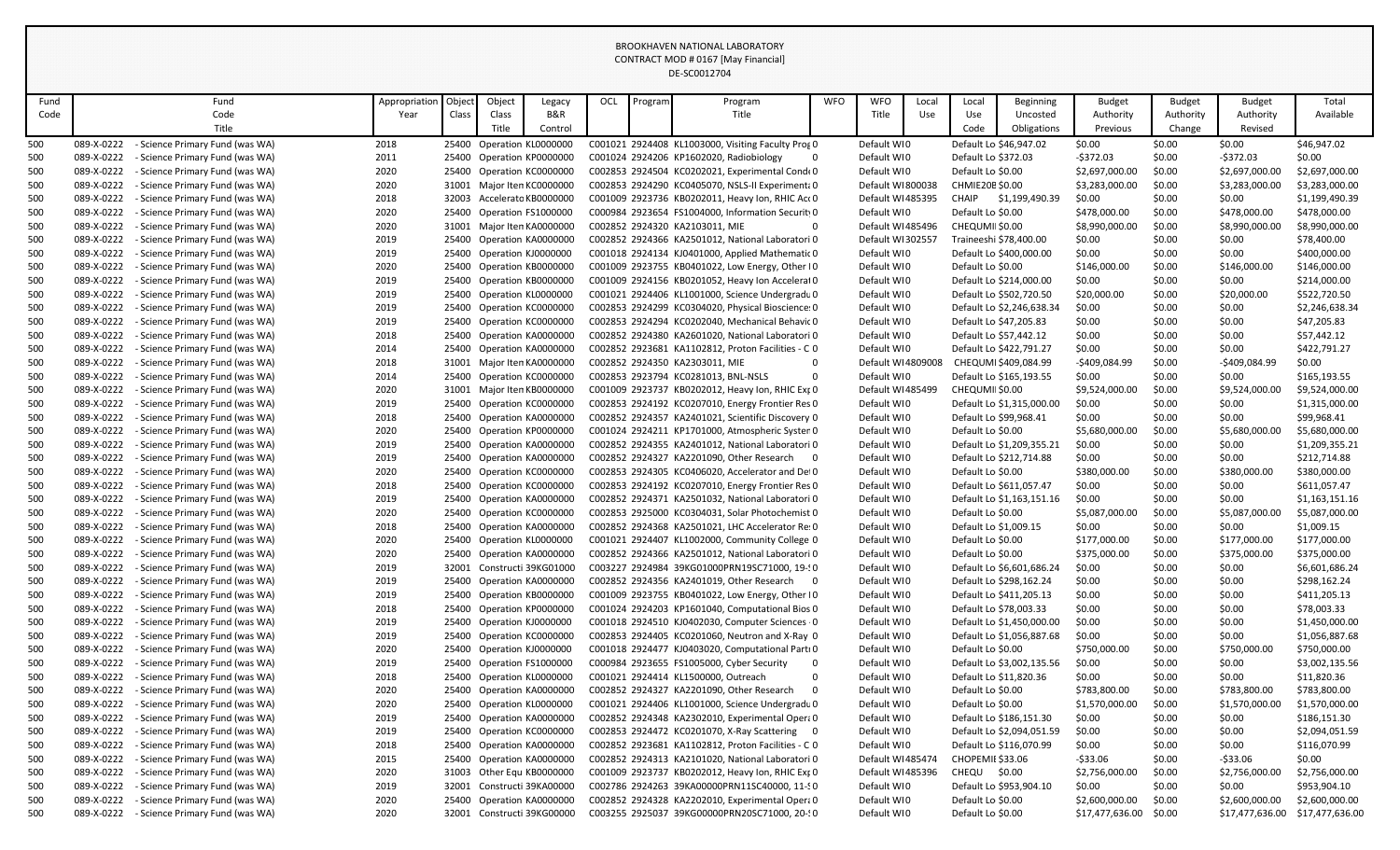| Fund |            | Fund                                          | Appropriation | Object | Object | Legacy                     | OCL | Program | Program                                                           | <b>WFO</b> | <b>WFO</b>        | Local | Local                  | <b>Beginning</b>          | <b>Budget</b>   | <b>Budget</b> | Budget          | Total           |
|------|------------|-----------------------------------------------|---------------|--------|--------|----------------------------|-----|---------|-------------------------------------------------------------------|------------|-------------------|-------|------------------------|---------------------------|-----------------|---------------|-----------------|-----------------|
| Code |            | Code                                          | Year          | Class  | Class  | B&R                        |     |         | Title                                                             |            | Title             | Use   | Use                    | Uncosted                  | Authority       | Authority     | Authority       | Available       |
|      |            | Title                                         |               |        | Title  | Control                    |     |         |                                                                   |            |                   |       | Code                   | Obligations               | Previous        | Change        | Revised         |                 |
| 500  | 089-X-0222 | - Science Primary Fund (was WA)               | 2019          |        |        | 25400 Operation KC0000000  |     |         | C002853 2924244 KC0403040, Center for Nanopha 0                   |            | Default WI0       |       |                        | Default Lo \$16,414.96    | \$0.00          | \$0.00        | \$0.00          | \$16,414.96     |
| 500  | 089-X-0222 | - Science Primary Fund (was WA)               | 2019          |        |        | 25400 Operation KJ0000000  |     |         | C001018 2924476 KJ0403010, Computational Parti 0                  |            | Default WI0       |       |                        | Default Lo \$482,000.00   | \$0.00          | \$0.00        | \$0.00          | \$482,000.00    |
| 500  | 089-X-0222 | - Science Primary Fund (was WA)               | 2020          |        |        | 25400 Operation KB0000000  |     |         | C001009 2925029 KB0405012, Fund. Symmetries MO                    |            | Default WIO       |       | Default Lo \$0.00      |                           | \$402,000.00    | \$0.00        | \$402,000.00    | \$402,000.00    |
| 500  | 089-X-0222 | - Science Primary Fund (was WA)               | 2019          |        |        | 25400 Operation KA0000000  |     |         | C002852 2924357 KA2401021, Scientific Discovery 0                 |            | Default WI0       |       |                        | Default Lo \$190,000.00   | \$0.00          | \$0.00        | \$0.00          | \$190,000.00    |
| 500  | 089-X-0222 | - Science Primary Fund (was WA)               | 2020          |        |        | 25400 Operation KC0000000  |     |         | C002853 2924472 KC0201070, X-Ray Scattering 0                     |            | Default WI0       |       | Default Lo \$0.00      |                           | \$1,715,000.00  | \$0.00        | \$1,715,000.00  | \$1,715,000.00  |
| 500  | 089-X-0222 | - Science Primary Fund (was WA)               | 2018          |        |        | 32003 Accelerato KA0000000 |     |         | C002852 2924496 KA2602020, Accelerator Test Fa 0                  |            | Default WI485395  |       | CHAIP                  | \$76,475.60               | \$0.00          | \$0.00        | \$0.00          | \$76,475.60     |
| 500  | 089-X-0222 | - Science Primary Fund (was WA)               | 2019          |        |        | 25400 Operation KB0000000  |     |         | C001009 2923749 KB0301042, Theory, Nuclear Da 0                   |            | Default WI0       |       |                        | Default Lo \$2,084,715.88 | \$0.00          | \$0.00        | \$0.00          | \$2,084,715.88  |
| 500  | 089-X-0222 | - Science Primary Fund (was WA)               | 2018          |        |        | 25400 Operation KC0000000  |     |         | C002853 2924305 KC0406020, Accelerator and Det 0                  |            | Default WI0       |       |                        | Default Lo \$346,746.48   | \$0.00          | \$0.00        | \$0.00          | \$346,746.48    |
| 500  | 089-X-0222 | - Science Primary Fund (was WA)               | 2020          |        |        | 25400 Operation KJ0000000  |     |         | C001018 2924134 KJ0401000, Applied Mathematic 0                   |            | Default WI0       |       | Default Lo \$0.00      |                           | \$400,000.00    | \$0.00        | \$400,000.00    | \$400,000.00    |
| 500  | 089-X-0222 | - Science Primary Fund (was WA)               | 2019          |        |        | 31003 Other Equ KC0000000  |     |         | C002853 2924242 KC0403020, Center for Function 0                  |            | Default WI485396  |       |                        | CHEQU \$3,873,975.97      | \$2,577,713.04  | \$0.00        | \$2,577,713.04  | \$6,451,689.01  |
| 500  | 089-X-0222 | - Science Primary Fund (was WA)               | 2020          |        |        | 25400 Operation KB0000000  |     |         | C001009 2923746 KB0301020, Theory, National La 0                  |            | Default WI0       |       | Default Lo \$0.00      |                           | \$3,668,000.00  | \$0.00        | \$3,668,000.00  | \$3,668,000.00  |
| 500  | 089-X-0222 | - Science Primary Fund (was WA)               | 2017          |        |        | 31003 Other Equ KB0000000  |     |         | C001009 2923736 KB0202011, Heavy Ion, RHIC Act 0                  |            | Default WI485396  |       |                        | CHEQU \$621,412.12        | \$0.00          | \$0.00        | \$0.00          | \$621,412.12    |
| 500  | 089-X-0222 | - Science Primary Fund (was WA)               | 2019          |        |        | 25400 Operation KC0000000  |     |         | C002853 2924241 KC0403010, Center for Nanosca 0                   |            | Default WI0       |       |                        | Default Lo \$16,414.96    | \$0.00          | \$0.00        | \$0.00          | \$16,414.96     |
| 500  | 089-X-0222 | - Science Primary Fund (was WA)               | 2020          |        |        | 25400 Operation KC0000000  |     |         | C002853 2924242 KC0403020, Center for Function 0                  |            | Default WI0       |       | Default Lo \$0.00      |                           | \$20,033,000.00 | \$0.00        | \$20,033,000.00 | \$20,033,000.00 |
| 500  | 089-X-0222 | - Science Primary Fund (was WA)               | 2019          |        |        | 25400 Operation KC0000000  |     |         | C002853 2923769 KC0201010, Structure Of Materi 0                  |            | Default WIO       |       |                        | Default Lo \$1,599,104.15 | \$0.00          | \$0.00        | \$0.00          | \$1,599,104.15  |
| 500  | 089-X-0222 | - Science Primary Fund (was WA)               | 2019          |        |        | 25400 Operation KB0000000  |     |         | C001009 2923734 KB0201022, Heavy Ion, Other Ni 0                  |            | Default WI0       |       | Default Lo \$3.66      |                           | \$0.00          | \$0.00        | \$0.00          | \$3.66          |
| 500  | 089-X-0222 | - Science Primary Fund (was WA)               | 2019          |        |        | 32003 Accelerato KB0000000 |     |         | C001009 2923736 KB0202011, Heavy Ion, RHIC Act 0                  |            | Default WI485395  |       | CHAIP                  | \$4,513,000.00            | \$0.00          | \$0.00        | \$0.00          | \$4,513,000.00  |
| 500  | 089-X-0222 | - Science Primary Fund (was WA)               | 2020          |        |        | 25400 Operation KA0000000  |     |         | C002852 2924371 KA2501032, National Laboratori 0                  |            | Default WI0       |       | Default Lo \$0.00      |                           | \$1,300,000.00  | \$0.00        | \$1,300,000.00  | \$1,300,000.00  |
| 500  | 089-X-0222 | - Science Primary Fund (was WA)               | 2020          |        |        | 25400 Operation KC0000000  |     |         | C002853 2925052 KC0405080, NSRC Recapitalizati 0                  |            | Default WI800039  |       | <b>CHMIE20E \$0.00</b> |                           | \$850,000.00    | \$0.00        | \$850,000.00    | \$850,000.00    |
| 510  | 089-X-0222 | - Science Reimbursable Work Technology Transf | 2020          |        |        | 25400 Operation 456100000  |     |         | C003005 6600199 456165021, Cooperative Resear 4861091 CHAGRRIK 0  |            |                   |       | Default Lo \$0.00      |                           | \$808,670.25    | \$0.00        | \$808,670.25    | \$808,670.25    |
| 510  | 089-X-0222 | - Science Reimbursable Work Technology Transf | 2020          |        |        | 25400 Operation 456100000  |     |         | C003005 6600199 456165021, Cooperative Resear 4861208             |            | CHAGR8440         |       | Default Lo \$0.00      |                           | \$48,543.69     | \$0.00        | \$48,543.69     | \$48,543.69     |
| 510  | 089-X-0222 | - Science Reimbursable Work Technology Transf | 2019          |        |        | 25400 Operation 456100000  |     |         | C003005 6600199 456165021, Cooperative Resear 4861091             |            | <b>CHAGRRIK 0</b> |       |                        | Default Lo \$126,259.91   | $-$21,063.96$   | \$0.00        | $-$21,063.96$   | \$105,195.95    |
| 511  | 089-X-0222 | - Science Reimbursable Work with Non-Federal  | 2018          |        |        | 25400 Operation 456100000  |     |         | C003005 6600147 456160032, Industry - Foreign 4860984 CHAGR84(0   |            |                   |       | Default Lo \$67.81     |                           | $-567.81$       | \$0.00        | -\$67.81        | \$0.00          |
| 511  | 089-X-0222 | - Science Reimbursable Work with Non-Federal  | 2020          |        |        | 25400 Operation 456100000  |     |         | C003005 6600146 456160031, Industry - Domestic 4861224 CHNF-20-10 |            |                   |       | Default Lo \$0.00      |                           | \$50,000.00     | \$0.00        | \$50,000.00     | \$50,000.00     |
| 511  | 089-X-0222 | - Science Reimbursable Work with Non-Federal  | 2020          |        |        | 25400 Operation 456100000  |     |         | C003005 6600146 456160031, Industry - Domestic 4861204            |            | CHAGR8440         |       | Default Lo \$0.00      |                           | \$200,000.00    | \$0.00        | \$200,000.00    | \$200,000.00    |
| 511  | 089-X-0222 | - Science Reimbursable Work with Non-Federal  | 2019          |        |        | 25400 Operation 456100000  |     |         | C003005 6600146 456160031, Industry - Domestic 4861174 CHAGR8440  |            |                   |       |                        | Default Lo \$25,000.00    | \$0.00          | \$0.00        | \$0.00          | \$25,000.00     |
| 511  | 089-X-0222 | - Science Reimbursable Work with Non-Federal  | 2019          |        |        | 25400 Operation 456100000  |     |         | C003005 6600147 456160032, Industry - Foreign 4861184 CHAGR8440   |            |                   |       |                        | Default Lo \$23,335.70    | \$0.00          | \$0.00        | \$0.00          | \$23,335.70     |
| 511  | 089-X-0222 | - Science Reimbursable Work with Non-Federal  | 2019          |        |        | 25400 Operation 456100000  |     |         | C003005 6600147 456160032, Industry - Foreign 4861032 CHAGR8410   |            |                   |       |                        | Default Lo \$7,756.88     | \$0.00          | \$0.00        | \$0.00          | \$7,756.88      |
| 511  | 089-X-0222 | - Science Reimbursable Work with Non-Federal  | 2019          |        |        | 25400 Operation 456100000  |     |         | C003005 6600146 456160031, Industry - Domestic 4861100 CHAGR8430  |            |                   |       |                        | Default Lo \$10,900.53    | \$0.00          | \$0.00        | \$0.00          | \$10,900.53     |
| 511  | 089-X-0222 | - Science Reimbursable Work with Non-Federal  | 2020          |        |        | 25400 Operation 456100000  |     |         | C003005 6600146 456160031, Industry - Domestic 4861223 CHNF-20-10 |            |                   |       | Default Lo \$0.00      |                           | \$67,345.00     | \$0.00        | \$67,345.00     | \$67,345.00     |
| 511  | 089-X-0222 | - Science Reimbursable Work with Non-Federal  | 2019          |        |        | 25400 Operation 456100000  |     |         | C003005 6600146 456160031, Industry - Domestic 4861139            |            | AGR844170         |       |                        | Default Lo \$54,055.25    | \$0.00          | \$0.00        | \$0.00          | \$54,055.25     |
| 511  | 089-X-0222 | - Science Reimbursable Work with Non-Federal  | 2018          |        |        | 25400 Operation 456100000  |     |         | C003005 6600147 456160032, Industry - Foreign 4861065 CHAGR8420   |            |                   |       |                        | Default Lo \$128,364.60   | \$0.00          | \$0.00        | \$0.00          | \$128,364.60    |
| 511  | 089-X-0222 | - Science Reimbursable Work with Non-Federal  | 2019          |        |        | 25400 Operation 456100000  |     |         | C003005 6600146 456160031, Industry - Domestic 4861104            |            | CHAGR8430         |       |                        | Default Lo \$61,831.65    | \$0.00          | \$0.00        | \$0.00          | \$61,831.65     |
| 511  | 089-X-0222 | - Science Reimbursable Work with Non-Federal  | 2019          |        |        | 25400 Operation 456100000  |     |         | C003005 6600146 456160031, Industry - Domestic 4860936 CHAGR8720  |            |                   |       |                        | Default Lo \$7,788.29     | $-57,788.29$    | \$0.00        | $-57,788.29$    | \$0.00          |
| 511  | 089-X-0222 | - Science Reimbursable Work with Non-Federal  | 2019          |        |        | 25400 Operation 456100000  |     |         | C003005 6600147 456160032, Industry - Foreign 4861175 CHAGR8440   |            |                   |       |                        | Default Lo \$30,694.87    | \$0.00          | \$0.00        | \$0.00          | \$30,694.87     |
| 511  | 089-X-0222 | - Science Reimbursable Work with Non-Federal  | 2019          |        |        | 25400 Operation 456100000  |     |         | C003005 6600146 456160031, Industry - Domestic 4861138            |            | AGR844160         |       |                        | Default Lo \$1,730.51     | $-$1,730.51$    | \$0.00        | $-$1,730.51$    | \$0.00          |
| 511  | 089-X-0222 | - Science Reimbursable Work with Non-Federal  | 2020          |        |        | 25400 Operation 456100000  |     |         | C003005 6600147 456160032, Industry - Foreign 4801577 CH AGR87 0  |            |                   |       | Default Lo \$0.00      |                           | \$50,485.44     | \$0.00        | \$50,485.44     | \$50,485.44     |
| 511  | 089-X-0222 | - Science Reimbursable Work with Non-Federal  | 2020          |        |        | 25400 Operation 456100000  |     |         | C003005 6600146 456160031, Industry - Domestic 4861133 CHAGR8440  |            |                   |       | Default Lo \$0.00      |                           | \$41,504.03     | \$0.00        | \$41,504.03     | \$41,504.03     |
| 511  | 089-X-0222 | - Science Reimbursable Work with Non-Federal  | 2019          |        |        | 25400 Operation 456100000  |     |         | C003005 6600146 456160031, Industry - Domestic 4861158            |            | CHAGR8440         |       |                        | Default Lo \$6,021.68     | -\$447.24       | \$0.00        | $-5447.24$      | \$5,574.44      |
| 511  | 089-X-0222 | - Science Reimbursable Work with Non-Federal  | 2019          |        |        | 25400 Operation 456100000  |     |         | C003005 6600146 456160031, Industry - Domestic 4861151 CHAGR8440  |            |                   |       |                        | Default Lo \$222,250.56   | \$0.00          | \$0.00        | \$0.00          | \$222,250.56    |
| 511  | 089-X-0222 | - Science Reimbursable Work with Non-Federal  | 2019          |        |        | 25400 Operation 456100000  |     |         | C003005 6600147 456160032, Industry - Foreign 4861167             |            | CHAGR8440         |       |                        | Default Lo \$3,229.20     | \$0.00          | \$0.00        | \$0.00          | \$3,229.20      |
| 511  | 089-X-0222 | - Science Reimbursable Work with Non-Federal  | 2019          |        |        | 25400 Operation 456100000  |     |         | C003005 6600146 456160031, Industry - Domestic 4861179 CHAGR8440  |            |                   |       |                        | Default Lo \$20,000.00    | $-5382.93$      | \$0.00        | -\$382.93       | \$19,617.07     |
| 511  | 089-X-0222 | - Science Reimbursable Work with Non-Federal  | 2020          |        |        | 25400 Operation 456100000  |     |         | C003005 6600146 456160031, Industry - Domestic 4861098 CHAGR8430  |            |                   |       | Default Lo \$0.00      |                           | \$54,464.78     | \$0.00        | \$54,464.78     | \$54,464.78     |
| 511  | 089-X-0222 | - Science Reimbursable Work with Non-Federal  | 2020          |        |        | 25400 Operation 456100000  |     |         | C003005 6600146 456160031, Industry - Domestic 4861217 CHAGR8440  |            |                   |       | Default Lo \$0.00      |                           | \$133,205.02    | \$0.00        | \$133,205.02    | \$133,205.02    |
| 511  | 089-X-0222 | - Science Reimbursable Work with Non-Federal  | 2020          |        |        | 25400 Operation 456100000  |     |         | C003005 6600146 456160031, Industry - Domestic 4861053 CHAGR8420  |            |                   |       | Default Lo \$0.00      |                           | \$85,731.00     | \$0.00        | \$85,731.00     | \$85,731.00     |
| 511  | 089-X-0222 | - Science Reimbursable Work with Non-Federal  | 2019          |        |        | 25400 Operation 456100000  |     |         | C003005 6600146 456160031, Industry - Domestic 4861177 CHAGR8440  |            |                   |       |                        | Default Lo \$13,333.00    | \$0.00          | \$0.00        | \$0.00          | \$13,333.00     |
| 511  | 089-X-0222 | - Science Reimbursable Work with Non-Federal  | 2020          |        |        | 25400 Operation 456100000  |     |         | C003005 6600147 456160032, Industry - Foreign 4861189 CHAGR8440   |            |                   |       | Default Lo \$0.00      |                           | \$26,747.57     | \$0.00        | \$26,747.57     | \$26,747.57     |
| 511  | 089-X-0222 | - Science Reimbursable Work with Non-Federal  | 2018          |        |        | 25400 Operation 456100000  |     |         | C003005 6600146 456160031, Industry - Domestic 4861088 CHAGR8430  |            |                   |       |                        | Default Lo \$10,045.33    | $-$10,045.33$   | \$0.00        | $-$10,045.33$   | \$0.00          |
| 511  | 089-X-0222 | - Science Reimbursable Work with Non-Federal  | 2019          |        |        | 25400 Operation 456100000  |     |         | C003005 6600146 456160031, Industry - Domestic 4861164 CHAGR8440  |            |                   |       |                        | Default Lo \$4,583.97     | -\$4,583.97     | \$0.00        | $-54,583.97$    | \$0.00          |
| 511  | 089-X-0222 | - Science Reimbursable Work with Non-Federal  | 2019          |        |        | 25400 Operation 456100000  |     |         | C003005 6600146 456160031, Industry - Domestic 4861157 CHAGR8440  |            |                   |       |                        | Default Lo \$37,812.96    | -\$147.10       | \$0.00        | $-$147.10$      | \$37,665.86     |
|      |            |                                               |               |        |        |                            |     |         |                                                                   |            |                   |       |                        |                           |                 |               |                 |                 |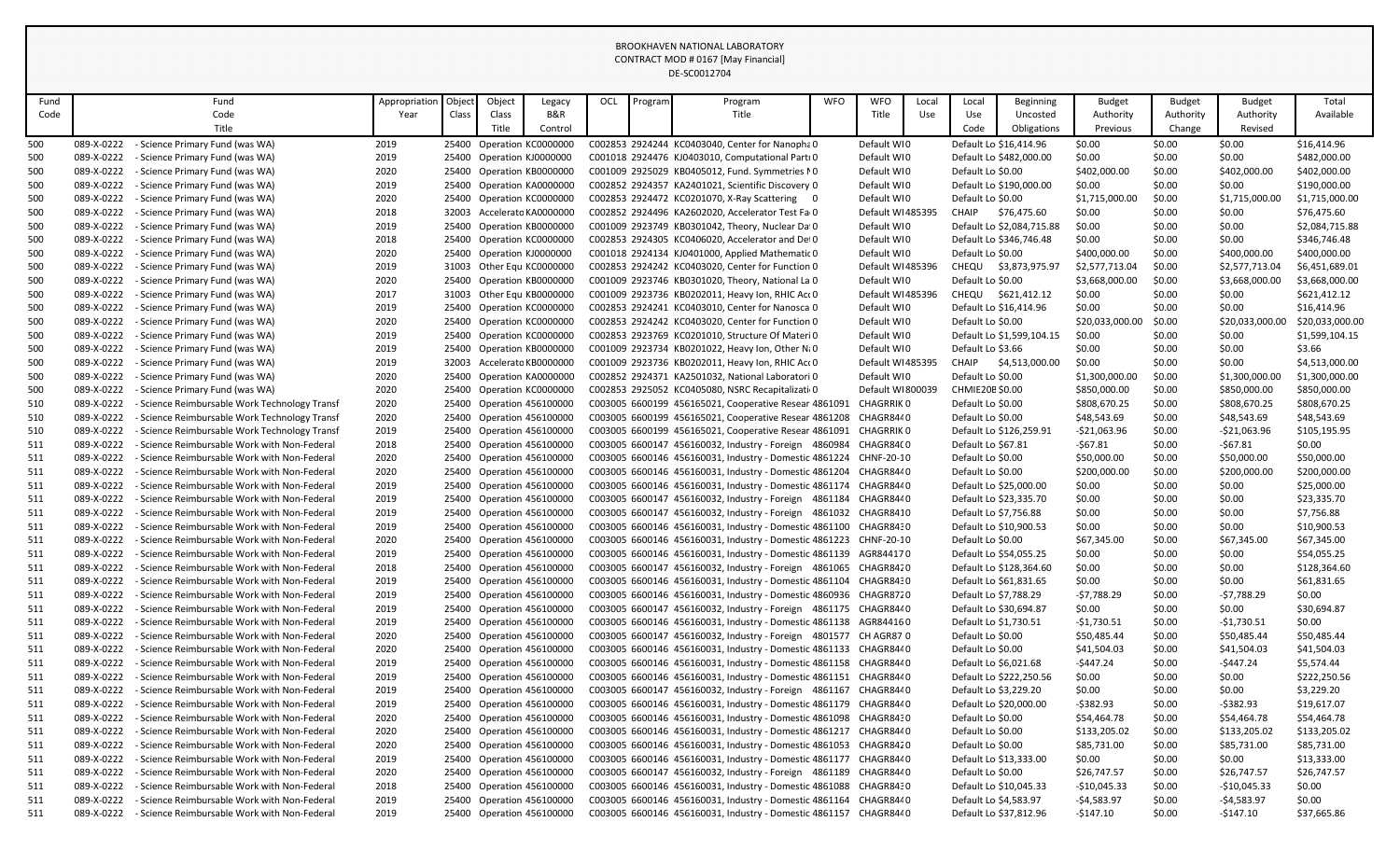| Fund |            | Fund                                         | Appropriation | Object | Object | Legacy                    | OCL | Program | Program                                                           | <b>WFO</b> | <b>WFO</b>        | Local | Local                 | Beginning                  | <b>Budget</b> | Budget    | <b>Budget</b> | Total           |
|------|------------|----------------------------------------------|---------------|--------|--------|---------------------------|-----|---------|-------------------------------------------------------------------|------------|-------------------|-------|-----------------------|----------------------------|---------------|-----------|---------------|-----------------|
| Code |            | Code                                         | Year          | Class  | Class  | B&R                       |     |         | Title                                                             |            | Title             | Use   | Use                   | Uncosted                   | Authority     | Authority | Authority     | Available       |
|      |            | Title                                        |               |        | Title  | Control                   |     |         |                                                                   |            |                   |       | Code                  | Obligations                | Previous      | Change    | Revised       |                 |
| 511  | 089-X-0222 | - Science Reimbursable Work with Non-Federal | 2020          |        |        | 25400 Operation 456100000 |     |         | C003005 6600146 456160031, Industry - Domestic 4861023 CHAGR84(0  |            |                   |       | Default Lo \$0.00     |                            | \$74,380.51   | \$0.00    | \$74,380.51   | \$74,380.51     |
| 511  | 089-X-0222 | - Science Reimbursable Work with Non-Federal | 2020          |        |        | 25400 Operation 456100000 |     |         | C003005 6600147 456160032, Industry - Foreign 4861176 CHAGR8440   |            |                   |       | Default Lo \$0.00     |                            | \$242,718.45  | \$0.00    | \$242,718.45  | \$242,718.45    |
| 511  | 089-X-0222 | - Science Reimbursable Work with Non-Federal | 2020          |        |        | 25400 Operation 456100000 |     |         | C003005 6600146 456160031, Industry - Domestic 4861139 AGR844170  |            |                   |       | Default Lo \$0.00     |                            | \$91,700.48   | \$0.00    | \$91,700.48   | \$91,700.48     |
| 511  | 089-X-0222 | - Science Reimbursable Work with Non-Federal | 2019          |        |        | 25400 Operation 456100000 |     |         | C003005 6600146 456160031, Industry - Domestic 4860969 CHAGR8730  |            |                   |       |                       | Default Lo \$194,172.07    | \$0.00        | \$0.00    | \$0.00        | \$194,172.07    |
| 511  | 089-X-0222 | - Science Reimbursable Work with Non-Federal | 2020          |        |        | 25400 Operation 456100000 |     |         | C003005 6600146 456160031, Industry - Domestic 4861196 CHAGR844 0 |            |                   |       | Default Lo \$0.00     |                            | \$13,055.47   | \$0.00    | \$13,055.47   | \$13,055.47     |
| 511  | 089-X-0222 | - Science Reimbursable Work with Non-Federal | 2019          |        |        | 25400 Operation 456100000 |     |         | C003005 6600146 456160031, Industry - Domestic 4861075 CHAGR8430  |            |                   |       | Default Lo \$2,569.90 |                            | \$0.00        | \$0.00    | \$0.00        | \$2,569.90      |
| 511  | 089-X-0222 | - Science Reimbursable Work with Non-Federal | 2020          |        |        | 25400 Operation 456100000 |     |         | C003005 6600146 456160031, Industry - Domestic 4861115 CHAGR8430  |            |                   |       | Default Lo \$0.00     |                            | \$9,079.60    | \$0.00    | \$9,079.60    | \$9,079.60      |
| 511  | 089-X-0222 | - Science Reimbursable Work with Non-Federal | 2020          |        |        | 25400 Operation 456100000 |     |         | C003005 6600146 456160031, Industry - Domestic 4861187            |            | CHAGR844 0        |       | Default Lo \$0.00     |                            | \$40,789.28   | \$0.00    | \$40,789.28   | \$40,789.28     |
| 511  | 089-X-0222 | - Science Reimbursable Work with Non-Federal | 2016          |        |        | 25400 Operation 456100000 |     |         | C003005 6600146 456160031, Industry - Domestic 4860871 CHAGR8720  |            |                   |       |                       | Default Lo \$13,578.50     | \$0.00        | \$0.00    | \$0.00        | \$13,578.50     |
| 511  | 089-X-0222 | - Science Reimbursable Work with Non-Federal | 2020          |        |        | 25400 Operation 456100000 |     |         | C003005 6600146 456160031, Industry - Domestic 4861191 CHAGR8440  |            |                   |       | Default Lo \$0.00     |                            | \$94,258.00   | \$0.00    | \$94,258.00   | \$94,258.00     |
| 511  | 089-X-0222 | - Science Reimbursable Work with Non-Federal | 2020          |        |        | 25400 Operation 456100000 |     |         | C003005 6600146 456160031, Industry - Domestic 4861178            |            | CHAGR844 0        |       | Default Lo \$0.00     |                            | \$116,875.00  | \$0.00    | \$116,875.00  | \$116,875.00    |
| 511  | 089-X-0222 | - Science Reimbursable Work with Non-Federal | 2020          |        |        | 25400 Operation 456100000 |     |         | C003005 6600146 456160031, Industry - Domestic 4861202 CHAGR8440  |            |                   |       | Default Lo \$0.00     |                            | \$29,644.66   | \$0.00    | \$29,644.66   | \$29,644.66     |
| 511  | 089-X-0222 | - Science Reimbursable Work with Non-Federal | 2020          |        |        | 25400 Operation 456100000 |     |         | C003005 6600146 456160031, Industry - Domestic 4861128 CHAGR8440  |            |                   |       | Default Lo \$0.00     |                            | \$9,787.58    | \$0.00    | \$9,787.58    | \$9,787.58      |
| 511  | 089-X-0222 | - Science Reimbursable Work with Non-Federal | 2019          |        |        | 25400 Operation 456100000 |     |         | C003005 6600147 456160032, Industry - Foreign 4801577 CH AGR87 0  |            |                   |       |                       | Default Lo \$50,485.44     | \$0.00        | \$0.00    | \$0.00        | \$50,485.44     |
| 511  | 089-X-0222 | - Science Reimbursable Work with Non-Federal | 2019          |        |        | 25400 Operation 456100000 |     |         | C003005 6600147 456160032, Industry - Foreign                     |            | 4861076 CHAGR8430 |       |                       | Default Lo \$265,095.87    | \$0.00        | \$0.00    | \$0.00        | \$265,095.87    |
| 511  | 089-X-0222 | - Science Reimbursable Work with Non-Federal | 2019          |        |        | 25400 Operation 456100000 |     |         | C003005 6600147 456160032, Industry - Foreign 4861176 CHAGR8440   |            |                   |       |                       | Default Lo \$66,702.80     | \$0.00        | \$0.00    | \$0.00        | \$66,702.80     |
| 511  | 089-X-0222 | - Science Reimbursable Work with Non-Federal | 2020          |        |        | 25400 Operation 456100000 |     |         | C003005 6600146 456160031, Industry - Domestic 4861163 CHAGR8440  |            |                   |       | Default Lo \$0.00     |                            | \$9,025.19    | \$0.00    | \$9,025.19    | \$9,025.19      |
| 511  | 089-X-0222 | - Science Reimbursable Work with Non-Federal | 2020          |        |        | 25400 Operation 456100000 |     |         | C003005 6600146 456160031, Industry - Domestic 4861198 CHAGR844 0 |            |                   |       | Default Lo \$0.00     |                            | \$8,325.31    | \$0.00    | \$8,325.31    | \$8,325.31      |
| 511  | 089-X-0222 | - Science Reimbursable Work with Non-Federal | 2019          |        |        | 25400 Operation 456100000 |     |         | C003005 6600146 456160031, Industry - Domestic 4861102 CHAGR8430  |            |                   |       | Default Lo \$1,020.18 |                            | $-$1,020.18$  | \$0.00    | -\$1,020.18   | \$0.00          |
| 511  | 089-X-0222 | - Science Reimbursable Work with Non-Federal | 2019          |        |        | 25400 Operation 456100000 |     |         | C003005 6600146 456160031, Industry - Domestic 4861130 CHAGR8440  |            |                   |       |                       | Default Lo \$443,163.35    | \$0.00        | \$0.00    | \$0.00        | \$443,163.35    |
| 511  | 089-X-0222 | - Science Reimbursable Work with Non-Federal | 2019          |        |        | 25400 Operation 456100000 |     |         | C003005 6600146 456160031, Industry - Domestic 4861178 CHAGR8440  |            |                   |       |                       | Default Lo \$46,593.37     | \$0.00        | \$0.00    | \$0.00        | \$46,593.37     |
| 511  | 089-X-0222 | - Science Reimbursable Work with Non-Federal | 2018          |        |        | 25400 Operation 456100000 |     |         | C003005 6600147 456160032, Industry - Foreign 4801577 CH AGR87 0  |            |                   |       |                       | Default Lo \$50,485.44     | \$0.00        | \$0.00    | \$0.00        | \$50,485.44     |
| 511  | 089-X-0222 | - Science Reimbursable Work with Non-Federal | 2019          |        |        | 25400 Operation 456100000 |     |         | C003005 6600147 456160032, Industry - Foreign 4861065 CHAGR8420   |            |                   |       |                       | Default Lo \$194,174.76    | \$0.00        | \$0.00    | \$0.00        | \$194,174.76    |
| 511  | 089-X-0222 | - Science Reimbursable Work with Non-Federal | 2020          |        |        | 25400 Operation 456100000 |     |         | C003005 6600146 456160031, Industry - Domestic 4861192 CHAGR8440  |            |                   |       | Default Lo \$0.00     |                            | \$44,271.84   | \$0.00    | \$44,271.84   | \$44,271.84     |
| 511  | 089-X-0222 | - Science Reimbursable Work with Non-Federal | 2020          |        |        | 25400 Operation 456100000 |     |         | C003005 6600147 456160032, Industry - Foreign 4861210             |            | CHAGR8440         |       | Default Lo \$0.00     |                            | \$7,381.78    | \$0.00    | \$7,381.78    | \$7,381.78      |
| 511  | 089-X-0222 | - Science Reimbursable Work with Non-Federal | 2019          |        |        | 25400 Operation 456100000 |     |         | C003005 6600146 456160031, Industry - Domestic 4861063 CHAGR8420  |            |                   |       | Default Lo \$9,628.13 |                            | \$0.00        | \$0.00    | \$0.00        | \$9,628.13      |
| 511  | 089-X-0222 | - Science Reimbursable Work with Non-Federal | 2019          |        |        | 25400 Operation 456100000 |     |         | C003005 6600146 456160031, Industry - Domestic 4861120 CHAGR8430  |            |                   |       |                       | Default Lo \$16,921.32     | \$0.00        | \$0.00    | \$0.00        | \$16,921.32     |
| 511  | 089-X-0222 | - Science Reimbursable Work with Non-Federal | 2020          |        |        | 25400 Operation 456100000 |     |         | C003005 6600147 456160032, Industry - Foreign 4861201 CHAGR8440   |            |                   |       | Default Lo \$0.00     |                            | \$46,601.94   | \$0.00    | \$46,601.94   | \$46,601.94     |
| 511  | 089-X-0222 | - Science Reimbursable Work with Non-Federal | 2020          |        |        | 25400 Operation 456100000 |     |         | C003005 6600146 456160031, Industry - Domestic 4861181 CHAGR8440  |            |                   |       | Default Lo \$0.00     |                            | \$44,271.84   | \$0.00    | \$44,271.84   | \$44,271.84     |
| 511  | 089-X-0222 | - Science Reimbursable Work with Non-Federal | 2019          |        |        | 25400 Operation 456100000 |     |         | C003005 6600146 456160031, Industry - Domestic 4861153            |            | CHAGR8440         |       | Default Lo \$182.63   |                            | -\$182.63     | \$0.00    | -\$182.63     | \$0.00          |
| 511  | 089-X-0222 | - Science Reimbursable Work with Non-Federal | 2020          |        |        | 25400 Operation 456100000 |     |         | C003005 6600146 456160031, Industry - Domestic 4861104 CHAGR8430  |            |                   |       | Default Lo \$0.00     |                            | \$58,295.65   | \$0.00    | \$58,295.65   | \$58,295.65     |
| 511  | 089-X-0222 | - Science Reimbursable Work with Non-Federal | 2020          |        |        | 25400 Operation 456100000 |     |         | C003005 6600146 456160031, Industry - Domestic 4861222 CHNF-20-10 |            |                   |       | Default Lo \$0.00     |                            | \$60,000.00   | \$0.00    | \$60,000.00   | \$60,000.00     |
| 511  | 089-X-0222 | - Science Reimbursable Work with Non-Federal | 2019          |        |        | 25400 Operation 456100000 |     |         | C003005 6600146 456160031, Industry - Domestic 4861052            |            | CHAGR8410         |       |                       | Default Lo \$10,408,626.62 | \$0.00        | \$0.00    | \$0.00        | \$10,408,626.62 |
| 511  | 089-X-0222 | - Science Reimbursable Work with Non-Federal | 2017          |        |        | 25400 Operation 456100000 |     |         | C003005 6600147 456160032, Industry - Foreign 4801577 CH AGR87 0  |            |                   |       |                       | Default Lo \$13,862.87     | \$0.00        | \$0.00    | \$0.00        | \$13,862.87     |
| 511  | 089-X-0222 | - Science Reimbursable Work with Non-Federal | 2018          |        |        | 25400 Operation 456100000 |     |         | C003005 6600146 456160031, Industry - Domestic 4861075 CHAGR8430  |            |                   |       | Default Lo \$149.96   |                            | \$0.00        | \$0.00    | \$0.00        | \$149.96        |
| 511  | 089-X-0222 | - Science Reimbursable Work with Non-Federal | 2018          |        |        | 25400 Operation 456100000 |     |         | C003005 6600146 456160031, Industry - Domestic 4861079            |            | CHAGR8430         |       |                       | Default Lo \$41,439.06     | \$0.00        | \$0.00    | \$0.00        | \$41,439.06     |
| 511  | 089-X-0222 | - Science Reimbursable Work with Non-Federal | 2020          |        |        | 25400 Operation 456100000 |     |         | C003005 6600146 456160031, Industry - Domestic 4861159 CHAGR844 0 |            |                   |       | Default Lo \$0.00     |                            | \$17,563.33   | \$0.00    | \$17,563.33   | \$17,563.33     |
| 511  | 089-X-0222 | - Science Reimbursable Work with Non-Federal | 2020          |        |        | 25400 Operation 456100000 |     |         | C003005 6600146 456160031, Industry - Domestic 4861193 CHAGR84(0  |            |                   |       | Default Lo \$0.00     |                            | \$58,903.08   | \$0.00    | \$58,903.08   | \$58,903.08     |
| 511  | 089-X-0222 | - Science Reimbursable Work with Non-Federal | 2020          |        |        | 25400 Operation 456100000 |     |         | C003005 6600146 456160031, Industry - Domestic 4861177            |            | CHAGR8440         |       | Default Lo \$0.00     |                            | \$110,263.69  | \$0.00    | \$110,263.69  | \$110,263.69    |
| 511  | 089-X-0222 | - Science Reimbursable Work with Non-Federal | 2019          |        |        | 25400 Operation 456100000 |     |         | C003005 6600146 456160031, Industry - Domestic 4861163 CHAGR8440  |            |                   |       | Default Lo \$5,557.10 |                            | \$0.00        | \$0.00    | \$0.00        | \$5,557.10      |
| 511  | 089-X-0222 | - Science Reimbursable Work with Non-Federal | 2020          |        |        | 25400 Operation 456100000 |     |         | C003005 6600147 456160032, Industry - Foreign 4861175             |            | CHAGR844 0        |       | Default Lo \$0.00     |                            | \$38,834.96   | \$0.00    | \$38,834.96   | \$38,834.96     |
| 511  | 089-X-0222 | - Science Reimbursable Work with Non-Federal | 2019          |        |        | 25400 Operation 456100000 |     |         | C003005 6600146 456160031, Industry - Domestic 4861182 CHAGR8440  |            |                   |       |                       | Default Lo \$21,667.00     | \$0.00        | \$0.00    | \$0.00        | \$21,667.00     |
| 511  | 089-X-0222 | - Science Reimbursable Work with Non-Federal | 2019          |        |        | 25400 Operation 456100000 |     |         | C003005 6600146 456160031, Industry - Domestic 4861068 CHAGR8420  |            |                   |       |                       | Default Lo \$16,735.45     | \$0.00        | \$0.00    | \$0.00        | \$16,735.45     |
| 511  | 089-X-0222 | - Science Reimbursable Work with Non-Federal | 2019          |        |        | 25400 Operation 456100000 |     |         | C003005 6600146 456160031, Industry - Domestic 4861099 CHAGR8430  |            |                   |       |                       | Default Lo \$98,452.58     | \$0.00        | \$0.00    | \$0.00        | \$98,452.58     |
| 511  | 089-X-0222 | - Science Reimbursable Work with Non-Federal | 2019          |        |        | 25400 Operation 456100000 |     |         | C003005 6600146 456160031, Industry - Domestic 4861136 CHAGR8440  |            |                   |       |                       | Default Lo \$20,035.01     | \$0.00        | \$0.00    | \$0.00        | \$20,035.01     |
| 511  | 089-X-0222 | - Science Reimbursable Work with Non-Federal | 2019          |        |        | 25400 Operation 456100000 |     |         | C003005 6600146 456160031, Industry - Domestic 4861098 CHAGR8430  |            |                   |       |                       | Default Lo \$31,889.11     | \$0.00        | \$0.00    | \$0.00        | \$31,889.11     |
| 511  | 089-X-0222 | - Science Reimbursable Work with Non-Federal | 2020          |        |        | 25400 Operation 456100000 |     |         | C003005 6600146 456160031, Industry - Domestic 4861200 CHAGR8440  |            |                   |       | Default Lo \$0.00     |                            | \$265,631.07  | \$0.00    | \$265,631.07  | \$265,631.07    |
| 511  | 089-X-0222 | - Science Reimbursable Work with Non-Federal | 2020          |        |        | 25400 Operation 456100000 |     |         | C003005 6600146 456160031, Industry - Domestic 4861190 CHAGR8440  |            |                   |       | Default Lo \$0.00     |                            | \$41,310.38   | \$0.00    | \$41,310.38   | \$41,310.38     |
| 511  | 089-X-0222 | - Science Reimbursable Work with Non-Federal | 2019          |        |        | 25400 Operation 456100000 |     |         | C003005 6600146 456160031, Industry - Domestic 4861159 CHAGR8440  |            |                   |       | Default Lo \$7,622.05 |                            | \$0.00        | \$0.00    | \$0.00        | \$7,622.05      |
| 511  | 089-X-0222 | - Science Reimbursable Work with Non-Federal | 2019          |        |        | 25400 Operation 456100000 |     |         | C003005 6600146 456160031, Industry - Domestic 4861133 CHAGR8440  |            |                   |       |                       | Default Lo \$25,432.08     | \$0.00        | \$0.00    | \$0.00        | \$25,432.08     |
|      |            |                                              |               |        |        |                           |     |         |                                                                   |            |                   |       |                       |                            |               |           |               |                 |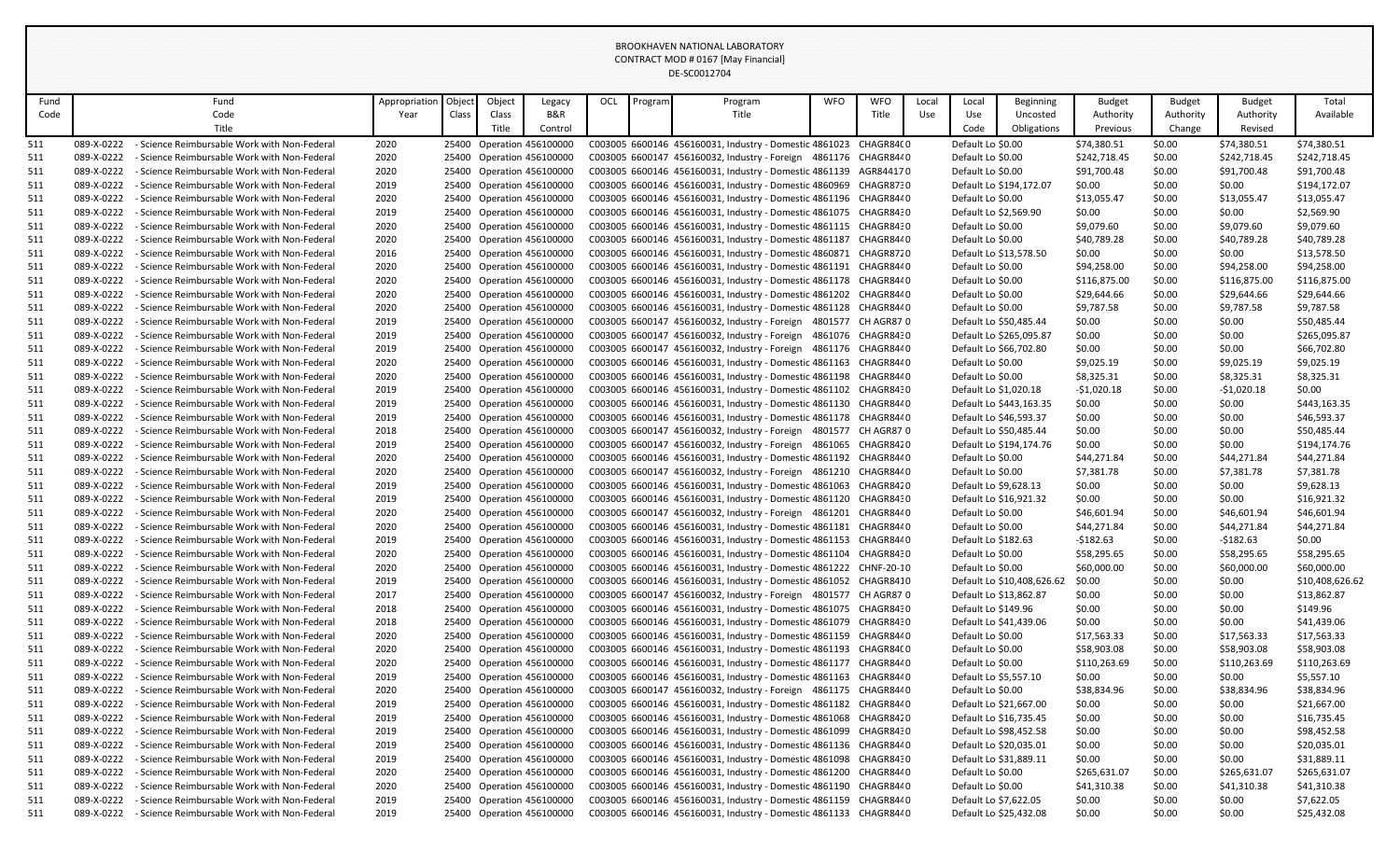| Fund |            | Fund                                          | Appropriation | Object | Object | Legacy                    | OCL | Program | Program                                                            | <b>WFO</b> | <b>WFO</b>            | Local | Local                 | <b>Beginning</b>        | <b>Budget</b>  | <b>Budget</b> | <b>Budget</b>  | Total          |
|------|------------|-----------------------------------------------|---------------|--------|--------|---------------------------|-----|---------|--------------------------------------------------------------------|------------|-----------------------|-------|-----------------------|-------------------------|----------------|---------------|----------------|----------------|
| Code |            | Code                                          | Year          | Class  | Class  | B&R                       |     |         | Title                                                              |            | Title                 | Use   | Use                   | Uncosted                | Authority      | Authority     | Authority      | Available      |
|      |            | Title                                         |               |        | Title  | Control                   |     |         |                                                                    |            |                       |       | Code                  | Obligations             | Previous       | Change        | Revised        |                |
| 511  | 089-X-0222 | - Science Reimbursable Work with Non-Federal  | 2019          |        |        | 25400 Operation 456100000 |     |         | C003005 6600146 456160031, Industry - Domestic 4861165 CHAGR844 0  |            |                       |       | Default Lo \$473.59   |                         | \$0.00         | \$0.00        | \$0.00         | \$473.59       |
| 511  | 089-X-0222 | - Science Reimbursable Work with Non-Federal  | 2019          |        |        | 25400 Operation 456100000 |     |         | C003005 6600146 456160031, Industry - Domestic 4861173             |            | CHAGR8440             |       | Default Lo \$517.07   |                         | \$0.00         | \$0.00        | \$0.00         | \$517.07       |
| 511  | 089-X-0222 | - Science Reimbursable Work with Non-Federal  | 2020          |        |        | 25400 Operation 456100000 |     |         | C003005 6600147 456160032, Industry - Foreign 4861213              |            | CHAGR8440             |       | Default Lo \$0.00     |                         | \$33,301.25    | \$0.00        | \$33,301.25    | \$33,301.25    |
| 511  | 089-X-0222 | - Science Reimbursable Work with Non-Federal  | 2020          |        |        | 25400 Operation 456100000 |     |         | C003005 6600146 456160031, Industry - Domestic 4861203             |            | CHAGR8440             |       | Default Lo \$0.00     |                         | \$18,440.99    | \$0.00        | \$18,440.99    | \$18,440.99    |
| 511  | 089-X-0222 | - Science Reimbursable Work with Non-Federal  | 2020          |        |        | 25400 Operation 456100000 |     |         | C003005 6600146 456160031, Industry - Domestic 4861212             |            | CHAGR8440             |       | Default Lo \$0.00     |                         | \$75,000.00    | \$0.00        | \$75,000.00    | \$75,000.00    |
| 511  | 089-X-0222 | - Science Reimbursable Work with Non-Federal  | 2019          |        |        | 25400 Operation 456100000 |     |         | C003005 6600146 456160031, Industry - Domestic 4861162             |            | CHAGR8440             |       |                       | Default Lo \$20,251.77  | $-$13,520.16$  | \$0.00        | $-$13,520.16$  | \$6,731.61     |
| 511  | 089-X-0222 | - Science Reimbursable Work with Non-Federal  | 2014          |        |        | 25400 Operation 456100000 |     |         | C003005 6600146 456160031, Industry - Domestic 4860871 CHAGR8720   |            |                       |       |                       | Default Lo \$70,159.64  | \$0.00         | \$0.00        | \$0.00         | \$70,159.64    |
| 511  | 089-X-0222 | - Science Reimbursable Work with Non-Federal  | 2020          |        |        | 25400 Operation 456100000 |     |         | C003005 6600147 456160032, Industry - Foreign 4861184              |            | CHAGR8440             |       | Default Lo \$0.00     |                         | \$4,113.34     | \$0.00        | \$4,113.34     | \$4,113.34     |
| 511  | 089-X-0222 | - Science Reimbursable Work with Non-Federal  | 2019          |        |        | 25400 Operation 456100000 |     |         | C003005 6600146 456160031, Industry - Domestic 4861160             |            | CHAGR8440             |       |                       | Default Lo \$23,324.26  | -\$3,497.04    | \$0.00        | $-$3,497.04$   | \$19,827.22    |
| 511  | 089-X-0222 | - Science Reimbursable Work with Non-Federal  | 2018          |        |        | 25400 Operation 456100000 |     |         | C003005 6600146 456160031, Industry - Domestic 4861090 CHAGR8430   |            |                       |       |                       | Default Lo \$29,453.57  | \$0.00         | \$0.00        | \$0.00         | \$29,453.57    |
| 511  | 089-X-0222 | - Science Reimbursable Work with Non-Federal  | 2020          |        |        | 25400 Operation 456100000 |     |         | C003005 6600146 456160031, Industry - Domestic 4861121             |            | CHAGR8440             |       | Default Lo \$0.00     |                         | \$4,811.25     | \$0.00        | \$4,811.25     | \$4,811.25     |
| 511  | 089-X-0222 | - Science Reimbursable Work with Non-Federal  | 2020          |        |        | 25400 Operation 456100000 |     |         | C003005 6600146 456160031, Industry - Domestic 4861120 CHAGR8430   |            |                       |       | Default Lo \$0.00     |                         | \$317,212.30   | \$0.00        | \$317,212.30   | \$317,212.30   |
| 511  | 089-X-0222 | - Science Reimbursable Work with Non-Federal  | 2019          |        |        | 25400 Operation 456100000 |     |         | C003005 6600146 456160031, Industry - Domestic 4861023             |            | CHAGR84(0             |       |                       | Default Lo \$59,729.79  | \$0.00         | \$0.00        | \$0.00         | \$59,729.79    |
| 511  | 089-X-0222 | - Science Reimbursable Work with Non-Federal  | 2020          |        |        | 25400 Operation 456100000 |     |         | C003005 6600147 456160032, Industry - Foreign 4861161              |            | CHAGR8440             |       | Default Lo \$0.00     |                         | \$55,502.09    | \$0.00        | \$55,502.09    | \$55,502.09    |
| 511  | 089-X-0222 | - Science Reimbursable Work with Non-Federal  | 2019          |        |        | 25400 Operation 456100000 |     |         | C003005 6600146 456160031, Industry - Domestic 4861022 CHAGR8410   |            |                       |       |                       | Default Lo \$176,129.53 | \$0.00         | \$0.00        | \$0.00         | \$176,129.53   |
| 511  | 089-X-0222 | - Science Reimbursable Work with Non-Federal  | 2019          |        |        | 25400 Operation 456100000 |     |         | C003005 6600146 456160031, Industry - Domestic 4861121             |            | CHAGR8440             |       |                       | Default Lo \$121,934.75 | \$0.00         | \$0.00        | \$0.00         | \$121,934.75   |
| 511  | 089-X-0222 | - Science Reimbursable Work with Non-Federal  | 2019          |        |        | 25400 Operation 456100000 |     |         | C003005 6600146 456160031, Industry - Domestic 4861170             |            | CHAGR8440             |       |                       | Default Lo \$22,135.92  | \$0.00         | \$0.00        | \$0.00         | \$22,135.92    |
| 511  | 089-X-0222 | - Science Reimbursable Work with Non-Federal  | 2019          |        |        | 25400 Operation 456100000 |     |         | C003005 6600147 456160032, Industry - Foreign 4861161 CHAGR8440    |            |                       |       |                       | Default Lo \$33,419.95  | \$0.00         | \$0.00        | \$0.00         | \$33,419.95    |
| 511  | 089-X-0222 | - Science Reimbursable Work with Non-Federal  | 2019          |        |        | 25400 Operation 456100000 |     |         | C003005 6600146 456160031, Industry - Domestic 4861134             |            | CHAGR8440             |       |                       | Default Lo \$166,471.93 | \$0.00         | \$0.00        | \$0.00         | \$166,471.93   |
| 511  | 089-X-0222 | - Science Reimbursable Work with Non-Federal  | 2018          |        |        | 25400 Operation 456100000 |     |         | C003005 6600146 456160031, Industry - Domestic 4861114 CHAGR8430   |            |                       |       | Default Lo \$1,896.61 |                         | $-54.86$       | \$0.00        | $-54.86$       | \$1,891.75     |
| 511  | 089-X-0222 | - Science Reimbursable Work with Non-Federal  | 2019          |        |        | 25400 Operation 456100000 |     |         | C003005 6600146 456160031, Industry - Domestic 4861053             |            | CHAGR8420             |       | Default Lo \$6,766.57 |                         | \$0.00         | \$0.00        | \$0.00         | \$6,766.57     |
| 511  | 089-X-0222 | - Science Reimbursable Work with Non-Federal  | 2020          |        |        | 25400 Operation 456100000 |     |         | C003005 6600146 456160031, Industry - Domestic 4861186             |            | CHAGR8440             |       | Default Lo \$0.00     |                         | \$11,178.00    | \$0.00        | \$11,178.00    | \$11,178.00    |
| 511  | 089-X-0222 | - Science Reimbursable Work with Non-Federal  | 2019          |        |        | 25400 Operation 456100000 |     |         | C003005 6600146 456160031, Industry - Domestic 4861144             |            | CHAGR8440             |       | Default Lo \$3,427.80 |                         | \$0.00         | \$0.00        | \$0.00         | \$3,427.80     |
| 511  | 089-X-0222 | - Science Reimbursable Work with Non-Federal  | 2019          |        |        | 25400 Operation 456100000 |     |         | C003005 6600146 456160031, Industry - Domestic 4861109             |            | CHAGR8430             |       | Default Lo \$666.73   |                         | $-5144.85$     | \$0.00        | $-5144.85$     | \$521.88       |
| 511  | 089-X-0222 | - Science Reimbursable Work with Non-Federal  | 2019          |        |        | 25400 Operation 456100000 |     |         | C003005 6600146 456160031, Industry - Domestic 4861128             |            | CHAGR8440             |       |                       | Default Lo \$72,436.83  | \$0.00         | \$0.00        | \$0.00         | \$72,436.83    |
| 511  | 089-X-0222 | - Science Reimbursable Work with Non-Federal  | 2020          |        |        | 25400 Operation 456100000 |     |         | C003005 6600146 456160031, Industry - Domestic 4861052 CHAGR8410   |            |                       |       | Default Lo \$0.00     |                         | \$2,863,477.13 | \$0.00        | \$2,863,477.13 | \$2,863,477.13 |
| 511  | 089-X-0222 | - Science Reimbursable Work with Non-Federal  | 2020          |        |        | 25400 Operation 456100000 |     |         | C003005 6600146 456160031, Industry - Domestic 4861162             |            | CHAGR8440             |       | Default Lo \$0.00     |                         | \$68.15        | \$0.00        | \$68.15        | \$68.15        |
| 511  | 089-X-0222 | - Science Reimbursable Work with Non-Federal  | 2019          |        |        | 25400 Operation 456100000 |     |         | C003005 6600146 456160031, Industry - Domestic 4861115             |            | CHAGR8430             |       |                       | Default Lo \$18,670.77  | \$0.00         | \$0.00        | \$0.00         | \$18,670.77    |
| 511  | 089-X-0222 | - Science Reimbursable Work with Non-Federal  | 2019          |        |        | 25400 Operation 456100000 |     |         | C003005 6600146 456160031, Industry - Domestic 4861089             |            | CHAGR8430             |       | Default Lo \$309.19   |                         | $-$ \$309.19   | \$0.00        | $-5309.19$     | \$0.00         |
| 511  | 089-X-0222 | - Science Reimbursable Work with Non-Federal  | 2018          |        |        | 25400 Operation 456100000 |     |         | C003005 6600146 456160031, Industry - Domestic 4861072             |            | CHAGR8420             |       | Default Lo \$2,578.06 |                         | \$0.00         | \$0.00        | \$0.00         | \$2,578.06     |
| 511  | 089-X-0222 | - Science Reimbursable Work with Non-Federal  | 2020          |        |        | 25400 Operation 456100000 |     |         | C003005 6600146 456160031, Industry - Domestic 4861195 CHAGR844 0  |            |                       |       | Default Lo \$0.00     |                         | \$166,043.77   | \$0.00        | \$166,043.77   | \$166,043.77   |
| 511  | 089-X-0222 | - Science Reimbursable Work with Non-Federal  | 2019          |        |        | 25400 Operation 456100000 |     |         | C003005 6600146 456160031, Industry - Domestic 4860946 CHAGR8730   |            |                       |       | Default Lo \$702.48   |                         | \$0.00         | \$0.00        | \$0.00         | \$702.48       |
| 511  | 089-X-0222 | - Science Reimbursable Work with Non-Federal  | 2020          |        |        | 25400 Operation 456100000 |     |         | C003005 6600146 456160031, Industry - Domestic 4861225             |            | CHNF-19-40            |       | Default Lo \$0.00     |                         | \$33,747.57    | \$0.00        | \$33,747.57    | \$33,747.57    |
| 511  | 089-X-0222 | - Science Reimbursable Work with Non-Federal  | 2020          |        |        | 25400 Operation 456100000 |     |         | C003005 6600146 456160031, Industry - Domestic 4861197             |            | CHAGR8440             |       | Default Lo \$0.00     |                         | \$24,975.94    | \$0.00        | \$24,975.94    | \$24,975.94    |
| 511  | 089-X-0222 | - Science Reimbursable Work with Non-Federal  | 2019          |        |        | 25400 Operation 456100000 |     |         | C003005 6600146 456160031, Industry - Domestic 4861107             |            | CHAGR8430             |       |                       | Default Lo \$17,624.33  | $-$17,624.31$  | \$0.00        | $-$17,624.31$  | \$0.02         |
| 511  | 089-X-0222 | - Science Reimbursable Work with Non-Federal  | 2020          |        |        | 25400 Operation 456100000 |     |         | C003005 6600146 456160031, Industry - Domestic 4861182             |            | CHAGR8440             |       | Default Lo \$0.00     |                         | \$20,512.16    | \$0.00        | \$20,512.16    | \$20,512.16    |
| 511  | 089-X-0222 | - Science Reimbursable Work with Non-Federal  | 2017          |        |        | 25400 Operation 456100000 |     |         | C003005 6600147 456160032, Industry - Foreign 4861015              |            | CHAGR84(0             |       |                       | Default Lo \$581,487.16 | $-5581,743.15$ | \$0.00        | $-5581,743.15$ | $-$255.99$     |
| 511  | 089-X-0222 | - Science Reimbursable Work with Non-Federal  | 2019          |        |        | 25400 Operation 456100000 |     |         | C003005 6600146 456160031, Industry - Domestic 4861135             |            | CHAGR8440             |       |                       | Default Lo \$57,129.44  | \$0.00         | \$0.00        | \$0.00         | \$57,129.44    |
| 511  | 089-X-0222 | - Science Reimbursable Work with Non-Federal  | 2019          |        |        | 25400 Operation 456100000 |     |         | C003005 6600146 456160031, Industry - Domestic 4861145 CHAGR844 0  |            |                       |       |                       | Default Lo \$12,149.46  | \$0.00         | \$0.00        | \$0.00         | \$12,149.46    |
| 511  | 089-X-0222 | - Science Reimbursable Work with Non-Federal  | 2020          |        |        | 25400 Operation 456100000 |     |         | C003005 6600146 456160031, Industry - Domestic 4861135 CHAGR8440   |            |                       |       | Default Lo \$0.00     |                         | \$221,359.20   | \$0.00        | \$221,359.20   | \$221,359.20   |
| 512  | 089-X-0222 | - Science Reimbursable Work with Other Federa | 2015          |        |        | 25400 Operation 456100000 |     |         | C003005 6600099 456140374, Nuclear Regulatory 4860913              |            | CHAGRNR <sub>10</sub> |       | Default Lo \$151.73   |                         | \$0.00         | \$0.00        | \$0.00         | \$151.73       |
| 512  | 089-X-0222 | - Science Reimbursable Work with Other Federa | 2016          |        |        | 25400 Operation 456100000 |     |         | C003005 6600099 456140374, Nuclear Regulatory 4860941 CHAGRNRIO    |            |                       |       |                       | Default Lo \$26,293.22  | \$0.00         | \$0.00        | \$0.00         | \$26,293.22    |
| 512  | 089-X-0222 | - Science Reimbursable Work with Other Federa | 2016          |        |        | 25400 Operation 456100000 |     |         | C003005 6600066 456140351, Department of Stat 4861012 CHAGR1930    |            |                       |       |                       | Default Lo \$702,340.86 | \$0.00         | \$0.00        | \$0.00         | \$702,340.86   |
| 512  | 089-X-0222 | - Science Reimbursable Work with Other Federa | 2014          |        |        | 25400 Operation 456100000 |     |         | C003005 6600073 456140358, Other Federal Agen 3011110 CRAGRS-OO    |            |                       |       | Default Lo \$121.25   |                         | -\$121.25      | \$0.00        | -\$121.25      | \$0.00         |
| 512  | 089-X-0222 | - Science Reimbursable Work with Other Federa | 2017          |        |        | 25400 Operation 456100000 |     |         | C003005 6600007 456140050, Research & Develor 4861054 CHAGRNA 0    |            |                       |       | Default Lo \$8,453.63 |                         | \$0.00         | \$0.00        | \$0.00         | \$8,453.63     |
| 512  | 089-X-0222 | - Science Reimbursable Work with Other Federa | 2019          |        |        | 25400 Operation 456100000 |     |         | C003005 6600050 456140196, NASA Other                              |            | 4861073 CHAGR80I0     |       |                       | Default Lo \$144,726.35 | \$0.00         | \$0.00        | \$0.00         | \$144,726.35   |
| 512  | 089-X-0222 | - Science Reimbursable Work with Other Federa | 2016          |        |        | 25400 Operation 456100000 |     |         | C003005 6600099 456140374, Nuclear Regulatory 4860724 CH189V610    |            |                       |       | Default Lo \$3,761.11 |                         | \$0.00         | \$0.00        | \$0.00         | \$3,761.11     |
| 512  | 089-X-0222 | - Science Reimbursable Work with Other Federa | 2005          |        |        | 25400 Operation 456100000 |     |         | C003005 6600066 456140351, Department of Stat 4806666 CHAGRRW0     |            |                       |       |                       | Default Lo \$394,234.20 | \$0.00         | \$0.00        | \$0.00         | \$394,234.20   |
| 512  | 089-X-0222 | - Science Reimbursable Work with Other Federa | 2017          |        |        | 25400 Operation 456100000 |     |         | C003005 6600100 456140375, Nuclear Regulatory 4860765 CH189N750    |            |                       |       | Default Lo \$280.57   |                         | \$0.00         | \$0.00        | \$0.00         | \$280.57       |
| 512  | 089-X-0222 | - Science Reimbursable Work with Other Federa | 2018          |        |        | 25400 Operation 456100000 |     |         | C003005 6600069 456140354, U.S. Agency For Inte 4860930 CHAGRAID 0 |            |                       |       |                       | Default Lo \$59,493.70  | \$0.00         | \$0.00        | \$0.00         | \$59,493.70    |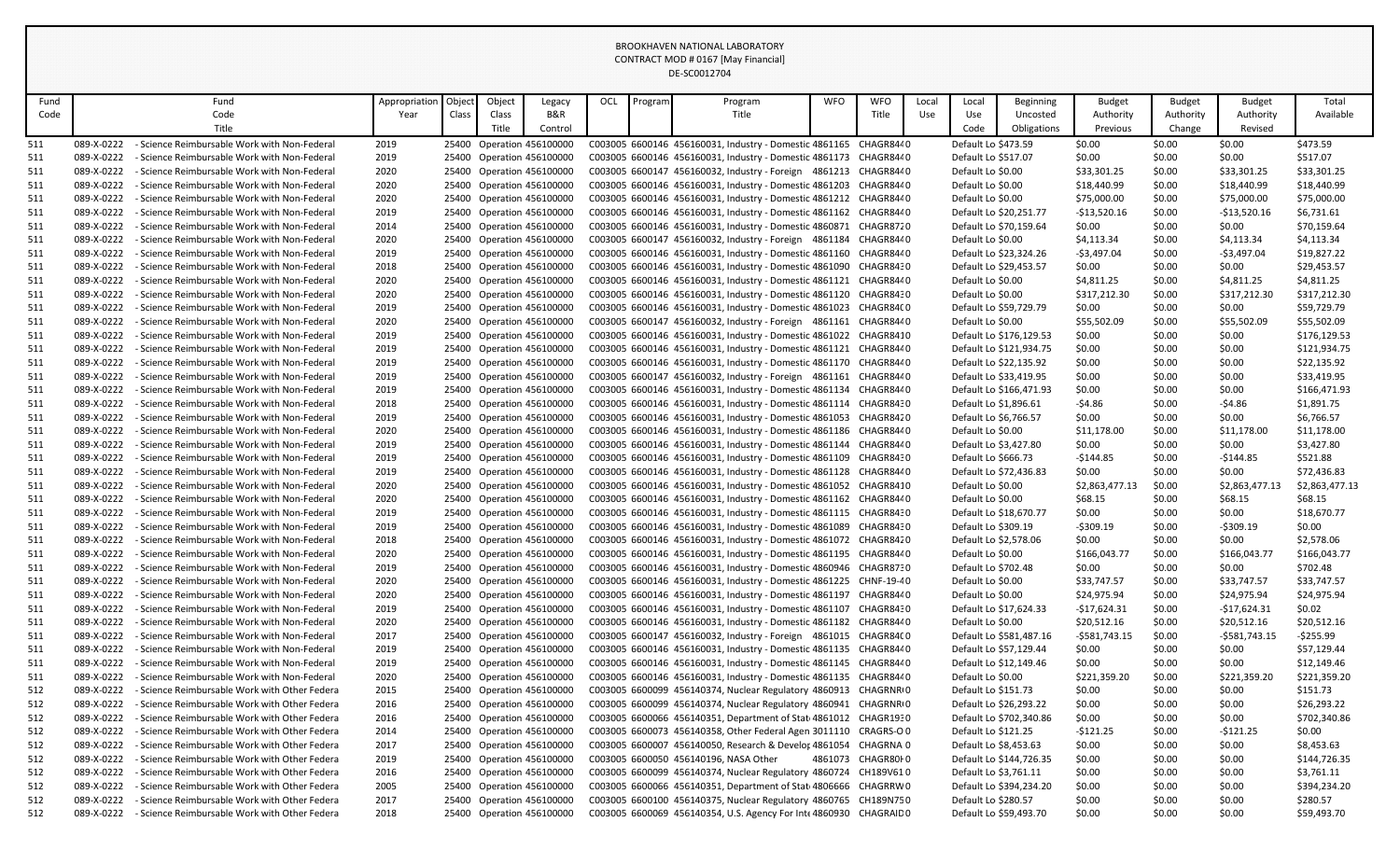| Fund |            | Fund                                          | Appropriation | Object | Object | Legacy                    | OCL | Program | Program                                                          | <b>WFO</b> | <b>WFO</b>            | Local | Local                 | Beginning                  | <b>Budget</b>    | <b>Budget</b> | Budget           | Total           |
|------|------------|-----------------------------------------------|---------------|--------|--------|---------------------------|-----|---------|------------------------------------------------------------------|------------|-----------------------|-------|-----------------------|----------------------------|------------------|---------------|------------------|-----------------|
| Code |            | Code                                          | Year          | Class  | Class  | B&R                       |     |         | Title                                                            |            | Title                 | Use   | Use                   | Uncosted                   | Authority        | Authority     | Authority        | Available       |
|      |            | Title                                         |               |        | Title  | Control                   |     |         |                                                                  |            |                       |       | Code                  | Obligations                | Previous         | Change        | Revised          |                 |
| 512  | 089-X-0222 | - Science Reimbursable Work with Other Federa | 2020          |        |        | 25400 Operation 456100000 |     |         | C003005 6600096 456140371, Nuclear Regulatory 4861125            |            | CHNRC3130             |       | Default Lo \$0.00     |                            | \$169,902.91     | \$0.00        | \$169,902.91     | \$169,902.91    |
| 512  | 089-X-0222 | - Science Reimbursable Work with Other Federa | 2019          |        |        | 25400 Operation 456100000 |     |         | C003005 6600069 456140354, U.S. Agency For Inte 4860930          |            | CHAGRAID 0            |       |                       | Default Lo \$359,733.49    | \$0.00           | \$0.00        | \$0.00           | \$359,733.49    |
| 512  | 089-X-0222 | - Science Reimbursable Work with Other Federa | 2018          |        |        | 25400 Operation 456100000 |     |         | C003005 6600066 456140351, Department of Stat 4861127            |            | CH1931CP0             |       |                       | Default Lo \$8,220,896.20  | \$0.00           | \$0.00        | \$0.00           | \$8,220,896.20  |
| 512  | 089-X-0222 | - Science Reimbursable Work with Other Federa | 2014          |        |        | 25400 Operation 456100000 |     |         | C003005 6600096 456140371, Nuclear Regulatory 4860776            |            | CH189QB\0             |       |                       | Default Lo \$9,993.07      | \$0.00           | \$0.00        | \$0.00           | \$9,993.07      |
| 512  | 089-X-0222 | - Science Reimbursable Work with Other Federa | 2016          |        |        | 25400 Operation 456100000 |     |         | C003005 6600099 456140374, Nuclear Regulatory 4860948            |            | CHAGRNR <sub>10</sub> |       |                       | Default Lo \$93,297.65     | \$0.00           | \$0.00        | \$0.00           | \$93,297.65     |
|      | 089-X-0222 |                                               |               |        |        |                           |     |         |                                                                  |            |                       |       |                       |                            |                  |               | \$0.00           | \$109.78        |
| 512  |            | - Science Reimbursable Work with Other Federa | 2017          |        |        | 25400 Operation 456100000 |     |         | C003005 6600007 456140050, Research & Develor 4861041            |            | CHAGR2010             |       | Default Lo \$109.78   |                            | \$0.00           | \$0.00        |                  |                 |
| 512  | 089-X-0222 | - Science Reimbursable Work with Other Federa | 2015          |        |        | 25400 Operation 456100000 |     |         | C003005 6600099 456140374, Nuclear Regulatory 4860657            |            | CH189V610             |       |                       | Default Lo \$9,708.74      | \$0.00           | \$0.00        | \$0.00           | \$9,708.74      |
| 512  | 089-X-0222 | - Science Reimbursable Work with Other Federa | 2013          |        |        | 25400 Operation 456100000 |     |         | C003005 6600007 456140050, Research & Develor 4860849            |            | CHAGR2010             |       |                       | Default Lo \$2,007.03      | $-$2,007.03$     | \$0.00        | $-$2,007.03$     | \$0.00          |
| 512  | 089-X-0222 | - Science Reimbursable Work with Other Federa | 2019          |        |        | 25400 Operation 456100000 |     |         | C003005 6600053 456140220, Research & Develor 4861180 CHAGRP3(0  |            |                       |       |                       | Default Lo \$3,600,000.00  | \$0.00           | \$0.00        | \$0.00           | \$3,600,000.00  |
| 512  | 089-X-0222 | - Science Reimbursable Work with Other Federa | 2015          |        |        | 25400 Operation 456100000 |     |         | C003005 6600050 456140196. NASA Other                            |            | 4860927 CHARGNN 0     |       | Default Lo \$354.45   |                            | \$0.00           | \$0.00        | \$0.00           | \$354.45        |
| 512  | 089-X-0222 | - Science Reimbursable Work with Other Federa | 2015          |        |        | 25400 Operation 456100000 |     |         | C003005 6600053 456140220, Research & Develor 4860897            |            | CHAGRR210             |       |                       | Default Lo \$6,228.29      | \$0.00           | \$0.00        | \$0.00           | \$6,228.29      |
| 512  | 089-X-0222 | - Science Reimbursable Work with Other Federa | 2015          |        |        | 25400 Operation 456100000 |     |         | C003005 6600067 456140352, Department of Stat 4860964            |            | CHAGR1930             |       |                       | Default Lo \$68,048.75     | \$0.00           | \$0.00        | \$0.00           | \$68,048.75     |
| 512  | 089-X-0222 | - Science Reimbursable Work with Other Federa | 2020          |        |        | 25400 Operation 456100000 |     |         | C003005 6600096 456140371, Nuclear Regulatory 4861185            |            | CHNRC3130             |       | Default Lo \$0.00     |                            | \$97,087.38      | \$0.00        | \$97,087.38      | \$97,087.38     |
| 512  | 089-X-0222 | - Science Reimbursable Work with Other Federa | 2011          |        |        | 25400 Operation 456100000 |     |         | C003005 6600096 456140371, Nuclear Regulatory 4860532            |            | CH189J4140            |       |                       | Default Lo \$3,429.21      | \$0.00           | \$0.00        | \$0.00           | \$3,429.21      |
| 512  | 089-X-0222 | - Science Reimbursable Work with Other Federa | 2019          |        |        | 25400 Operation 456100000 |     |         | C003005 6600096 456140371, Nuclear Regulatory 4861126 CHNRC3130  |            |                       |       |                       | Default Lo \$302,153.89    | \$0.00           | \$0.00        | \$0.00           | \$302,153.89    |
| 512  | 089-X-0222 | - Science Reimbursable Work with Other Federa | 2019          |        |        | 25400 Operation 456100000 |     |         | C003005 6600050 456140196, NASA Other                            | 4861154    | CHAGR80L0             |       |                       | Default Lo \$17,223.11     | \$0.00           | \$0.00        | \$0.00           | \$17,223.11     |
| 512  | 089-X-0222 | - Science Reimbursable Work with Other Federa | 2015          |        |        | 25400 Operation 456100000 |     |         | C003005 6600072 456140357, Department of Stat 4860914            |            | CHAGR1930             |       | Default Lo \$260.99   |                            | \$0.00           | \$0.00        | \$0.00           | \$260.99        |
| 512  | 089-X-0222 | - Science Reimbursable Work with Other Federa | 2017          |        |        | 25400 Operation 456100000 |     |         | C003005 6600007 456140050, Research & Develor 4860843            |            | CHAGR2010             |       | Default Lo \$611.68   |                            | \$0.00           | \$0.00        | \$0.00           | \$611.68        |
| 512  | 089-X-0222 | - Science Reimbursable Work with Other Federa | 2019          |        |        | 25400 Operation 456100000 |     |         | C003005 6600066 456140351, Department of Stat 4861183            |            | CH1931CP0             |       |                       | Default Lo \$11,000,000.00 | \$0.00           | \$0.00        | \$0.00           | \$11,000,000.00 |
| 512  | 089-X-0222 | - Science Reimbursable Work with Other Federa | 2013          |        |        | 25400 Operation 456100000 |     |         | C003005 6600053 456140220, Research & Develor 4860794            |            | CHAGRAG 0             |       | Default Lo \$8,934.17 |                            | \$0.00           | \$0.00        | \$0.00           | \$8,934.17      |
| 512  | 089-X-0222 | - Science Reimbursable Work with Other Federa | 2017          |        |        | 25400 Operation 456100000 |     |         | C003005 6600007 456140050, Research & Develor 4861037            |            | CHAGR17E0             |       | Default Lo \$3.72     |                            | \$0.00           | \$0.00        | \$0.00           | \$3.72          |
| 512  | 089-X-0222 | - Science Reimbursable Work with Other Federa | 2019          |        |        | 25400 Operation 456100000 |     |         | C003005 6600096 456140371, Nuclear Regulatory 4861185            |            | CHNRC3130             |       |                       | Default Lo \$145,631.07    | \$0.00           | \$0.00        | \$0.00           | \$145,631.07    |
| 512  | 089-X-0222 | - Science Reimbursable Work with Other Federa | 2020          |        |        | 25400 Operation 456100000 |     |         | C003005 6600096 456140371, Nuclear Regulatory 4861126            |            | CHNRC3130             |       | Default Lo \$0.00     |                            | \$1,213,592.23   | \$0.00        | \$1,213,592.23   | \$1,213,592.23  |
| 512  | 089-X-0222 | - Science Reimbursable Work with Other Federa | 2019          |        |        | 25400 Operation 456100000 |     |         | C003005 6600050 456140196, NASA Other                            |            | 4860979 CHAGRNN 0     |       |                       | Default Lo \$7,251,862.99  | $-53,592,233.01$ | \$0.00        | $-53,592,233.01$ | \$3,659,629.98  |
| 512  | 089-X-0222 | - Science Reimbursable Work with Other Federa | 2013          |        |        | 25400 Operation 456100000 |     |         | C003005 6600007 456140050, Research & Develor 4860561            |            | CHAGR9E\0             |       |                       | Default Lo \$11,621.01     | \$0.00           | \$0.00        | \$0.00           | \$11,621.01     |
| 512  | 089-X-0222 | - Science Reimbursable Work with Other Federa | 2014          |        |        | 25400 Operation 456100000 |     |         | C003005 6600073 456140358, Other Federal Agen 4860852            |            | CHAGR0170             |       |                       | Default Lo \$83,084.91     | \$0.00           | \$0.00        | \$0.00           | \$83,084.91     |
| 512  | 089-X-0222 | - Science Reimbursable Work with Other Federa | 2018          |        |        | 25400 Operation 456100000 |     |         | C003005 6600051 456140200, Research & Develor 4861105            |            | CHAGR1830             |       |                       | Default Lo \$10,509.17     | \$0.00           | \$0.00        | \$0.00           | \$10,509.17     |
| 512  | 089-X-0222 | - Science Reimbursable Work with Other Federa | 2017          |        |        | 25400 Operation 456100000 |     |         | C003005 6600099 456140374, Nuclear Regulatory 4860947            |            | CHAGRNR <sub>10</sub> |       |                       | Default Lo \$1,430.36      | $-$1,430.36$     | \$0.00        | $-$1,430.36$     | \$0.00          |
| 512  | 089-X-0222 | - Science Reimbursable Work with Other Federa | 2018          |        |        | 25400 Operation 456100000 |     |         | C003005 6600050 456140196, NASA Other                            | 4860991    | CHAGRNN 0             |       |                       | Default Lo \$190,814.09    | \$0.00           | \$0.00        | \$0.00           | \$190,814.09    |
| 512  | 089-X-0222 | - Science Reimbursable Work with Other Federa | 2020          |        |        | 25400 Operation 456100000 |     |         | C003005 6600096 456140371, Nuclear Regulatory 4861228            |            | CH3131000             |       | Default Lo \$0.00     |                            | \$48,543.69      | \$0.00        | \$48,543.69      | \$48,543.69     |
| 512  | 089-X-0222 | - Science Reimbursable Work with Other Federa | 2019          |        |        | 25400 Operation 456100000 |     |         | C003005 6600096 456140371, Nuclear Regulatory 4861125            |            | CHNRC3130             |       |                       | Default Lo \$155,641.60    | \$0.00           | \$0.00        | \$0.00           | \$155,641.60    |
| 512  | 089-X-0222 | - Science Reimbursable Work with Other Federa | 2018          |        |        | 25400 Operation 456100000 |     |         | C003005 6600007 456140050, Research & Develor 4860850            |            | CHAGR2010             |       | Default Lo \$193.69   |                            | \$0.00           | \$0.00        | \$0.00           | \$193.69        |
| 512  | 089-X-0222 | - Science Reimbursable Work with Other Federa | 2018          |        |        | 25400 Operation 456100000 |     |         | C003005 6600096 456140371, Nuclear Regulatory 4861126            |            | CHNRC3130             |       |                       | Default Lo \$252,639.11    | \$0.00           | \$0.00        | \$0.00           | \$252,639.11    |
| 512  | 089-X-0222 | - Science Reimbursable Work with Other Federa | 2019          |        |        | 25400 Operation 456100000 |     |         | C003005 6600099 456140374, Nuclear Regulatory 4860894            |            | CHAGRNR <sub>10</sub> |       |                       | Default Lo \$1,553.31      | \$0.00           | \$0.00        | \$0.00           | \$1,553.31      |
| 512  | 089-X-0222 | - Science Reimbursable Work with Other Federa | 2014          |        |        | 25400 Operation 456100000 |     |         | C003005 6600053 456140220, Research & Develor 4803492 CH AGRNIIO |            |                       |       |                       | Default Lo \$731,897.00    | \$0.00           | \$0.00        | \$0.00           | \$731,897.00    |
| 512  | 089-X-0222 | - Science Reimbursable Work with Other Federa | 2019          |        |        | 25400 Operation 456100000 |     |         | C003005 6600050 456140196, NASA Other                            | 4861025    | CHAGRNN 0             |       |                       | Default Lo \$1,494.72      | \$0.00           | \$0.00        | \$0.00           | \$1,494.72      |
| 512  | 089-X-0222 | - Science Reimbursable Work with Other Federa | 2020          |        |        | 25400 Operation 456100000 |     |         | C003005 6600069 456140354, U.S. Agency For Inte 4860930          |            | CHAGRAID 0            |       | Default Lo \$0.00     |                            | \$61,056.55      | \$0.00        | \$61,056.55      | \$61,056.55     |
|      | 089-X-0222 |                                               |               |        |        |                           |     |         | C003005 6600053 456140220, Research & Develor 4804168            |            | CH AGRY1 0            |       |                       | Default Lo \$3,309.73      |                  | \$0.00        |                  |                 |
| 512  |            | - Science Reimbursable Work with Other Federa | 2012          |        |        | 25400 Operation 456100000 |     |         |                                                                  |            |                       |       |                       |                            | \$0.00           |               | \$0.00           | \$3,309.73      |
| 512  | 089-X-0222 | - Science Reimbursable Work with Other Federa | 2016          |        |        | 25400 Operation 456100000 |     |         | C003005 6600053 456140220, Research & Develor 4803492 CH AGRNIIO |            |                       |       |                       | Default Lo \$455,077.00    | \$0.00           | \$0.00        | \$0.00           | \$455,077.00    |
| 512  | 089-X-0222 | - Science Reimbursable Work with Other Federa | 2017          |        |        | 25400 Operation 456100000 |     |         | C003005 6600099 456140374, Nuclear Regulatory 4860911            |            | CHAGRNR <sub>10</sub> |       |                       | Default Lo \$72,595.39     | \$0.00           | \$0.00        | \$0.00           | \$72,595.39     |
| 512  | 089-X-0222 | - Science Reimbursable Work with Other Federa | 2020          |        |        | 25400 Operation 456100000 |     |         | C003005 6600066 456140351, Department of Stat 4861183            |            | CH1931CP0             |       | Default Lo \$0.00     |                            | \$1,500,000.00   | \$0.00        | \$1,500,000.00   | \$1,500,000.00  |
| 512  | 089-X-0222 | - Science Reimbursable Work with Other Federa | 2013          |        |        | 25400 Operation 456100000 |     |         | C003005 6600066 456140351, Department of Stat 4860844 CHAGRSIA 0 |            |                       |       |                       | Default Lo \$3,823.49      | \$0.00           | \$0.00        | \$0.00           | \$3,823.49      |
| 512  | 089-X-0222 | - Science Reimbursable Work with Other Federa | 2014          |        |        | 25400 Operation 456100000 |     |         | C003005 6600072 456140357, Department of Stat 4860914 CHAGR1930  |            |                       |       | Default Lo \$6,708.87 |                            | \$0.00           | \$0.00        | \$0.00           | \$6,708.87      |
| 512  | 089-X-0222 | - Science Reimbursable Work with Other Federa | 2016          |        |        | 25400 Operation 456100000 |     |         | C003005 6600099 456140374, Nuclear Regulatory 4860760 CH189N690  |            |                       |       |                       | Default Lo \$13,279.83     | \$0.00           | \$0.00        | \$0.00           | \$13,279.83     |
| 512  | 089-X-0222 | - Science Reimbursable Work with Other Federa | 2016          |        |        | 25400 Operation 456100000 |     |         | C003005 6600050 456140196, NASA Other                            |            | 4860745 CHAGRNN 0     |       |                       | Default Lo \$6,224.31      | \$0.00           | \$0.00        | \$0.00           | \$6,224.31      |
| 512  | 089-X-0222 | - Science Reimbursable Work with Other Federa | 2019          |        |        | 25400 Operation 456100000 |     |         | C003005 6600050 456140196, NASA Other                            |            | 4860942 CHAGRNN 0     |       |                       | Default Lo \$181,755.69    | \$0.00           | \$0.00        | \$0.00           | \$181,755.69    |
| 512  | 089-X-0222 | - Science Reimbursable Work with Other Federa | 2014          |        |        | 25400 Operation 456100000 |     |         | C003005 6600099 456140374, Nuclear Regulatory 4860697 CH189N670  |            |                       |       |                       | Default Lo \$67,304.85     | -\$67,304.85     | \$0.00        | $-$67,304.85$    | \$0.00          |
| 512  | 089-X-0222 | - Science Reimbursable Work with Other Federa | 2015          |        |        | 25400 Operation 456100000 |     |         | C003005 6600007 456140050, Research & Develor 4860561 CHAGR9EVO  |            |                       |       | Default Lo \$1.29     |                            | \$0.00           | \$0.00        | \$0.00           | \$1.29          |
| 512  | 089-X-0222 | - Science Reimbursable Work with Other Federa | 2017          |        |        | 25400 Operation 456100000 |     |         | C003005 6600066 456140351, Department of Stat 4861057 CH1931CP 0 |            |                       |       |                       | Default Lo \$1,583,240.81  | \$0.00           | \$0.00        | \$0.00           | \$1,583,240.81  |
| 512  | 089-X-0222 | - Science Reimbursable Work with Other Federa | 2015          |        |        | 25400 Operation 456100000 |     |         | C003005 6600053 456140220, Research & Develor 4803492 CH AGRNIIO |            |                       |       |                       | Default Lo \$822,752.00    | \$0.00           | \$0.00        | \$0.00           | \$822,752.00    |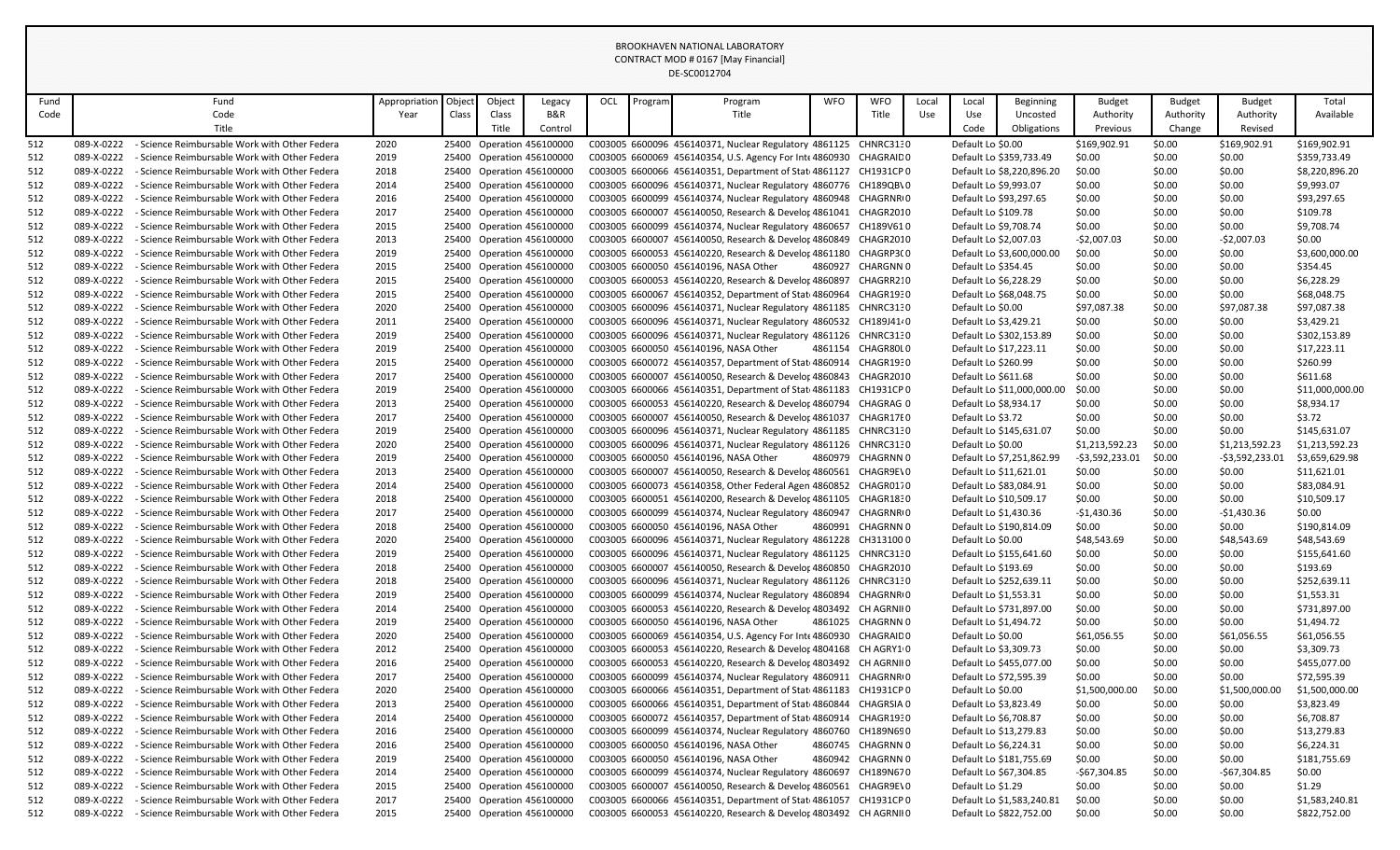| Fund | Fund                                                         | Appropriation | Object | Object | Legacy                    | OCL | Program | Program                                                                                   | <b>WFO</b> | <b>WFO</b>            | Local | Local               | Beginning                 | <b>Budget</b>  | <b>Budget</b> | <b>Budget</b>                 | Total          |
|------|--------------------------------------------------------------|---------------|--------|--------|---------------------------|-----|---------|-------------------------------------------------------------------------------------------|------------|-----------------------|-------|---------------------|---------------------------|----------------|---------------|-------------------------------|----------------|
| Code | Code                                                         | Year          | Class  | Class  | B&R                       |     |         | Title                                                                                     |            | Title                 | Use   | Use                 | Uncosted                  | Authority      | Authority     | Authority                     | Available      |
|      | Title                                                        |               |        | Title  | Control                   |     |         |                                                                                           |            |                       |       | Code                | Obligations               | Previous       | Change        | Revised                       |                |
| 512  | 089-X-0222<br>- Science Reimbursable Work with Other Federa  | 2017          |        |        | 25400 Operation 456100000 |     |         | C003005 6600099 456140374, Nuclear Regulatory 4860901                                     |            | CHAGRNR <sub>10</sub> |       |                     | Default Lo \$34,547.10    | \$0.00         | \$0.00        | \$0.00                        | \$34,547.10    |
| 512  | 089-X-0222<br>- Science Reimbursable Work with Other Federa  | 2018          |        |        | 25400 Operation 456100000 |     |         | C003005 6600050 456140196, NASA Other                                                     | 4861069    | CHAGR80I0             |       |                     | Default Lo \$134,939.61   | \$0.00         | \$0.00        | \$0.00                        | \$134,939.61   |
| 512  | 089-X-0222<br>- Science Reimbursable Work with Other Federa  | 2013          |        |        | 25400 Operation 456100000 |     |         | C003005 6600067 456140352, Department of Stat 4860796 CHAGRSIA 0                          |            |                       |       | Default Lo \$19.78  |                           | \$0.00         | \$0.00        | \$0.00                        | \$19.78        |
| 512  | 089-X-0222<br>- Science Reimbursable Work with Other Federa  | 2019          |        |        | 25400 Operation 456100000 |     |         | C003005 6600073 456140358, Other Federal Agen 3015354                                     |            | CRAGR0840             |       |                     | Default Lo \$194,174.76   | \$0.00         | \$0.00        | \$0.00                        | \$194,174.76   |
| 512  | 089-X-0222<br>- Science Reimbursable Work with Other Federa  | 2019          |        |        | 25400 Operation 456100000 |     |         | C003005 6600096 456140371, Nuclear Regulatory 4860873                                     |            | CHAGRNR <sub>10</sub> |       |                     | Default Lo \$882,226.04   | \$0.00         | \$0.00        | \$0.00                        | \$882,226.04   |
| 512  | 089-X-0222<br>- Science Reimbursable Work with Other Federa  | 2015          |        |        | 25400 Operation 456100000 |     |         | C003005 6600007 456140050, Research & Develor 4860959                                     |            | CHAGR2010             |       | Default Lo \$473.22 |                           | \$0.00         | \$0.00        | \$0.00                        | \$473.22       |
| 512  | 089-X-0222<br>- Science Reimbursable Work with Other Federa  | 2019          |        |        | 25400 Operation 456100000 |     |         | C003005 6600007 456140050, Research & Develor 4861131 CHAGRER20                           |            |                       |       |                     | Default Lo \$12,305.74    | \$0.00         | \$0.00        | \$0.00                        | \$12,305.74    |
| 512  | 089-X-0222<br>- Science Reimbursable Work with Other Federa  | 2014          |        |        | 25400 Operation 456100000 |     |         | C003005 6600007 456140050, Research & Develor 4860561                                     |            | CHAGR9E\0             |       |                     | Default Lo \$8,737.52     | \$0.00         | \$0.00        | \$0.00                        | \$8,737.52     |
| 512  | 089-X-0222<br>- Science Reimbursable Work with Other Federa  | 2019          |        |        | 25400 Operation 456100000 |     |         | C003005 6600007 456140050, Research & Develor 4861123 CHAGRP180                           |            |                       |       |                     | Default Lo \$81,383.58    | \$0.00         | \$0.00        | \$0.00                        | \$81,383.58    |
| 512  | 089-X-0222<br>- Science Reimbursable Work with Other Federa  | 2016          |        |        | 25400 Operation 456100000 |     |         | C003005 6600066 456140351, Department of Stat 4860970 CHAGR1930                           |            |                       |       |                     | Default Lo \$503,880.42   | \$0.00         | \$0.00        | \$0.00                        | \$503,880.42   |
| 512  | 089-X-0222<br>- Science Reimbursable Work with Other Federa  | 2018          |        |        | 25400 Operation 456100000 |     |         | C003005 6600096 456140371, Nuclear Regulatory 4860873                                     |            | CHAGRNR <sub>10</sub> |       |                     | Default Lo \$129,900.08   | \$0.00         | \$0.00        | \$0.00                        | \$129,900.08   |
| 512  | 089-X-0222<br>- Science Reimbursable Work with Other Federa  | 2016          |        |        | 25400 Operation 456100000 |     |         | C003005 6600099 456140374, Nuclear Regulatory 4860817 CH189V640                           |            |                       |       |                     | Default Lo \$1,784.78     | \$0.00         | \$0.00        | \$0.00                        | \$1,784.78     |
| 512  | 089-X-0222<br>- Science Reimbursable Work with Other Federa  | 2018          |        |        | 25400 Operation 456100000 |     |         | C003005 6600050 456140196, NASA Other                                                     |            | 4860992 CHAGRNN 0     |       | Default Lo \$50.71  |                           | \$0.00         | \$0.00        | \$0.00                        | \$50.71        |
| 512  | 089-X-0222<br>- Science Reimbursable Work with Other Federa  | 2020          |        |        | 25400 Operation 456100000 |     |         | C003005 6600096 456140371, Nuclear Regulatory 4860873 CHAGRNRIO                           |            |                       |       | Default Lo \$0.00   |                           | \$194,174.75   | \$0.00        | \$194,174.75                  | \$194,174.75   |
| 512  | 089-X-0222<br>- Science Reimbursable Work with Other Federa  | 2007          |        |        | 25400 Operation 456100000 |     |         | C003005 6600050 456140196, NASA Other                                                     |            | 4860316 CHAGRNN 0     |       |                     | Default Lo \$20,870.32    | \$0.00         | \$0.00        | \$0.00                        | \$20,870.32    |
| 512  | 089-X-0222<br>- Science Reimbursable Work with Other Federa  | 2018          |        |        | 25400 Operation 456100000 |     |         | C003005 6600053 456140220, Research & Develor 4860902                                     |            | CHAGRP410             |       |                     | Default Lo \$94,589.38    | \$0.00         | \$0.00        | \$0.00                        | \$94,589.38    |
| 512  | 089-X-0222<br>- Science Reimbursable Work with Other Federa  | 2019          |        |        | 25400 Operation 456100000 |     |         | C003005 6600050 456140196, NASA Other                                                     |            | 4861169 CHAGR8000     |       |                     | Default Lo \$273,330.10   | \$0.00         | \$0.00        | \$0.00                        | \$273,330.10   |
| 512  | 089-X-0222<br>- Science Reimbursable Work with Other Federa  | 2019          |        |        | 25400 Operation 456100000 |     |         | C003005 6600007 456140050, Research & Develor 4861119 CHAGRP180                           |            |                       |       |                     | Default Lo \$699,896.32   | \$0.00         | \$0.00        | \$0.00                        | \$699,896.32   |
| 512  | 089-X-0222<br>- Science Reimbursable Work with Other Federa  | 2005          |        |        | 25400 Operation 456100000 |     |         | C003005 6600053 456140220, Research & Develor 4803774 CH AGRRW0                           |            |                       |       |                     | Default Lo \$527,491.57   | \$0.00         | \$0.00        | \$0.00                        | \$527,491.57   |
| 512  | 089-X-0222<br>- Science Reimbursable Work with Other Federa  | 2019          |        |        | 25400 Operation 456100000 |     |         | C003005 6600053 456140220, Research & Develor 4861118 CHAGR1R20                           |            |                       |       |                     | Default Lo \$199,458.49   | \$0.00         | \$0.00        | \$0.00                        | \$199,458.49   |
| 512  | 089-X-0222<br>- Science Reimbursable Work with Other Federa  | 2019          |        |        | 25400 Operation 456100000 |     |         | C003005 6600050 456140196, NASA Other                                                     |            | 4860991 CHAGRNN 0     |       |                     | Default Lo \$112,621.36   | \$0.00         | \$0.00        | \$0.00                        | \$112,621.36   |
| 512  | 089-X-0222<br>- Science Reimbursable Work with Other Federa  | 2014          |        |        | 25400 Operation 456100000 |     |         | C003005 6600099 456140374, Nuclear Regulatory 4860657 CH189V610                           |            |                       |       |                     | Default Lo \$29,137.54    | \$0.00         | \$0.00        | \$0.00                        | \$29,137.54    |
| 517  | 089-X-0222 - Science RW Agreements for Commercializing Techn | 2019          |        |        | 25400 Operation 456100000 |     |         | C003005 6600207 456167SC0, Office of Science SC4860823                                    |            | CHAGR8720             |       |                     | Default Lo \$35,674.26    | \$0.00         | \$0.00        | \$0.00                        | \$35,674.26    |
| 517  | 089-X-0222 - Science RW Agreements for Commercializing Techn | 2019          |        |        | 25400 Operation 456100000 |     |         | C003005 6600207 456167SC0, Office of Science S(4861010 CHAGR8730                          |            |                       |       |                     | Default Lo \$3,138,491.98 | \$0.00         | \$0.00        | \$0.00                        | \$3,138,491.98 |
| 517  | 089-X-0222 - Science RW Agreements for Commercializing Techn | 2020          |        |        | 25400 Operation 456100000 |     |         | C003005 6600207 456167SC0, Office of Science S(4861108 CHAGR8430                          |            |                       |       | Default Lo \$0.00   |                           | \$1,260,437.86 | \$0.00        | \$1,260,437.86                | \$1,260,437.86 |
| 517  | 089-X-0222 - Science RW Agreements for Commercializing Techn | 2018          |        |        | 25400 Operation 456100000 |     |         | C003005 6600207 456167SC0, Office of Science S(4860826 CHAGR8720                          |            |                       |       |                     | Default Lo \$7,745.02     | \$0.00         | \$0.00        | \$0.00                        | \$7,745.02     |
| 517  | 089-X-0222 - Science RW Agreements for Commercializing Techn | 2019          |        |        | 25400 Operation 456100000 |     |         | C003005 6600207 456167SC0, Office of Science SC4861108                                    |            | CHAGR8430             |       |                     | Default Lo \$3,602,103.30 | \$0.00         | \$0.00        | \$0.00                        | \$3,602,103.30 |
| 517  | 089-X-0222 - Science RW Agreements for Commercializing Techn | 2018          |        |        | 25400 Operation 456100000 |     |         | C003005 6600207 456167SC0, Office of Science S(4860834 CHAGR8720                          |            |                       |       |                     | Default Lo \$13,298.02    | \$0.00         | \$0.00        | \$0.00                        | \$13,298.02    |
| 517  | 089-X-0222 - Science RW Agreements for Commercializing Techn | 2018          |        |        | 25400 Operation 456100000 |     |         | C003005 6600207 456167SC0, Office of Science SC4861108                                    |            | CHAGR8430             |       |                     | Default Lo \$3,060,444.99 | \$0.00         | \$0.00        | \$0.00                        | \$3,060,444.99 |
| 525  | 089-20/21-0222 - Science RW with Other Federal Agencies      | 2020          |        |        | 25400 Operation 456100000 |     |         | C003005 6600007 456140050, Research & Develor 4861131 CHAGRER20                           |            |                       |       | Default Lo \$0.00   |                           | \$69,527.18    | \$0.00        | \$69,527.18                   | \$69,527.18    |
| 525  | 089-20/21-0222 - Science RW with Other Federal Agencies      | 2020          |        |        | 25400 Operation 456100000 |     |         | C003005 6600050 456140196, NASA Other                                                     |            | 4861216 CHAGR80I0     |       | Default Lo \$0.00   |                           | \$100,266.99   | \$0.00        | \$100,266.99                  | \$100,266.99   |
| 525  | 089-20/21-0222 - Science RW with Other Federal Agencies      | 2020          |        |        | 25400 Operation 456100000 |     |         | C003005 6600050 456140196, NASA Other                                                     |            | 4861207 CHAGR80J0     |       | Default Lo \$0.00   |                           | \$6,796,116.50 | \$0.00        | \$6,796,116.50                | \$6,796,116.50 |
| 525  | 089-20/21-0222 - Science RW with Other Federal Agencies      | 2020          |        |        | 25400 Operation 456100000 |     |         | C003005 6600050 456140196, NASA Other                                                     |            | 4861214 CHAGRNN 0     |       | Default Lo \$0.00   |                           | \$110,000.00   | \$0.00        | \$110,000.00                  | \$110,000.00   |
| 525  | 089-20/21-0222 - Science RW with Other Federal Agencies      | 2020          |        |        | 25400 Operation 456100000 |     |         | C003005 6600050 456140196, NASA Other                                                     |            | 4861073 CHAGR80I0     |       | Default Lo \$0.00   |                           | \$44,660.19    | \$0.00        | \$44,660.19                   | \$44,660.19    |
| 525  | 089-20/21-0222 - Science RW with Other Federal Agencies      | 2020          |        |        | 25400 Operation 456100000 |     |         | C003005 6600050 456140196, NASA Other                                                     |            | 4861154 CHAGR80L0     |       | Default Lo \$0.00   |                           | \$31,445.63    | \$0.00        | \$31,445.63                   | \$31,445.63    |
| 528  | 089-20/21-0222 ? Science CARES ACT Supplemental PL 116-136   | 2020          |        |        | 25400 Operation KP0000000 |     |         | C001024 2925149 KP1807300, COVID19 - NVBL M(0                                             |            | Default WI0           |       | Default Lo \$0.00   |                           | \$480,000.00   | \$0.00        | \$480,000.00                  | \$480,000.00   |
| 528  | 089-20/21-0222 ? Science CARES ACT Supplemental PL 116-136   | 2020          |        |        | 25400 Operation KC0000000 |     |         | C002853 2925141 KC0902010, COVID Related X-Ra 0                                           |            | Default WI0           |       | Default Lo \$0.00   |                           | \$2,350,000.00 |               | \$1,500,000.00 \$3,850,000.00 | \$3,850,000.00 |
| 528  | 089-20/21-0222 ? Science CARES ACT Supplemental PL 116-136   | 2020          |        |        | 25400 Operation KC0000000 |     |         | C002853 2925140 KC0901010, COVID Related - Ma 0                                           |            | Default WI0           |       | Default Lo \$0.00   |                           | \$150,000.00   | \$0.00        | \$150,000.00                  | \$150,000.00   |
| 541  | 089-19/20-0222 ? Science Reimbursable Work with Other Federa | 2020          |        |        | 25400 Operation 456100000 |     |         | C003005 6600050 456140196, NASA Other                                                     |            | 4861211 CHAGR8000     |       | Default Lo \$0.00   |                           | \$316,019.42   | \$0.00        | \$316,019.42                  | \$316,019.42   |
| 541  | 089-19/20-0222 ? Science Reimbursable Work with Other Federa | 2020          |        |        | 25400 Operation 456100000 |     |         | C003005 6600050 456140196, NASA Other                                                     |            | 4861207 CHAGR80J0     |       | Default Lo \$0.00   |                           | \$3,592,233.01 | \$0.00        | \$3,592,233.01                | \$3,592,233.01 |
| 541  | 089-19/20-0222 ? Science Reimbursable Work with Other Federa | 2020          |        |        | 25400 Operation 456100000 |     |         | C003005 6600050 456140196, NASA Other                                                     | 4860992    | CHAGRNN 0             |       | Default Lo \$0.00   |                           | \$48,543.69    | \$0.00        | \$48,543.69                   | \$48,543.69    |
| 674  | 089-18/19-0228 - DA Primary Fund                             | 2018          |        |        | 25400 Operation TT0000000 |     |         | C003093 4500001 TT1020000, Contractual Suppor 0                                           |            | Default WI0           |       |                     | Default Lo \$9,923.86     | \$0.00         | \$0.00        | \$0.00                        | \$9,923.86     |
| 679  | 089-15/16-0228 - DA Transfer from USAID (23 USC 2392)        | 2015          |        |        |                           |     |         | 25400 Operation WA2200000 C001104 2822390 WA2230100, Other Related Expi 0                 |            | Default WI302064      |       |                     | Climate RE \$40,000.00    | \$0.00         | \$0.00        | \$0.00                        | \$40,000.00    |
| 681  | 089-14/15-0228 - DA IA Transfer from USAID (23 USC 2392)     | 2014          |        |        | 25400 Operation WA2200000 |     |         | C001104 2822390 WA2230100, Other Related Exp(0                                            |            | Default WI0           |       |                     | Default Lo \$39,548.18    | \$0.00         | \$0.00        | \$0.00                        | \$39,548.18    |
| 692  | 089-14/15-0228 - DA Primary Fund (P.L. 113-76 FY14)          | 2014          |        |        |                           |     |         | 25400 Operation WN0000000 C001118 1721222 WN0219060, State and Local Gc 4860825 CHAGR8720 |            |                       |       |                     | Default Lo \$17,728.79    | \$0.00         | \$0.00        | \$0.00                        | \$17,728.79    |
| 900  | - Weapons Activities (WA) Primary Fund (was T<br>089-X-0240  | 2014          |        |        | 25400 Operation DP1204000 |     |         | C000912 2220743 DP1204010, Secondary Assessm 0                                            |            | Default WI0           |       | Default Lo \$836.82 |                           | \$0.00         | \$0.00        | \$0.00                        | \$836.82       |
| 900  | 089-X-0240<br>- Weapons Activities (WA) Primary Fund (was T  | 2014          |        |        | 25400 Operation DP4000000 |     |         | C000925 2222480 DP4011093, Nuclear Counterter 0                                           |            | Default WIO           |       |                     | Default Lo \$2,057.91     | -\$2,057.91    | \$0.00        | $-$ \$2,057.91                | \$0.00         |
| 900  | 089-X-0240<br>- Weapons Activities (WA) Primary Fund (was T  | 2019          |        |        | 25400 Operation DP0909000 |     |         | C002955 2223112 DP0909010, Nuclear Criticality SO                                         |            | Default WIO           |       |                     | Default Lo \$35,687.86    | \$0.00         | \$0.00        | \$0.00                        | \$35,687.86    |
| 900  | 089-X-0240<br>- Weapons Activities (WA) Primary Fund (was T  | 2020          |        |        | 25400 Operation DP0909000 |     |         | C002955 2223112 DP0909010, Nuclear Criticality SO                                         |            | Default WI0           |       | Default Lo \$0.00   |                           | \$427,000.00   | \$0.00        | \$427,000.00                  | \$427,000.00   |
| 900  | 089-X-0240<br>- Weapons Activities (WA) Primary Fund (was T  | 2015          |        |        | 25400 Operation DP8000000 |     |         | C002982 2222989 DP8000000, Counterterrorism a 0                                           |            | Default WI0           |       |                     | Default Lo \$1,260.15     | \$0.00         | \$0.00        | \$0.00                        | \$1,260.15     |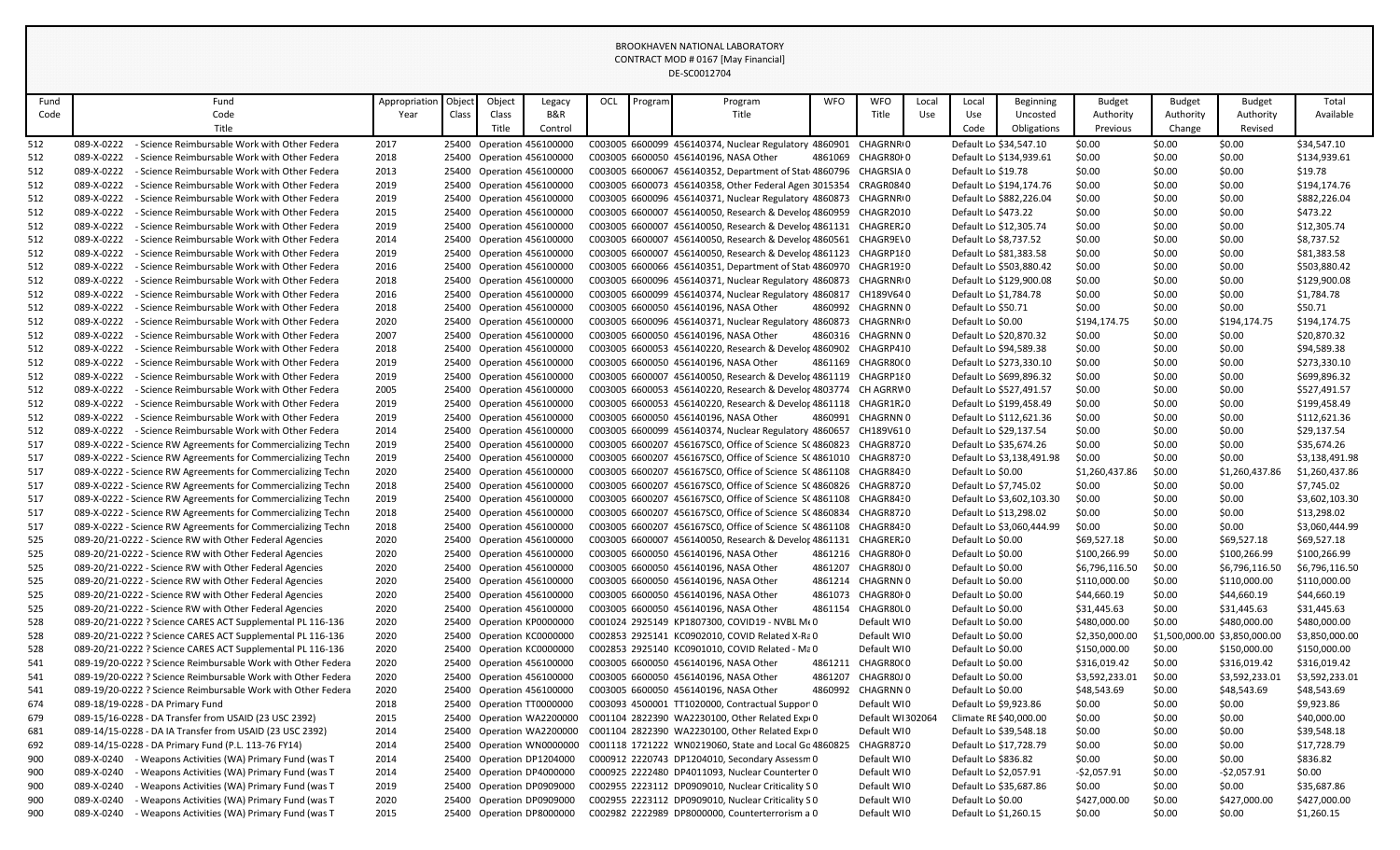| Fund |            | Fund                                          | Appropriation | Object | Object | Legacy                    | OCL | Program | Program                                                                                                                 | <b>WFO</b> | <b>WFO</b>        | Local | Local                 | <b>Beginning</b>          | Budget         | Budget    | Budget       | Total          |
|------|------------|-----------------------------------------------|---------------|--------|--------|---------------------------|-----|---------|-------------------------------------------------------------------------------------------------------------------------|------------|-------------------|-------|-----------------------|---------------------------|----------------|-----------|--------------|----------------|
| Code |            | Code                                          | Year          | Class  | Class  | B&R                       |     |         | Title                                                                                                                   |            | Title             | Use   | Use                   | Uncosted                  | Authority      | Authority | Authority    | Available      |
|      |            | Title                                         |               |        | Title  | Control                   |     |         |                                                                                                                         |            |                   |       | Code                  | Obligations               | Previous       | Change    | Revised      |                |
| 910  | 089-X-0240 | - WA Reimbursable Work with Other Federal Age | 2014          |        |        | 25400 Operation 456100000 |     |         | C003005 6600084 45614036B, Science and Technc 4860915 CHAGRHSI 0                                                        |            |                   |       |                       | Default Lo \$11,352.52    | \$0.00         | \$0.00    | \$0.00       | \$11,352.52    |
| 910  | 089-X-0240 | - WA Reimbursable Work with Other Federal Age | 2014          |        |        | 25400 Operation 456100000 |     |         | C003005 6600084 45614036B, Science and Technc 4841247                                                                   |            | CHAGRHSI 0        |       | Default Lo \$4,212.25 |                           | \$0.00         | \$0.00    | \$0.00       | \$4,212.25     |
| 910  | 089-X-0240 | - WA Reimbursable Work with Other Federal Age | 2015          |        |        | 25400 Operation 456100000 |     |         | C003005 6600084 45614036B, Science and Technc 4860847 CHAGRHSI 0                                                        |            |                   |       |                       | Default Lo \$34,200.86    | \$0.00         | \$0.00    | \$0.00       | \$34,200.86    |
| 910  | 089-X-0240 | - WA Reimbursable Work with Other Federal Age | 2015          |        |        |                           |     |         | C003005 6600014 456140075, Army - Other                                                                                 |            | 4860884 CHAGRW70  |       |                       | Default Lo \$34,783.01    | \$0.00         | \$0.00    | \$0.00       | \$34,783.01    |
|      | 089-X-0240 |                                               |               |        |        | 25400 Operation 456100000 |     |         |                                                                                                                         |            |                   |       |                       |                           | \$0.00         | \$0.00    | \$0.00       |                |
| 910  |            | - WA Reimbursable Work with Other Federal Age | 2014          |        |        | 25400 Operation 456100000 |     |         | C003005 6600072 456140357, Department of Stat 4860787                                                                   |            | CHAGRSIA 0        |       | Default Lo \$849.00   |                           |                |           |              | \$849.00       |
| 910  | 089-X-0240 | - WA Reimbursable Work with Other Federal Age | 2017          |        |        | 25400 Operation 456100000 |     |         | C003005 6600072 456140357, Department of Stat 4860787 CHAGRSIA 0                                                        |            |                   |       | Default Lo \$0.01     |                           | \$0.00         | \$0.00    | \$0.00       | \$0.01         |
| 910  | 089-X-0240 | - WA Reimbursable Work with Other Federal Age | 2014          |        |        | 25400 Operation 456100000 |     |         | C003005 6600084 45614036B, Science and Techno 4860789 CHAGRHSI 0                                                        |            |                   |       | Default Lo \$4,403.81 |                           | \$0.00         | \$0.00    | \$0.00       | \$4,403.81     |
| 1050 | 089-X-0243 | - Other Defense Activities (ODA) Primary Fund | 2018          |        |        | 25400 Operation HU0000000 |     |         | C002426 3184709 HU2006100, Occupational Medi 0                                                                          |            | Default WI0       |       | Default Lo \$8.89     |                           | \$0.00         | \$0.00    | \$0.00       | \$8.89         |
| 1050 | 089-X-0243 | - Other Defense Activities (ODA) Primary Fund | 2019          |        |        | 25400 Operation HQ0000000 |     |         | C002425 3184701 HQ1001000, Worker Advocacy 0                                                                            |            | Default WI0       |       |                       | Default Lo \$67,876.51    | \$0.00         | \$0.00    | \$0.00       | \$67,876.51    |
| 1055 | 089-X-0243 | - ODA Reimbursable Work with Other Federal Ag | 2016          |        |        | 25400 Operation 456100000 |     |         | C003005 6600040 456140142, Other DOD Agencie 4861013 CHAGRNIE 0                                                         |            |                   |       |                       | Default Lo \$100,000.00   | \$0.00         | \$0.00    | \$0.00       | \$100,000.00   |
| 1055 | 089-X-0243 | - ODA Reimbursable Work with Other Federal Ag | 2018          |        |        | 25400 Operation 456100000 |     |         | C003005 6600040 456140142, Other DOD Agencie 4861113                                                                    |            | CHAGREA(0         |       | Default Lo \$3,776.95 |                           | \$0.00         | \$0.00    | \$0.00       | \$3,776.95     |
| 1055 | 089-X-0243 | - ODA Reimbursable Work with Other Federal Ag | 2018          |        |        | 25400 Operation 456100000 |     |         | C003005 6600084 45614036B, Science and Technc 4861129                                                                   |            | CHAGR70F0         |       |                       | Default Lo \$30,529.83    | \$0.00         | \$0.00    | \$0.00       | \$30,529.83    |
| 1055 | 089-X-0243 | - ODA Reimbursable Work with Other Federal Ag | 2018          |        |        | 25400 Operation 456100000 |     |         | C003005 6600040 456140142, Other DOD Agencie 4861085                                                                    |            | CHAGRNR 0         |       | Default Lo \$996.57   |                           | \$0.00         | \$0.00    | \$0.00       | \$996.57       |
| 1055 | 089-X-0243 | - ODA Reimbursable Work with Other Federal Ag | 2019          |        |        | 25400 Operation 456100000 |     |         | C003005 6600040 456140142, Other DOD Agencie 4861148 CHAGREA(0                                                          |            |                   |       |                       | Default Lo \$98,179.86    | \$0.00         | \$0.00    | \$0.00       | \$98,179.86    |
| 1055 | 089-X-0243 | - ODA Reimbursable Work with Other Federal Ag | 2018          |        |        | 25400 Operation 456100000 |     |         | C003005 6600040 456140142, Other DOD Agencie 4861110 CH16003D0                                                          |            |                   |       | Default Lo \$338.24   |                           | \$0.00         | \$0.00    | \$0.00       | \$338.24       |
| 1055 | 089-X-0243 | - ODA Reimbursable Work with Other Federal Ag | 2017          |        |        | 25400 Operation 456100000 |     |         | C003005 6600084 45614036B, Science and Technc 4861048                                                                   |            | CHAGRHSI 0        |       | Default Lo \$6,585.86 |                           | \$0.00         | \$0.00    | \$0.00       | \$6,585.86     |
| 1055 | 089-X-0243 | - ODA Reimbursable Work with Other Federal Ag | 2017          |        |        | 25400 Operation 456100000 |     |         | C003005 6600084 45614036B, Science and Technc 4861049 CHAGRHSI0                                                         |            |                   |       | Default Lo \$1,108.00 |                           | \$0.00         | \$0.00    | \$0.00       | \$1,108.00     |
| 1055 | 089-X-0243 | - ODA Reimbursable Work with Other Federal Ag | 2019          |        |        | 25400 Operation 456100000 |     |         | C003005 6600084 45614036B, Science and Technc 4861172 CHAGRHSI0                                                         |            |                   |       | Default Lo \$5,654.21 |                           | \$0.00         | \$0.00    | \$0.00       | \$5,654.21     |
| 1055 | 089-X-0243 | - ODA Reimbursable Work with Other Federal Ag | 2018          |        |        | 25400 Operation 456100000 |     |         | C003005 6600109 456140063. Air Force - Other 4861078                                                                    |            | CHAGRF4F0         |       | Default Lo \$332.65   |                           | \$0.00         | \$0.00    | \$0.00       | \$332.65       |
| 1055 | 089-X-0243 | - ODA Reimbursable Work with Other Federal Ag | 2019          |        |        | 25400 Operation 456100000 |     |         | C003005 6600040 456140142, Other DOD Agencie 4861152 CHAGRHQ 0                                                          |            |                   |       |                       | Default Lo \$172,483.51   | \$0.00         | \$0.00    | \$0.00       | \$172,483.51   |
| 1055 | 089-X-0243 | - ODA Reimbursable Work with Other Federal Ag | 2016          |        |        | 25400 Operation 456100000 |     |         | C003005 6600084 45614036B, Science and Techno 4860997                                                                   |            | CHAGRHSI 0        |       |                       | Default Lo \$17,697.10    | \$0.00         | \$0.00    | \$0.00       | \$17,697.10    |
| 1055 | 089-X-0243 | - ODA Reimbursable Work with Other Federal Ag | 2018          |        |        | 25400 Operation 456100000 |     |         | C003005 6600040 456140142, Other DOD Agencie 4861097 CHAGREA(0                                                          |            |                   |       | Default Lo \$3,745.35 |                           | \$0.00         | \$0.00    | \$0.00       | \$3,745.35     |
| 1055 | 089-X-0243 | - ODA Reimbursable Work with Other Federal Ag | 2015          |        |        | 25400 Operation 456100000 |     |         | C003005 6600084 45614036B, Science and Technc 4860933 CHAGRHSI 0                                                        |            |                   |       | Default Lo \$2,147.71 |                           | \$0.00         | \$0.00    | \$0.00       | \$2,147.71     |
| 1055 | 089-X-0243 | - ODA Reimbursable Work with Other Federal Ag | 2018          |        |        | 25400 Operation 456100000 |     |         | C003005 6600040 456140142, Other DOD Agencie 4861112 CHAGREA(0                                                          |            |                   |       |                       | Default Lo \$69,446.97    | \$0.00         | \$0.00    | \$0.00       | \$69,446.97    |
| 1055 | 089-X-0243 | - ODA Reimbursable Work with Other Federal Ag | 2020          |        |        | 25400 Operation 456100000 |     |         | C003005 6600084 45614036B, Science and Techno 3015399 CRAGR70F0                                                         |            |                   |       | Default Lo \$0.00     |                           | \$30,000.00    | \$0.00    | \$30,000.00  | \$30,000.00    |
| 1055 | 089-X-0243 | - ODA Reimbursable Work with Other Federal Ag | 2019          |        |        | 25400 Operation 456100000 |     |         | C003005 6600040 456140142, Other DOD Agencie 4861166 CHAGRNR 0                                                          |            |                   |       |                       | Default Lo \$123,499.49   | \$0.00         | \$0.00    | \$0.00       | \$123,499.49   |
| 1055 | 089-X-0243 | - ODA Reimbursable Work with Other Federal Ag | 2019          |        |        | 25400 Operation 456100000 |     |         | C003005 6600084 45614036B, Science and Technc 4861140                                                                   |            | CHAGR70F0         |       |                       | Default Lo \$95,699.66    | \$0.00         | \$0.00    | \$0.00       | \$95,699.66    |
| 1055 | 089-X-0243 | - ODA Reimbursable Work with Other Federal Ag | 2016          |        |        | 25400 Operation 456100000 |     |         | C003005 6600084 45614036B, Science and Technc 4860960                                                                   |            | CHAGRHSI 0        |       |                       | Default Lo \$90,000.00    | \$0.00         | \$0.00    | \$0.00       | \$90,000.00    |
| 1055 | 089-X-0243 | - ODA Reimbursable Work with Other Federal Ag | 2019          |        |        | 25400 Operation 456100000 |     |         | C003005 6600040 456140142, Other DOD Agencie 4861149 CHAGREA(0                                                          |            |                   |       |                       | Default Lo \$119,234.20   | \$0.00         | \$0.00    | \$0.00       | \$119,234.20   |
| 1055 | 089-X-0243 | - ODA Reimbursable Work with Other Federal Ag | 2018          |        |        | 25400 Operation 456100000 |     |         | C003005 6600038 456140135, DARPA - Other                                                                                | 4861106    | CHAGRHRI 0        |       | Default Lo \$3,607.88 |                           | \$0.00         | \$0.00    | \$0.00       | \$3,607.88     |
| 1055 | 089-X-0243 | - ODA Reimbursable Work with Other Federal Ag | 2019          |        |        | 25400 Operation 456100000 |     |         | C003005 6600040 456140142, Other DOD Agencie 4861171 CHAGREA(0                                                          |            |                   |       |                       | Default Lo \$174,182.91   | \$0.00         | \$0.00    | \$0.00       | \$174,182.91   |
| 1055 | 089-X-0243 | - ODA Reimbursable Work with Other Federal Ag | 2016          |        |        | 25400 Operation 456100000 |     |         | C003005 6600084 45614036B, Science and Technc 4842534 CHAGRHSI 0                                                        |            |                   |       |                       | Default Lo \$21,555.93    | \$0.00         | \$0.00    | \$0.00       | \$21,555.93    |
| 1055 | 089-X-0243 | - ODA Reimbursable Work with Other Federal Ag | 2019          |        |        | 25400 Operation 456100000 |     |         | C003005 6600040 456140142, Other DOD Agencie 4861055 CHAGRNC: 0                                                         |            |                   |       |                       | Default Lo \$300,000.00   | \$0.00         | \$0.00    | \$0.00       | \$300,000.00   |
| 1055 | 089-X-0243 | - ODA Reimbursable Work with Other Federal Ag | 2018          |        |        | 25400 Operation 456100000 |     |         | C003005 6600040 456140142, Other DOD Agencie 4861082 CHAGREA(0                                                          |            |                   |       | Default Lo \$403.92   |                           | $-5403.92$     | \$0.00    | $-$403.92$   | \$0.00         |
| 1055 | 089-X-0243 | - ODA Reimbursable Work with Other Federal Ag | 2019          |        |        | 25400 Operation 456100000 |     |         | C003005 6600038 456140135, DARPA - Other                                                                                |            | 4861137 CHAGRHRIO |       |                       | Default Lo \$56,714.69    | \$0.00         | \$0.00    | \$0.00       | \$56,714.69    |
| 1055 | 089-X-0243 | - ODA Reimbursable Work with Other Federal Ag | 2019          |        |        | 25400 Operation 456100000 |     |         | C003005 6600040 456140142, Other DOD Agencie 4861155 CHAGREA(0                                                          |            |                   |       |                       | Default Lo \$127,323.50   | \$0.00         | \$0.00    | \$0.00       | \$127,323.50   |
| 1055 | 089-X-0243 | - ODA Reimbursable Work with Other Federal Ag | 2018          |        |        | 25400 Operation 456100000 |     |         | C003005 6600084 45614036B, Science and Technc 4861051 CHAGRHSI 0                                                        |            |                   |       |                       | Default Lo \$149,682.38   | \$0.00         | \$0.00    | \$0.00       | \$149,682.38   |
| 1055 | 089-X-0243 | - ODA Reimbursable Work with Other Federal Ag | 2018          |        |        | 25400 Operation 456100000 |     |         | C003005 6600040 456140142, Other DOD Agencie 4861094                                                                    |            | CHAGREA(0         |       | Default Lo \$9,985.94 |                           | \$0.00         | \$0.00    | \$0.00       | \$9,985.94     |
| 1055 | 089-X-0243 | - ODA Reimbursable Work with Other Federal Ag | 2015          |        |        | 25400 Operation 456100000 |     |         | C003005 6600084 45614036B, Science and Technc 4860960                                                                   |            | CHAGRHSI 0        |       |                       | Default Lo \$120,639.12   | \$0.00         | \$0.00    | \$0.00       | \$120,639.12   |
|      | 089-X-0243 | - ODA Reimbursable Work with Other Federal Ag |               |        |        | 25400 Operation 456100000 |     |         | C003005 6600040 456140142, Other DOD Agencie 4861083                                                                    |            | CHAGREA(0         |       |                       | Default Lo \$22,941.95    | \$0.00         | \$0.00    | \$0.00       | \$22,941.95    |
| 1055 | 089-X-0243 |                                               | 2018<br>2018  |        |        |                           |     |         |                                                                                                                         |            |                   |       |                       |                           | \$0.00         |           |              |                |
| 1055 |            | - ODA Reimbursable Work with Other Federal Ag |               |        |        | 25400 Operation 456100000 |     |         | C003005 6600040 456140142, Other DOD Agencie 4861117<br>C003005 6600084 45614036B, Science and Technc 4861129 CHAGR70F0 |            | CHAGRNRI 0        |       |                       | Default Lo \$125,511.81   |                | \$0.00    | \$0.00       | \$125,511.81   |
| 1055 | 089-X-0243 | - ODA Reimbursable Work with Other Federal Ag | 2019          |        |        | 25400 Operation 456100000 |     |         |                                                                                                                         |            |                   |       |                       | Default Lo \$112,112.00   | \$0.00         | \$0.00    | \$0.00       | \$112,112.00   |
| 1055 | 089-X-0243 | - ODA Reimbursable Work with Other Federal Ag | 2019          |        |        | 25400 Operation 456100000 |     |         | C003005 6600040 456140142, Other DOD Agencie 4861150 CHAGREA(0                                                          |            |                   |       |                       | Default Lo \$119,804.68   | \$0.00         | \$0.00    | \$0.00       | \$119,804.68   |
| 1055 | 089-X-0243 | - ODA Reimbursable Work with Other Federal Ag | 2016          |        |        | 25400 Operation 456100000 |     |         | C003005 6600084 45614036B, Science and Technc 4861008 CHAGRHSI0                                                         |            |                   |       |                       | Default Lo \$25,000.00    | \$0.00         | \$0.00    | \$0.00       | \$25,000.00    |
| 1055 | 089-X-0243 | - ODA Reimbursable Work with Other Federal Ag | 2018          |        |        | 25400 Operation 456100000 |     |         | C003005 6600084 45614036B, Science and Technc 4861024 CHAGRHSI 0                                                        |            |                   |       | Default Lo \$3,598.73 |                           | \$0.00         | \$0.00    | \$0.00       | \$3,598.73     |
| 1055 | 089-X-0243 | - ODA Reimbursable Work with Other Federal Ag | 2017          |        |        | 25400 Operation 456100000 |     |         | C003005 6600084 45614036B, Science and Technc 4861005 CHAGRHSI0                                                         |            |                   |       |                       | Default Lo \$1,122,345.17 | \$0.00         | \$0.00    | \$0.00       | \$1,122,345.17 |
| 1055 | 089-X-0243 | - ODA Reimbursable Work with Other Federal Ag | 2015          |        |        | 25400 Operation 456100000 |     |         | C003005 6600084 45614036B, Science and Technc 4860923 CHARGHSI 0                                                        |            |                   |       | Default Lo \$696.09   |                           | \$0.00         | \$0.00    | \$0.00       | \$696.09       |
| 1055 | 089-X-0243 | - ODA Reimbursable Work with Other Federal Ag | 2012          |        |        | 25400 Operation 456100000 |     |         | C003005 6600084 45614036B, Science and Technc 4860789 CHAGRHSI 0                                                        |            |                   |       | Default Lo \$1,561.80 |                           | \$0.00         | \$0.00    | \$0.00       | \$1,561.80     |
| 1055 | 089-X-0243 | - ODA Reimbursable Work with Other Federal Ag | 2018          |        |        | 25400 Operation 456100000 |     |         | C003005 6600084 45614036B, Science and Technc 4861124 CHAGR70F0                                                         |            |                   |       |                       | Default Lo \$15,635.71    | \$0.00         | \$0.00    | \$0.00       | \$15,635.71    |
| 1055 | 089-X-0243 | - ODA Reimbursable Work with Other Federal Ag | 2016          |        |        | 25400 Operation 456100000 |     |         | C003005 6600084 45614036B, Science and Technc 4860994 CHAGRHSI 0                                                        |            |                   |       | Default Lo \$2,561.17 |                           | $-$ \$2,561.17 | \$0.00    | $-52,561.17$ | \$0.00         |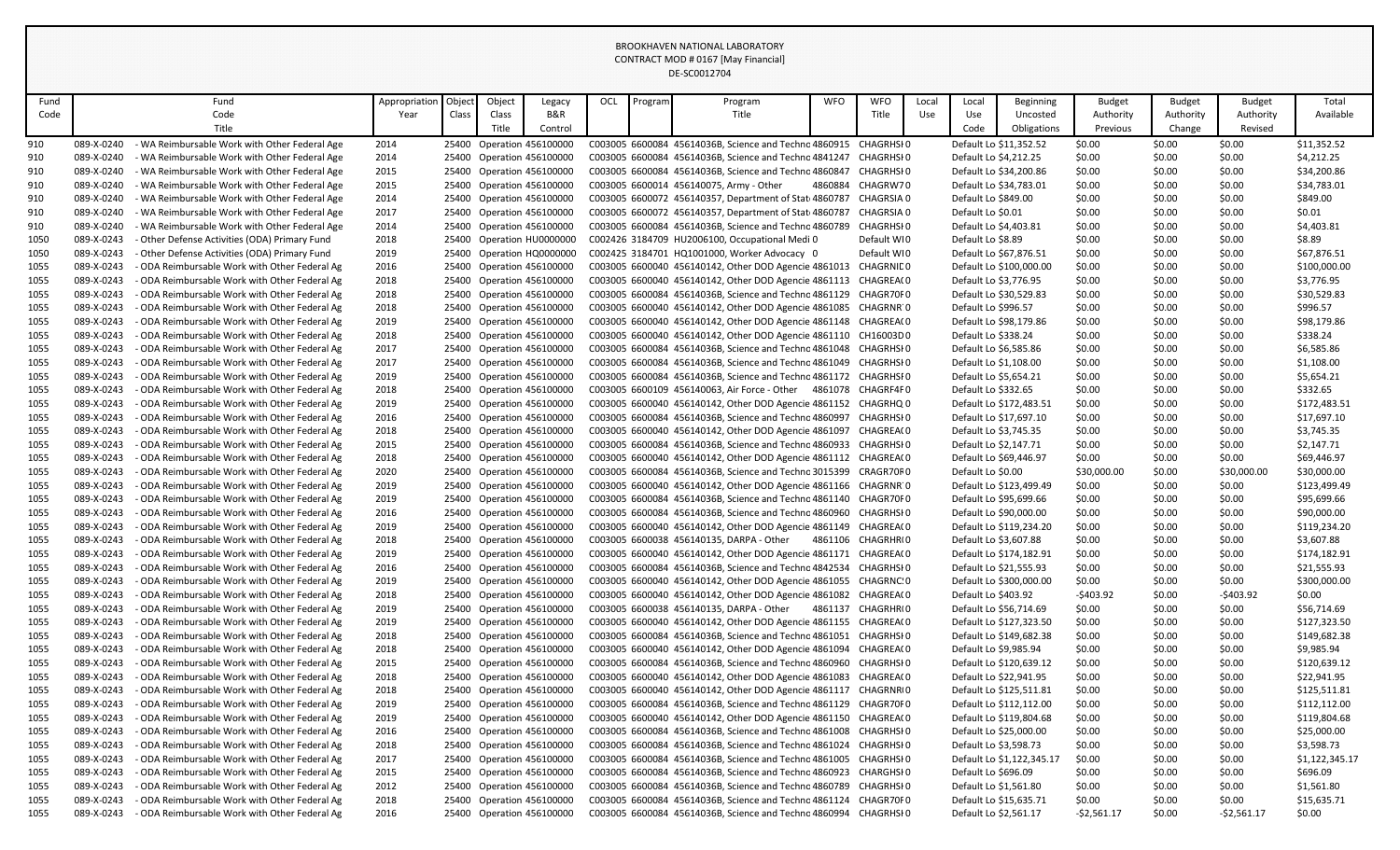| Fund         |                          | Fund                                                                                           | Appropriation | Object | Object | Legacy                                                 | OCL | Program | Program                                                                                                | <b>WFO</b>   | <b>WFO</b>                 | Local | Local                 | Beginning                                          | <b>Budget</b>    | Budget           | Budget         | Total                        |
|--------------|--------------------------|------------------------------------------------------------------------------------------------|---------------|--------|--------|--------------------------------------------------------|-----|---------|--------------------------------------------------------------------------------------------------------|--------------|----------------------------|-------|-----------------------|----------------------------------------------------|------------------|------------------|----------------|------------------------------|
| Code         |                          | Code                                                                                           | Year          | Class  | Class  | <b>B&amp;R</b>                                         |     |         | Title                                                                                                  |              | Title                      | Use   | Use                   | Uncosted                                           | Authority        | Authority        | Authority      | Available                    |
|              |                          | Title                                                                                          |               |        | Title  | Control                                                |     |         |                                                                                                        |              |                            |       | Code                  | Obligations                                        | Previous         | Change           | Revised        |                              |
| 1055         | 089-X-0243               | - ODA Reimbursable Work with Other Federal Ag                                                  | 2016          |        |        | 25400 Operation 456100000                              |     |         | C003005 6600033 456140124, DNA - Other                                                                 |              | 4861006 CHAGR1000          |       | Default Lo \$2,259.69 |                                                    | \$0.00           | \$0.00           | \$0.00         | \$2,259.69                   |
| 1055         | 089-X-0243               | - ODA Reimbursable Work with Other Federal Ag                                                  | 2018          |        |        | 25400 Operation 456100000                              |     |         | C003005 6600040 456140142, Other DOD Agencie 4861095                                                   |              | CHAGREA(0                  |       | Default Lo \$261.12   |                                                    | \$0.00           | \$0.00           | \$0.00         | \$261.12                     |
| 1055         | 089-X-0243               | - ODA Reimbursable Work with Other Federal Ag                                                  | 2018          |        |        | 25400 Operation 456100000                              |     |         | C003005 6600040 456140142, Other DOD Agencie 4861055 CHAGRNC: 0                                        |              |                            |       |                       | Default Lo \$299,732.80                            | \$0.00           | \$0.00           | \$0.00         | \$299,732.80                 |
| 1055         | 089-X-0243               | - ODA Reimbursable Work with Other Federal Ag                                                  | 2019          |        |        | 25400 Operation 456100000                              |     |         | C003005 6600040 456140142, Other DOD Agencie 4861147 CHAGREA(0                                         |              |                            |       | Default Lo \$345.96   |                                                    | -\$345.96        | \$0.00           | $-$345.96$     | \$0.00                       |
| 1055         | 089-X-0243               | - ODA Reimbursable Work with Other Federal Ag                                                  | 2019          |        |        | 25400 Operation 456100000                              |     |         | C003005 6600084 45614036B, Science and Techno 4861143                                                  |              | CHAGR70F0                  |       |                       | Default Lo \$106,799.55                            | \$0.00           | \$0.00           | \$0.00         | \$106,799.55                 |
| 1060         | 089-X-0243               | - ODA Specialized Security Activities Non-Pro                                                  | 2020          |        |        | 25400 Operation GD6000000                              |     |         | C002970 3203763 GD6020300, Investigations                                                              | $\mathbf{0}$ | Default WI0                |       | Default Lo \$0.00     |                                                    | \$3,253,300.00   | \$0.00           | \$3,253,300.00 | \$3,253,300.00               |
| 1060         | 089-X-0243               | - ODA Specialized Security Activities Non-Pro                                                  | 2018          |        |        | 25400 Operation GD6000000                              |     |         | C002970 3203780 GD6050200, Technical Services 0                                                        |              | Default WI0                |       | Default Lo \$147.49   |                                                    | \$0.00           | \$0.00           | \$0.00         | \$147.49                     |
| 1060         | 089-X-0243               | - ODA Specialized Security Activities Non-Pro                                                  | 2020          |        |        | 25400 Operation GD6000000                              |     |         | C002970 3203764 GD6020400, CI Training                                                                 | 0            | Default WI0                |       | Default Lo \$0.00     |                                                    | \$20,000.00      | \$0.00           | \$20,000.00    | \$20,000.00                  |
| 1060         | 089-X-0243               | - ODA Specialized Security Activities Non-Pro                                                  | 2019          |        |        | 25400 Operation GD6000000                              |     |         | C002970 3203769 GD6020900, Office of The SCIO 0                                                        |              | Default WI0                |       |                       | Default Lo \$159,749.68                            | \$0.00           | \$0.00           | \$0.00         | \$159,749.68                 |
| 1060         | 089-X-0243               | - ODA Specialized Security Activities Non-Pro                                                  | 2018          |        |        | 25400 Operation GD6000000                              |     |         | C002970 3203764 GD6020400, CI Training                                                                 | $\Omega$     | Default WI0                |       |                       | Default Lo \$44,205.46                             | \$0.00           | \$0.00           | \$0.00         | \$44,205.46                  |
| 1060         | 089-X-0243               | - ODA Specialized Security Activities Non-Pro                                                  | 2019          |        |        | 25400 Operation GD6000000                              |     |         | C002970 3203761 GD6020100, Analysis                                                                    | $\Omega$     | Default WI0                |       |                       | Default Lo \$178,271.45                            | \$0.00           | \$0.00           | \$0.00         | \$178,271.45                 |
| 1060         | 089-X-0243               | - ODA Specialized Security Activities Non-Pro                                                  | 2017          |        |        | 25400 Operation GD6000000                              |     |         | C002970 3203779 GD6050100, CYBER & OPERATIC 0                                                          |              | Default WI0                |       | Default Lo \$864.41   |                                                    | $-$ \$864.41     | \$0.00           | $-$ \$864.41   | \$0.00                       |
| 1060         | 089-X-0243               | ODA Specialized Security Activities Non-Pro                                                    | 2019          |        |        | 25400 Operation GD6000000                              |     |         | C002970 3203762 GD6020200, Security                                                                    | $\Omega$     | Default WI0                |       |                       | Default Lo \$31,594.63                             | \$0.00           | \$0.00           | \$0.00         | \$31,594.63                  |
|              | 089-X-0243               |                                                                                                | 2020          |        |        | 25400 Operation GD6000000                              |     |         | C002970 3203761 GD6020100, Analysis                                                                    | $\Omega$     | Default WI0                |       | Default Lo \$0.00     |                                                    | \$790,500.00     | \$0.00           | \$790,500.00   | \$790,500.00                 |
| 1060         | 089-X-0243               | - ODA Specialized Security Activities Non-Pro<br>- ODA Specialized Security Activities Non-Pro | 2019          |        |        |                                                        |     |         | C002970 3203763 GD6020300, Investigations                                                              | $\Omega$     | Default WI0                |       |                       | Default Lo \$506,503.22                            | \$0.00           | \$0.00           | \$0.00         | \$506,503.22                 |
| 1060<br>1071 |                          | 089-19/20-0243 - ODA Reimbursable Work with Other Federal Ag                                   | 2020          |        |        | 25400 Operation GD6000000<br>25400 Operation 456100000 |     |         | C003005 6600109 456140063, Air Force - Other                                                           | 4861188      | CHAGRF4F0                  |       | Default Lo \$0.00     |                                                    | \$14,563.11      | \$0.00           | \$14,563.11    | \$14,563.11                  |
| 1071         |                          | 089-19/20-0243 - ODA Reimbursable Work with Other Federal Ag                                   | 2020          |        |        | 25400 Operation 456100000                              |     |         | C003005 6600040 456140142, Other DOD Agencie 4861194                                                   |              | CHAGRHQ 0                  |       | Default Lo \$0.00     |                                                    | \$250,000.00     | \$0.00           | \$250,000.00   | \$250,000.00                 |
| 1551         | 089-X-0309               | - Defense Nuclear Nonproliferation (DNN) Prim                                                  | 2015          |        |        | 25400 Operation NN4000000                              |     |         | C001056 2222733 NN4012040, Policy Studies and 10                                                       |              | Default WI0                |       | Default Lo \$1.95     |                                                    | $-51.95$         | \$0.00           | $-51.95$       | \$0.00                       |
| 1551         | 089-X-0309               | - Defense Nuclear Nonproliferation (DNN) Prim                                                  | 2020          |        |        | 25400 Operation DN4000000                              |     |         | C003042 2223096 DN4001030, Safeguards Techno 0                                                         |              | Default WI0                |       | Default Lo \$0.00     |                                                    | \$428,000.00     | \$0.00           | \$428,000.00   | \$428,000.00                 |
| 1551         | 089-X-0309               | - Defense Nuclear Nonproliferation (DNN) Prim                                                  | 2020          |        |        | 25400 Operation DN3001000                              |     |         | C003039 2223079 DN3001010, Highly Enriched Uri 0                                                       |              | Default WI0                |       | Default Lo \$0.00     |                                                    | \$253,517.00     | \$0.00           | \$253,517.00   | \$253,517.00                 |
| 1551         | 089-X-0309               | - Defense Nuclear Nonproliferation (DNN) Prim                                                  | 2019          |        |        | 25400 Operation DN1005000                              |     |         | C003088 2223152 DN1005010, Domestic Radiologi 0                                                        |              | Default WI0                |       |                       | Default Lo \$185,729.08                            | \$0.00           | \$0.00           | \$0.00         | \$185,729.08                 |
| 1551         | 089-X-0309               | - Defense Nuclear Nonproliferation (DNN) Prim                                                  | 2015          |        |        |                                                        |     |         | C001056 2222717 NN4009010, Safeguards Policy a 0                                                       |              | Default WI0                |       | Default Lo \$0.89     |                                                    | $-50.89$         | \$0.00           | $-50.89$       | \$0.00                       |
|              | 089-X-0309               |                                                                                                |               |        |        | 25400 Operation NN4000000                              |     |         |                                                                                                        |              |                            |       |                       |                                                    |                  |                  | \$0.00         |                              |
| 1551<br>1551 | 089-X-0309               | - Defense Nuclear Nonproliferation (DNN) Prim<br>- Defense Nuclear Nonproliferation (DNN) Prim | 2017<br>2019  |        |        | 25400 Operation DN1001000<br>25400 Operation DN4000000 |     |         | C003034 2223049 DN1001011, U.S. Costs for Russi 0<br>C003042 2223106 DN4004040, Policy Studies and ! 0 |              | Default WI0<br>Default WI0 |       |                       | Default Lo \$139,186.91<br>Default Lo \$56,502.85  | \$0.00<br>\$0.00 | \$0.00<br>\$0.00 | \$0.00         | \$139,186.91<br>\$56,502.85  |
| 1551         | 089-X-0309               | - Defense Nuclear Nonproliferation (DNN) Prim                                                  | 2020          |        |        | 25400 Operation DN4000000                              |     |         | C003042 2223106 DN4004040, Policy Studies and ! 0                                                      |              | Default WI0                |       | Default Lo \$0.00     |                                                    | \$150,000.00     | \$0.00           | \$150,000.00   | \$150,000.00                 |
| 1551         | 089-X-0309               | - Defense Nuclear Nonproliferation (DNN) Prim                                                  | 2019          |        |        | 25400 Operation CT8000000                              |     |         | C003284 2223144 CT8001000, NA-80 CTCP                                                                  |              | Default WI0                |       |                       | Default Lo \$56,005.95                             | \$0.00           | \$0.00           | \$0.00         | \$56,005.95                  |
| 1551         | 089-X-0309               | - Defense Nuclear Nonproliferation (DNN) Prim                                                  | 2015          |        |        | 25400 Operation NN5000000                              |     |         | C001058 2221235 NN5002020, In-Country Costs fc 0                                                       |              | Default WI0                |       |                       | Default Lo \$728,917.12                            | $-$9,475.00$     | \$0.00           | $-$9,475.00$   | \$719,442.12                 |
| 1551         | 089-X-0309               | - Defense Nuclear Nonproliferation (DNN) Prim                                                  | 2019          |        |        | 25400 Operation DN4000000                              |     |         | C003042 2223103 DN4004010, Civil Nuclear Coope 0                                                       |              | Default WI0                |       |                       | Default Lo \$179,045.00                            | \$0.00           | \$0.00           | \$0.00         | \$179,045.00                 |
| 1551         | 089-X-0309               | Defense Nuclear Nonproliferation (DNN) Prim                                                    | 2019          |        |        |                                                        |     |         | C003284 2223020 CT8401000, Radiological Assista 0                                                      |              | Default WI0                |       |                       | Default Lo \$415,188.51                            | \$0.00           | \$0.00           | \$0.00         | \$415,188.51                 |
| 1551         | 089-X-0309               | - Defense Nuclear Nonproliferation (DNN) Prim                                                  | 2020          |        |        | 25400 Operation CT8000000<br>25400 Operation DN2010000 |     |         | C003118 2223180 DN2010000, Proliferation Detec 0                                                       |              | Default WI0                |       | Default Lo \$0.00     |                                                    | \$4,030,000.00   | \$0.00           | \$4,030,000.00 | \$4,030,000.00               |
| 1551         | 089-X-0309               | - Defense Nuclear Nonproliferation (DNN) Prim                                                  | 2020          |        |        | 25400 Operation DN1006000                              |     |         | C003089 2223153 DN1006010, International Radio 0                                                       |              | Default WI0                |       | Default Lo \$0.00     |                                                    | \$150,000.00     | \$0.00           | \$150,000.00   | \$150,000.00                 |
| 1551         | 089-X-0309               | - Defense Nuclear Nonproliferation (DNN) Prim                                                  | 2020          |        |        |                                                        |     |         | C003284 2223020 CT8401000, Radiological Assista 0                                                      |              | Default WI0                |       | Default Lo \$0.00     |                                                    | \$2,437,570.00   | \$0.00           | \$2,437,570.00 | \$2,437,570.00               |
| 1551         | 089-X-0309               | - Defense Nuclear Nonproliferation (DNN) Prim                                                  | 2019          |        |        | 25400 Operation CT8000000                              |     |         | C003036 2223063 DN1003011, U.S. Costs for Russi 0                                                      |              | Default WI0                |       |                       | Default Lo \$300,411.24                            | \$0.00           | \$0.00           | \$0.00         | \$300,411.24                 |
| 1551         | 089-X-0309               | - Defense Nuclear Nonproliferation (DNN) Prim                                                  | 2020          |        |        | 25400 Operation DN1003000<br>25400 Operation CT8000000 |     |         | C003284 2223218 CT8406030, Contingency Reserv 0                                                        |              | Default WI0                |       | Default Lo \$0.00     |                                                    | \$40,000.00      | \$0.00           | \$40,000.00    | \$40,000.00                  |
|              | 089-X-0309               | - Defense Nuclear Nonproliferation (DNN) Prim                                                  |               |        |        |                                                        |     |         | C003042 2223095 DN4001020, Safeguards Engage 0                                                         |              |                            |       | Default Lo \$0.00     |                                                    | \$688,000.00     | \$0.00           | \$688,000.00   | \$688,000.00                 |
| 1551         | 089-X-0309               |                                                                                                | 2020          |        |        | 25400 Operation DN4000000                              |     |         |                                                                                                        |              | Default WI0                |       |                       |                                                    |                  | \$0.00           | \$0.00         |                              |
| 1551         | 089-X-0309               | - Defense Nuclear Nonproliferation (DNN) Prim                                                  | 2019          |        |        | 25400 Operation DN4000000                              |     |         | C003042 2223096 DN4001030, Safeguards Techno 0<br>C003034 2223053 DN1001021, U.S. Costs for Russi 0    |              | Default WI0                |       |                       | Default Lo \$540,094.18                            | \$0.00<br>\$0.00 | \$0.00           | \$0.00         | \$540,094.18                 |
| 1551<br>1551 | 089-X-0309               | - Defense Nuclear Nonproliferation (DNN) Prim<br>- Defense Nuclear Nonproliferation (DNN) Prim | 2016<br>2019  |        |        | 25400 Operation DN1001000                              |     |         | C003042 2223094 DN4001010, Safeguards Policy 0                                                         |              | Default WI0<br>Default WI0 |       |                       | Default Lo \$288,345.44<br>Default Lo \$300,960.59 | \$0.00           | \$0.00           | \$0.00         | \$288,345.44<br>\$300,960.59 |
|              | 089-X-0309               | - Defense Nuclear Nonproliferation (DNN) Prim                                                  |               |        |        | 25400 Operation DN4000000                              |     |         |                                                                                                        |              |                            |       |                       |                                                    |                  |                  |                |                              |
| 1551         |                          |                                                                                                | 2019          |        |        | 25400 Operation DN2012000                              |     |         | C003120 2223182 DN2012010, U.S. High Performa 0                                                        |              | Default WI0                |       |                       | Default Lo \$10,019.78                             | \$0.00           | \$0.00           | \$0.00         | \$10,019.78                  |
| 1551         | 089-X-0309<br>089-X-0309 | - Defense Nuclear Nonproliferation (DNN) Prim                                                  | 2018          |        |        | 25400 Operation DN1003000                              |     |         | C003036 2223063 DN1003011, U.S. Costs for Russi 0                                                      |              | Default WI0                |       |                       | Default Lo \$77,831.19<br>Default Lo \$326,796.72  | \$0.00           | \$0.00           | \$0.00         | \$77,831.19                  |
| 1551         | 089-X-0309               | - Defense Nuclear Nonproliferation (DNN) Prim<br>- Defense Nuclear Nonproliferation (DNN) Prim | 2019          |        |        | 25400 Operation DN2010000                              |     |         | C003118 2223180 DN2010000, Proliferation Detec 0                                                       |              | Default WI0                |       |                       |                                                    | \$0.00           | \$0.00<br>\$0.00 | \$0.00         | \$326,796.72                 |
| 1551         |                          |                                                                                                | 2020          |        |        | 25400 Operation CT8000000                              |     |         | C003284 2223023 CT8404010, Evaluation, Exercise 0                                                      |              | Default WI0                |       | Default Lo \$0.00     |                                                    | \$79,000.00      |                  | \$79,000.00    | \$79,000.00                  |
| 1551         | 089-X-0309               | - Defense Nuclear Nonproliferation (DNN) Prim                                                  | 2017          |        |        | 25400 Operation DN2001000                              |     |         | C003038 2223154 DN2001030, USHPRR                                                                      | $\bf{0}$     | Default WI0                |       | Default Lo \$2.37     |                                                    | \$0.00           | \$0.00           | \$0.00         | \$2.37                       |
| 1551         | 089-X-0309               | - Defense Nuclear Nonproliferation (DNN) Prim                                                  | 2015          |        |        | 25400 Operation NN2000000                              |     |         | C001052 2221132 NN2001000, Nonproliferation D 0                                                        | $\Omega$     | Default WI0                |       | Default Lo \$1.79     |                                                    | \$0.00           | \$0.00           | \$0.00         | \$1.79                       |
| 1551         | 089-X-0309               | - Defense Nuclear Nonproliferation (DNN) Prim                                                  | 2020          |        |        | 25400 Operation CT8000000                              |     |         | C003284 2223144 CT8001000, NA-80 CTCP                                                                  |              | Default WI0                |       | Default Lo \$0.00     |                                                    | \$60,000.00      | \$0.00           | \$60,000.00    | \$60,000.00                  |
| 1551         | 089-X-0309               | - Defense Nuclear Nonproliferation (DNN) Prim                                                  | 2020          |        |        | 25400 Operation DN4000000                              |     |         | C003042 2223094 DN4001010, Safeguards Policy 0                                                         |              | Default WIO                |       | Default Lo \$0.00     |                                                    | \$625,000.00     | \$0.00           | \$625,000.00   | \$625,000.00                 |
| 1551         | 089-X-0309               | - Defense Nuclear Nonproliferation (DNN) Prim                                                  | 2018          |        |        | 25400 Operation CT8000000                              |     |         | C003284 2223014 CT8101000, Nuclear Incident Po 0                                                       |              | Default WI0                |       |                       | Default Lo \$41,561.96                             | \$0.00           | \$0.00           | \$0.00         | \$41,561.96                  |
| 1551         | 089-X-0309               | - Defense Nuclear Nonproliferation (DNN) Prim                                                  | 2015          |        |        | 25400 Operation NN5000000                              |     |         | C001058 2221234 NN5002010, U.S. Costs for Russi 0                                                      |              | Default WIO                |       |                       | Default Lo \$18,170.30                             | \$9,475.00       | \$0.00           | \$9,475.00     | \$27,645.30                  |
| 1551         | 089-X-0309               | - Defense Nuclear Nonproliferation (DNN) Prim                                                  | 2019          |        |        | 25400 Operation DN4000000                              |     |         | C003042 2223095 DN4001020, Safeguards Engage 0                                                         |              | Default WI0                |       |                       | Default Lo \$264,643.88                            | \$0.00           | \$0.00           | \$0.00         | \$264,643.88                 |
| 1551         | 089-X-0309               | - Defense Nuclear Nonproliferation (DNN) Prim                                                  | 2019          |        |        | 25400 Operation CT8000000                              |     |         | C003284 2223023 CT8404010, Evaluation, Exercise 0                                                      |              | Default WI0                |       | Default Lo \$2,159.62 |                                                    | \$0.00           | \$0.00           | \$0.00         | \$2,159.62                   |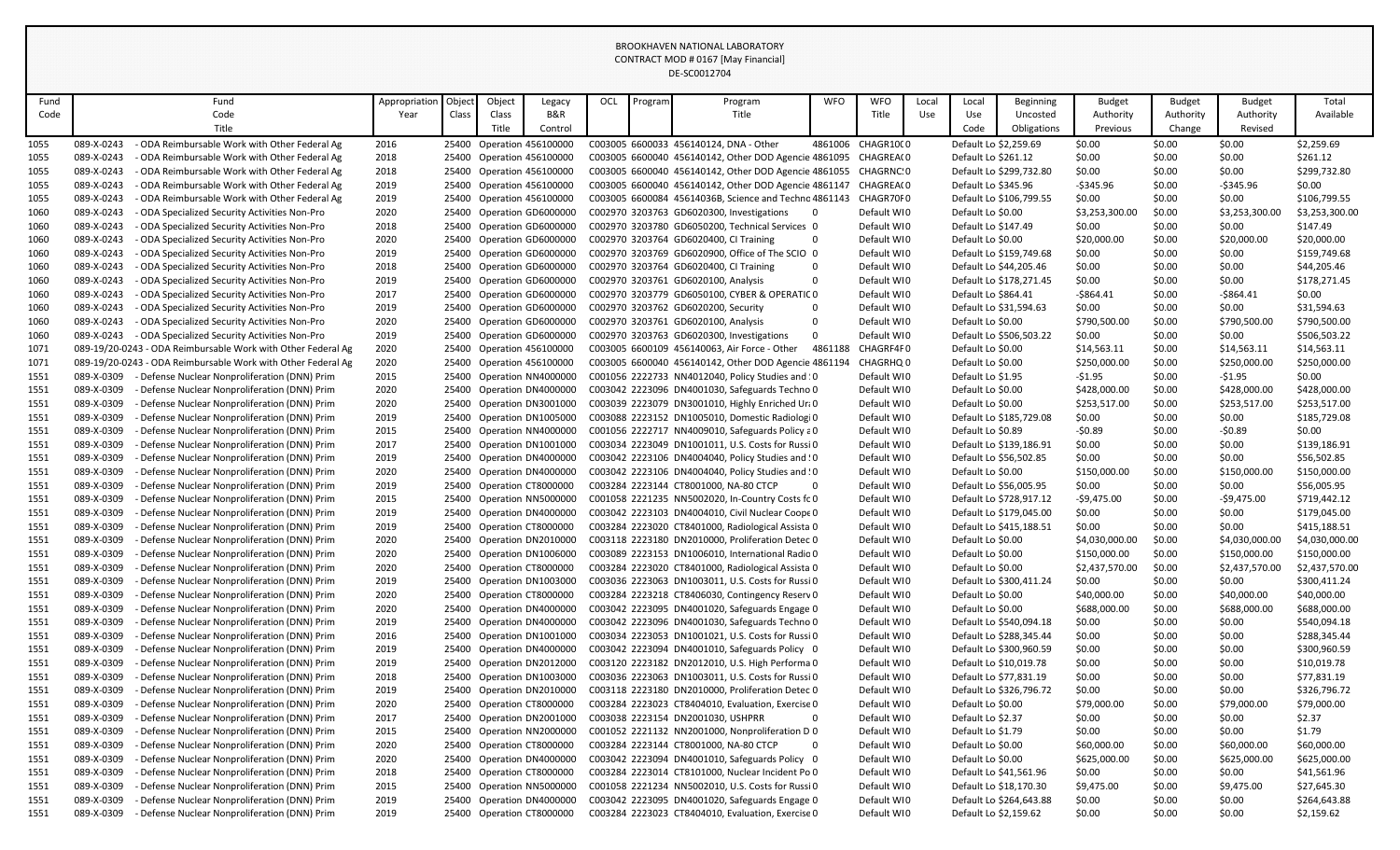| Fund |            | Fund                                                        | Appropriation | Object | Object | Legacy                     | OCL | Program | Program                                           | <b>WFO</b> | <b>WFO</b>       | Local | Local                 | <b>Beginning</b>          | <b>Budget</b>  | <b>Budget</b> | <b>Budget</b>  | Total          |
|------|------------|-------------------------------------------------------------|---------------|--------|--------|----------------------------|-----|---------|---------------------------------------------------|------------|------------------|-------|-----------------------|---------------------------|----------------|---------------|----------------|----------------|
| Code |            | Code                                                        | Year          | Class  | Class  | B&R                        |     |         | Title                                             |            | Title            | Use   | Use                   | Uncosted                  | Authority      | Authority     | Authority      | Available      |
|      |            | Title                                                       |               |        | Title  | Control                    |     |         |                                                   |            |                  |       | Code                  | Obligations               | Previous       | Change        | Revised        |                |
| 1551 | 089-X-0309 | - Defense Nuclear Nonproliferation (DNN) Prim               | 2020          |        |        | 25400 Operation DN1001000  |     |         | C003034 2223053 DN1001021, U.S. Costs for Russi 0 |            | Default WI0      |       | Default Lo \$0.00     |                           | \$35,692.59    | \$0.00        | \$35,692.59    | \$35,692.59    |
| 1551 | 089-X-0309 | Defense Nuclear Nonproliferation (DNN) Prim                 | 2019          |        |        | 25400 Operation DN4000000  |     |         | C003042 2223101 DN4003010, Warhead Verificati 0   |            | Default WI0      |       |                       | Default Lo \$9,981.33     | \$0.00         | \$0.00        | \$0.00         | \$9,981.33     |
| 1551 | 089-X-0309 | - Defense Nuclear Nonproliferation (DNN) Prim               | 2020          |        |        | 25400 Operation CT8000000  |     |         | C003284 2223022 CT8403000, Consequence Mana 0     |            | Default WI0      |       | Default Lo \$0.00     |                           | \$100,000.00   | \$0.00        | \$100,000.00   | \$100,000.00   |
| 1551 | 089-X-0309 | - Defense Nuclear Nonproliferation (DNN) Prim               | 2020          |        |        | 25400 Operation DN4000000  |     |         | C003042 2223210 DN4001050, Safeguards Crosscu 0   |            | Default WI0      |       | Default Lo \$0.00     |                           | \$230,000.00   | \$0.00        | \$230,000.00   | \$230,000.00   |
| 1551 | 089-X-0309 | - Defense Nuclear Nonproliferation (DNN) Prim               | 2019          |        |        | 25400 Operation DN1006000  |     |         | C003089 2223153 DN1006010, International Radio 0  |            | Default WI0      |       |                       | Default Lo \$24,365.89    | \$0.00         | \$0.00        | \$0.00         | \$24,365.89    |
| 1551 | 089-X-0309 | - Defense Nuclear Nonproliferation (DNN) Prim               | 2019          |        |        | 25400 Operation DN4000000  |     |         | C003042 2223102 DN4003020, Nuclear Complianc 0    |            | Default WI0      |       |                       | Default Lo \$140,079.81   | \$0.00         | \$0.00        | \$0.00         | \$140,079.81   |
| 1551 | 089-X-0309 | - Defense Nuclear Nonproliferation (DNN) Prim               | 2020          |        |        | 25400 Operation DN4000000  |     |         | C003042 2223105 DN4004030, Multilateral Supplic 0 |            | Default WI0      |       | Default Lo \$0.00     |                           | \$40,000.00    | \$0.00        | \$40,000.00    | \$40,000.00    |
| 1551 | 089-X-0309 | - Defense Nuclear Nonproliferation (DNN) Prim               | 2016          |        |        | 25400 Operation DN4000000  |     |         | C003042 2223105 DN4004030, Multilateral Supplic 0 |            | Default WI0      |       |                       | Default Lo \$68,067.39    | \$0.00         | \$0.00        | \$0.00         | \$68,067.39    |
| 1551 | 089-X-0309 | - Defense Nuclear Nonproliferation (DNN) Prim               | 2020          |        |        | 25400 Operation DN4000000  |     |         | C003042 2223102 DN4003020, Nuclear Complianc 0    |            | Default WI0      |       | Default Lo \$0.00     |                           | \$468,828.00   | \$0.00        | \$468,828.00   | \$468,828.00   |
| 1551 | 089-X-0309 | - Defense Nuclear Nonproliferation (DNN) Prim               | 2020          |        |        | 25400 Operation DN1003000  |     |         | C003036 2223063 DN1003011, U.S. Costs for Russi 0 |            | Default WI0      |       | Default Lo \$0.00     |                           | \$1,190,742.28 | \$0.00        | \$1,190,742.28 | \$1,190,742.28 |
| 1551 | 089-X-0309 | Defense Nuclear Nonproliferation (DNN) Prim                 | 2020          |        |        | 25400 Operation DN2011000  |     |         | C003119 2223181 DN2011000, Nuclear Detonation 0   |            | Default WI0      |       | Default Lo \$0.00     |                           | \$250,000.00   | \$0.00        | \$250,000.00   | \$250,000.00   |
| 1551 | 089-X-0309 | - Defense Nuclear Nonproliferation (DNN) Prim               | 2017          |        |        | 25400 Operation DN2001000  |     |         | C003038 2223076 DN2001010, Proliferation Detec 0  |            | Default WI0      |       |                       | Default Lo \$2,727.18     | \$0.00         | \$0.00        | \$0.00         | \$2,727.18     |
| 1551 | 089-X-0309 | - Defense Nuclear Nonproliferation (DNN) Prim               | 2019          |        |        | 25400 Operation CT8000000  |     |         | C003284 2223014 CT8101000, Nuclear Incident Po 0  |            | Default WI0      |       |                       | Default Lo \$15,000.00    | \$0.00         | \$0.00        | \$0.00         | \$15,000.00    |
| 1551 | 089-X-0309 | - Defense Nuclear Nonproliferation (DNN) Prim               | 2015          |        |        | 25400 Operation NN5000000  |     |         | C001058 2221240 NN5004010, U.S. Costs for Russi 0 |            | Default WI0      |       | Default Lo \$2,916.33 |                           | \$0.00         | \$0.00        | \$0.00         | \$2,916.33     |
| 1551 | 089-X-0309 | - Defense Nuclear Nonproliferation (DNN) Prim               | 2018          |        |        | 25400 Operation DN4000000  |     |         | C003042 2223103 DN4004010, Civil Nuclear Coope 0  |            | Default WI0      |       | Default Lo \$752.78   |                           | \$0.00         | \$0.00        | \$0.00         | \$752.78       |
| 1557 | 089-X-0309 | - DNN Second Line of Defense International Co               | 2012          |        |        | 25400 Operation NN5000000  |     |         | C001058 2222290 NN5010000, International Contr 0  |            | Default WI0      |       |                       | Default Lo \$39,192.22    | \$0.00         | \$0.00        | \$0.00         | \$39,192.22    |
| 1650 |            | 089-X-0313 - Federal Salaries and Expenses (OA) (was AD)    | 2010          |        |        | 25400 Operation PS0000000  |     |         | C001075 2221514 PS0202132, Advisory and Assist: 0 |            | Default WI0      |       |                       | Default Lo \$31,245.57    | \$0.00         | \$0.00        | \$0.00         | \$31,245.57    |
| 1689 |            | 089-14/15-0313 - Federal Salaries and Expenses (P.L. 113-76 | 2014          |        |        | 25400 Operation PS0000000  |     |         | C001075 2222565 PS0202200, A&A, Counterterror 0   |            | Default WI0      |       |                       | Default Lo \$2,021.13     | \$0.00         | \$0.00        | \$0.00         | \$2,021.13     |
| 1751 | 089-X-0315 | - Non-Defense Environmental Cleanup (NDEC) Pr               | 2019          |        |        | 25400 Operation EZ5000000  |     |         | C002226 1110983 EZ5012410 - BRNL-0041 Nuclear 0   |            | Default WI0      |       | Default Lo \$0.00     |                           | \$1,564,800.00 | \$0.00        | \$1,564,800.00 | \$1,564,800.00 |
| 1751 | 089-X-0315 | - Non-Defense Environmental Cleanup (NDEC) Pr               | 2018          |        |        | 25400 Operation EZ5000000  |     |         | C002226 1110983 EZ5012410 - BRNL-0041 Nuclear 0   |            | Default WI0      |       |                       | Default Lo \$197,200.35   | \$0.00         | \$0.00        | \$0.00         | \$197,200.35   |
| 1751 | 089-X-0315 | - Non-Defense Environmental Cleanup (NDEC) Pr               | 2020          |        |        | 25400 Operation EZ5000000  |     |         | C002226 1111727 EZ5056410, CBC-0040-EF: Scien(0   |            | Default WI0      |       | Default Lo \$0.00     |                           | \$4,500,000.00 | \$0.00        | \$4,500,000.00 | \$4,500,000.00 |
| 1751 | 089-X-0315 | - Non-Defense Environmental Cleanup (NDEC) Pr               | 2015          |        |        | 25400 Operation EZ5000000  |     |         | C002226 1110981 EZ5012300 - BRNL-0030 Soil and 0  |            | Default WI0      |       | Default Lo \$47.62    |                           | \$0.00         | \$0.00        | \$0.00         | \$47.62        |
| 1751 | 089-X-0315 | - Non-Defense Environmental Cleanup (NDEC) Pr               | 2013          |        |        | 25400 Operation EZ5000000  |     |         | C002226 1110981 EZ5012300 - BRNL-0030 Soil and 0  |            | Default WI0      |       |                       | Default Lo \$108.184.59   | \$0.00         | \$0.00        | \$0.00         | \$108,184.59   |
| 2300 | 089-X-4180 | - Isotope Production and Distribution Fund (P               | 2019          |        |        | 25400 Operation ST0000000  |     |         | C001087 2720714 ST5001020, Brookhaven Linear IO   |            | Default WI0      |       |                       | Default Lo \$350,000.00   | \$0.00         | \$0.00        | \$0.00         | \$350,000.00   |
| 2300 | 089-X-4180 | - Isotope Production and Distribution Fund (P               | 2020          |        |        | 25400 Operation ST0000000  |     |         | C001087 2924280 ST6001032, Hot Cell and Other I 0 |            | Default WI0      |       | Default Lo \$0.00     |                           | \$2,049,000.00 | \$0.00        | \$2.049.000.00 | \$2,049,000.00 |
| 2300 | 089-X-4180 | - Isotope Production and Distribution Fund (P)              | 2018          |        |        | 25400 Operation ST0000000  |     |         | C001087 2720714 ST5001020, Brookhaven Linear IO   |            | Default WI0      |       |                       | Default Lo \$259,374.42   | \$0.00         | \$0.00        | \$0.00         | \$259,374.42   |
| 2300 | 089-X-4180 | - Isotope Production and Distribution Fund (P               | 2019          |        |        | 25400 Operation ST0000000  |     |         | C001087 2924424 ST5001040, Actinium-225 Techr 0   |            | Default WI0      |       |                       | Default Lo \$323,000.00   | \$0.00         | \$0.00        | \$0.00         | \$323,000.00   |
| 2300 | 089-X-4180 | - Isotope Production and Distribution Fund (P               | 2019          |        |        | 25400 Operation ST0000000  |     |         | C001087 2720718 ST6001020, Brookhaven Linear IO   |            | Default WI0      |       |                       | Default Lo \$569,438.47   | \$458,000.00   | \$0.00        | \$458,000.00   | \$1,027,438.47 |
| 2300 | 089-X-4180 | - Isotope Production and Distribution Fund (P)              | 2020          |        |        | 32003 Accelerato ST0000000 |     |         | C001087 2924281 ST6001034, Facility Upgrades 0    |            | Default WI485395 |       | CHAIP                 | \$0.00                    | \$90,000.00    | \$0.00        | \$90,000.00    | \$90,000.00    |
| 2300 | 089-X-4180 | - Isotope Production and Distribution Fund (P               | 2019          |        |        | 25400 Operation ST0000000  |     |         | C001087 2720715 ST5001030, Other National Lab 0   |            | Default WI0      |       |                       | Default Lo \$387,993.08   | \$400,000.00   | \$0.00        | \$400,000.00   | \$787,993.08   |
| 2300 | 089-X-4180 | - Isotope Production and Distribution Fund (P               | 2019          |        |        | 25400 Operation ST0000000  |     |         | C001087 2924306 ST6001031, Production<br>$\Omega$ |            | Default WI0      |       |                       | Default Lo \$5,447,419.38 | \$0.00         | \$0.00        | \$0.00         | \$5,447,419.38 |
| 2300 | 089-X-4180 | - Isotope Production and Distribution Fund (P               | 2020          |        |        | 25400 Operation ST0000000  |     |         | C001087 2924424 ST5001040, Actinium-225 Techn 0   |            | Default WI0      |       | Default Lo \$0.00     |                           | \$365,000.00   | \$0.00        | \$365,000.00   | \$365,000.00   |
| 2300 | 089-X-4180 | - Isotope Production and Distribution Fund (P               | 2018          |        |        | 32003 Accelerato ST0000000 |     |         | C001087 2924281 ST6001034, Facility Upgrades 0    |            | Default WI485395 |       | CHAIP                 | \$1,466,518.90            | \$0.00         | \$0.00        | \$0.00         | \$1,466,518.90 |
| 2300 | 089-X-4180 | - Isotope Production and Distribution Fund (P               | 2018          |        |        | 25400 Operation ST0000000  |     |         | C001087 2720716 ST5002000, University Research 0  |            | Default WI0      |       |                       | Default Lo \$10,768.67    | \$0.00         | \$0.00        | \$0.00         | \$10,768.67    |
| 2300 | 089-X-4180 | - Isotope Production and Distribution Fund (P               | 2016          |        |        | 25400 Operation ST0000000  |     |         | C001087 2924282 ST6001036, Technical Services 0   |            | Default WI0      |       |                       | Default Lo \$18,396.78    | \$0.00         | \$0.00        | \$0.00         | \$18,396.78    |
| 2300 | 089-X-4180 | - Isotope Production and Distribution Fund (P               | 2018          |        |        | 25400 Operation ST0000000  |     |         | C001087 2924281 ST6001034, Facility Upgrades 0    |            | Default WI0      |       |                       | Default Lo \$201,258.53   | \$0.00         | \$0.00        | \$0.00         | \$201,258.53   |
| 2300 | 089-X-4180 | - Isotope Production and Distribution Fund (P               | 2019          |        |        | 25400 Operation ST0000000  |     |         | C001087 2924280 ST6001032, Hot Cell and Other I 0 |            | Default WI0      |       |                       | Default Lo \$1,104,187.68 | \$1,040,000.00 | \$0.00        | \$1,040,000.00 | \$2,144,187.68 |
| 2300 | 089-X-4180 | - Isotope Production and Distribution Fund (P               | 2020          |        |        | 25400 Operation ST0000000  |     |         | C001087 2720718 ST6001020, Brookhaven Linear IO   |            | Default WI0      |       | Default Lo \$0.00     |                           | \$324,000.00   | \$0.00        | \$324,000.00   | \$324,000.00   |
| 2300 | 089-X-4180 | - Isotope Production and Distribution Fund (P               | 2018          |        |        | 25400 Operation ST0000000  |     |         | C001087 2924424 ST5001040. Actinium-225 Techr 0   |            | Default WI0      |       |                       | Default Lo \$795,949.65   | \$0.00         | \$0.00        | \$0.00         | \$795,949.65   |
| 2300 | 089-X-4180 | - Isotope Production and Distribution Fund (P               | 2020          |        |        | 25400 Operation ST0000000  |     |         | C001087 2720715 ST5001030, Other National Lab 0   |            | Default WI0      |       | Default Lo \$0.00     |                           | \$640,000.00   | \$0.00        | \$640,000.00   | \$640,000.00   |
| 2300 | 089-X-4180 | - Isotope Production and Distribution Fund (P               | 2020          |        |        | 25400 Operation ST0000000  |     |         | C001087 2720716 ST5002000, University Research 0  |            | Default WI0      |       | Default Lo \$0.00     |                           | \$30,000.00    | \$0.00        | \$30,000.00    | \$30,000.00    |
| 5300 |            | 089-X-0318 - Electricity Delivery                           | 2016          |        |        | 25400 Operation TE1200000  |     |         | C002799 3123792 TE1201000, Smart Grid<br>$\Omega$ |            | Default WI0      |       |                       | Default Lo \$2,262.82     | $-52,262.82$   | \$0.00        | $-52,262.82$   | \$0.00         |
| 5300 |            | 089-X-0318 - Electricity Delivery                           | 2016          |        |        | 25400 Operation TE1200000  |     |         | C002799 3123812 TE1206000, Advanced Secure Se 0   |            | Default WIO      |       | Default Lo \$22.70    |                           | $-$22.70$      | \$0.00        | $-$22.70$      | \$0.00         |
| 5300 |            | 089-X-0318 - Electricity Delivery                           | 2016          |        |        | 25400 Operation TE1100000  |     |         | C002798 3123789 TE1101000, Transmission Reliab 0  |            | Default WI0      |       | Default Lo \$136.88   |                           | $-$136.88$     | \$0.00        | $-$136.88$     | \$0.00         |
| 5300 |            | 089-X-0318 - Electricity Delivery                           | 2016          |        |        | 25400 Operation TE1300000  |     |         | C002800 3123815 TE1305000, Virtual Energy Secto 0 |            | Default WI0      |       | Default Lo \$117.37   |                           | \$0.00         | \$0.00        | \$0.00         | \$117.37       |
| 5300 |            | 089-X-0318 - Electricity Delivery                           | 2017          |        |        | 25400 Operation TE1100000  |     |         | C002798 3123816 TE1104010, Monitoring and Rea 0   |            | Default WI0      |       |                       | Default Lo \$12,301.98    | \$0.00         | \$0.00        | \$0.00         | \$12,301.98    |
| 5300 |            | 089-X-0318 - Electricity Delivery                           | 2016          |        |        | 25400 Operation TE1100000  |     |         | C002798 3123802 TE1104000, Energy Systems Pre 0   |            | Default WI0      |       |                       | Default Lo \$128,941.30   | $-$126,987.80$ | \$0.00        | -\$126,987.80  | \$1,953.50     |
| 5300 |            | 089-X-0318 - Electricity Delivery                           | 2016          |        |        | 25400 Operation TE1200000  |     |         | C002799 3123810 TE1204000, Dynamic Controls & 0   |            | Default WI0      |       | Default Lo \$205.91   |                           | $-5205.91$     | \$0.00        | $-5205.91$     | \$0.00         |
| 5300 |            | 089-X-0318 - Electricity Delivery                           | 2017          |        |        | 25400 Operation TE1300000  |     |         | C002800 3123803 TE1301000, Cyber for Energy Se 0  |            | Default WI0      |       | Default Lo \$356.54   |                           | \$0.00         | \$0.00        | \$0.00         | \$356.54       |
| 5300 |            | 089-X-0318 - Electricity Delivery                           | 2019          |        |        | 25400 Operation TE1100000  |     |         | C002798 3123785 TE1103000, Advanced Modeling 0    |            | Default WI0      |       |                       | Default Lo \$1,400,000.00 | \$0.00         | \$0.00        | \$0.00         | \$1,400,000.00 |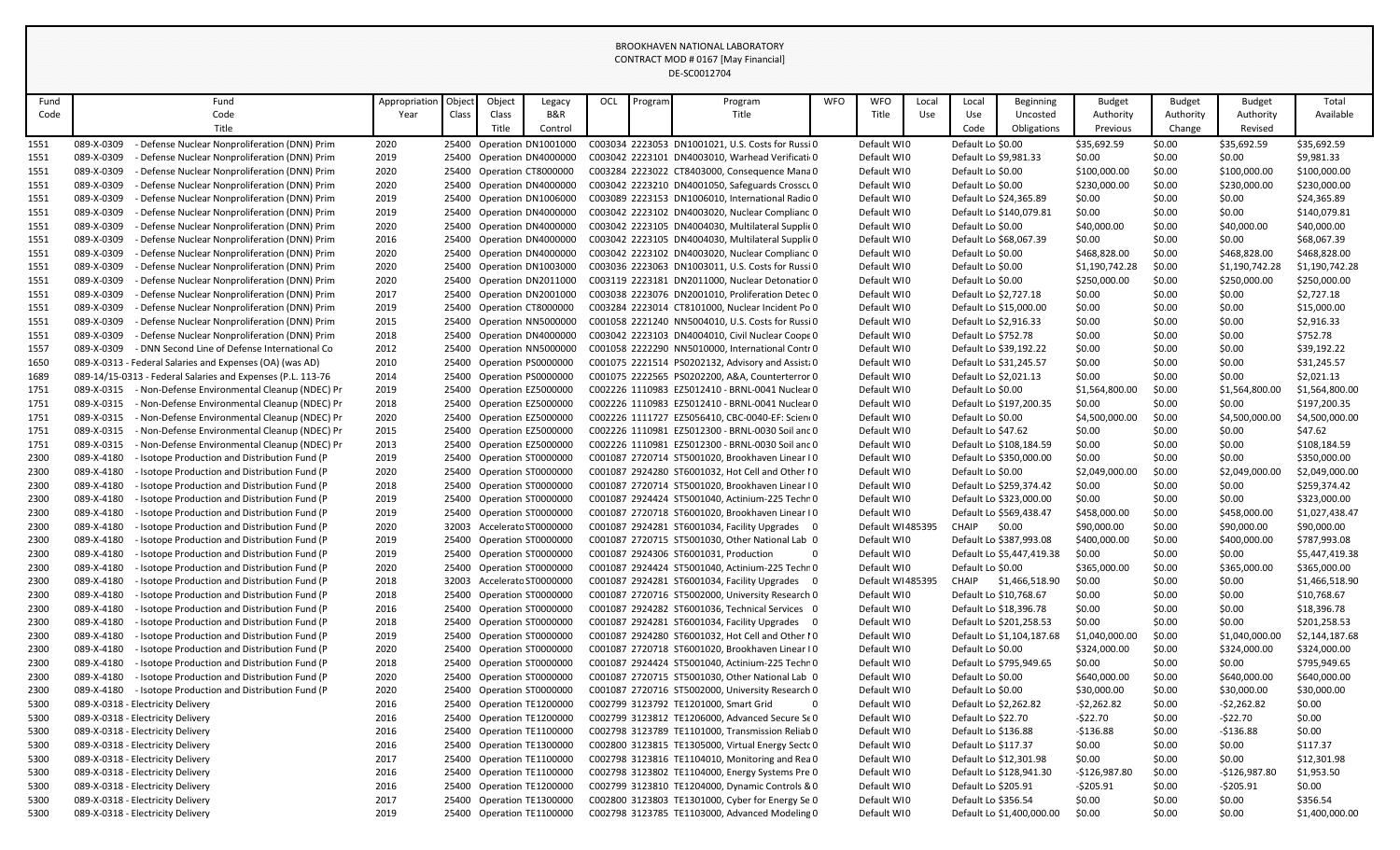| Fund | Fund                                                        | Appropriation | Object | Object | Legacy                    | OCL | Program | Program                                             | <b>WFO</b> | <b>WFO</b>       | Local | Local                      | Beginning                 | <b>Budget</b>  | <b>Budget</b> | <b>Budget</b>  | Total          |
|------|-------------------------------------------------------------|---------------|--------|--------|---------------------------|-----|---------|-----------------------------------------------------|------------|------------------|-------|----------------------------|---------------------------|----------------|---------------|----------------|----------------|
| Code | Code                                                        | Year          | Class  | Class  | B&R                       |     |         | Title                                               |            | Title            | Use   | Use                        | Uncosted                  | Authority      | Authority     | Authority      | Available      |
|      | Title                                                       |               |        | Title  | Control                   |     |         |                                                     |            |                  |       | Code                       | Obligations               | Previous       | Change        | Revised        |                |
| 5300 | 089-X-0318 - Electricity Delivery                           | 2020          |        |        | 25400 Operation TE1100000 |     |         | C002798 3123785 TE1103000, Advanced Modeling 0      |            | Default WI0      |       | Default Lo \$0.00          |                           | \$370,000.00   | \$0.00        | \$370,000.00   | \$370,000.00   |
| 5300 | 089-X-0318 - Electricity Delivery                           | 2018          |        |        | 25400 Operation TE1100000 |     |         | C002798 3123785 TE1103000, Advanced Modeling 0      |            | Default WI0      |       |                            | Default Lo \$264,522.58   | \$0.00         | \$0.00        | \$0.00         | \$264,522.58   |
| 5300 | 089-X-0318 - Electricity Delivery                           | 2016          |        |        | 25400 Operation TF0000000 |     |         | C002802 3123796 TF0000000, Transmission Permi 0     |            | Default WI0      |       | Default Lo \$121.66        |                           | $-$121.66$     | \$0.00        | $-$121.66$     | \$0.00         |
| 5300 | 089-X-0318 - Electricity Delivery                           | 2017          |        |        | 25400 Operation TE1200000 |     |         | C002799 3123809 TE1203000, Advance Distributio 0    |            | Default WI0      |       | Default Lo \$621.94        |                           | $-$621.94$     | \$0.00        | $-$621.94$     | \$0.00         |
| 5300 | 089-X-0318 - Electricity Delivery                           | 2016          |        |        | 25400 Operation TE1300000 |     |         | C002800 3123804 TE1302000, Cyber for Energy Se 0    |            | Default WIO      |       | Default Lo \$200.26        |                           | \$0.00         | \$0.00        | \$0.00         | \$200.26       |
| 5300 | 089-X-0318 - Electricity Delivery                           | 2017          |        |        | 25400 Operation TE1400000 |     |         | C002801 3123795 TE1400000, Energy Storage Resi 0    |            | Default WIO      |       | Default Lo \$260.97        |                           | $-$260.97$     | \$0.00        | $-$260.97$     | \$0.00         |
| 5300 | 089-X-0318 - Electricity Delivery                           | 2018          |        |        | 25400 Operation TE1200000 |     |         | C002799 3123811 TE1205000, Resilient Electric Dis 0 |            | Default WIO      |       |                            | Default Lo \$41,767.81    | \$0.00         | \$0.00        | \$0.00         | \$41,767.81    |
| 5350 | 089-X-0319<br>- Nuclear Energy (NE) Primary Fund (P.L. 110- | 2019          |        |        | 25400 Operation RC0600000 |     |         | C003237 2720992 RC0603000, Management and II 0      |            | Default WIO      |       | Default Lo \$8,463.14      |                           | \$0.00         | \$0.00        | \$0.00         | \$8,463.14     |
| 5350 | 089-X-0319<br>- Nuclear Energy (NE) Primary Fund (P.L. 110- | 2020          |        |        | 25400 Operation FT1100000 |     |         | C003290 2721023 FT1105000, Systems Analysis an 0    |            | Default WIO      |       | Default Lo \$0.00          |                           | \$384,642.00   | \$0.00        | \$384,642.00   | \$384,642.00   |
| 5350 | 089-X-0319<br>- Nuclear Energy (NE) Primary Fund (P.L. 110- | 2020          |        |        | 25400 Operation RC0500000 |     |         | C003095 2720978 RC0504000, Program Assessmer 0      |            | Default WIO      |       | Default Lo \$0.00          |                           | \$150,000.00   | \$0.00        | \$150,000.00   | \$150,000.00   |
| 5350 | 089-X-0319<br>- Nuclear Energy (NE) Primary Fund (P.L. 110- | 2019          |        |        | 25400 Operation AF5800000 |     |         | C000822 2720667 AF5810000, Advanced Fuels Res 0     |            | Default WIO      |       |                            | Default Lo \$69,520.80    | \$0.00         | \$0.00        | \$0.00         | \$69,520.80    |
| 5350 | 089-X-0319<br>- Nuclear Energy (NE) Primary Fund (P.L. 110- | 2019          |        |        | 25400 Operation RC0500000 |     |         | C003095 2720978 RC0504000, Program Assessmer 0      |            | Default WIO      |       |                            | Default Lo \$21,031.64    | \$0.00         | \$0.00        | \$0.00         | \$21,031.64    |
| 5350 | 089-X-0319<br>- Nuclear Energy (NE) Primary Fund (P.L. 110- | 2018          |        |        | 25400 Operation AF5800000 |     |         | C000822 2720875 AF5832030, Program Assessmer 0      |            | Default WIO      |       |                            | Default Lo \$352,232.57   | \$0.00         | \$0.00        | \$0.00         | \$352,232.57   |
| 5350 | 089-X-0319<br>- Nuclear Energy (NE) Primary Fund (P.L. 110- | 2018          |        |        | 25400 Operation AF5800000 |     |         | C000822 2720955 AF5832040, Management & Inte 0      |            | Default WI0      |       |                            | Default Lo \$480,756.06   | \$0.00         | \$0.00        | \$0.00         | \$480,756.06   |
| 5350 | 089-X-0319<br>- Nuclear Energy (NE) Primary Fund (P.L. 110- | 2019          |        |        | 25400 Operation AF5800000 |     |         | C000822 2720703 AF5835000, Safeguards<br>$\Omega$   |            | Default WIO      |       |                            | Default Lo \$77,737.45    | \$0.00         | \$0.00        | \$0.00         | \$77,737.45    |
| 5350 | 089-X-0319<br>- Nuclear Energy (NE) Primary Fund (P.L. 110- | 2020          |        |        | 25400 Operation FT0900000 |     |         | C003288 2721068 FT0903000, Management and Ir 0      |            | Default WIO      |       | Default Lo \$0.00          |                           | \$35,000.00    | \$0.00        | \$35,000.00    | \$35,000.00    |
| 5350 | 089-X-0319<br>- Nuclear Energy (NE) Primary Fund (P.L. 110- | 2017          |        |        | 25400 Operation RC0400000 |     |         | C002775 2720918 RC0424000, ARC International CO     |            | Default WIO      |       | Default Lo \$368.50        |                           | \$0.00         | \$0.00        | \$0.00         | \$368.50       |
| 5350 | 089-X-0319<br>- Nuclear Energy (NE) Primary Fund (P.L. 110- | 2017          |        |        | 25400 Operation AF5800000 |     |         | C000822 2720625 AF5855000, Fuel Resources R&L 0     |            | Default WIO      |       | Default Lo \$349.62        |                           | \$0.00         | \$0.00        | \$0.00         | \$349.62       |
| 5350 | 089-X-0319<br>- Nuclear Energy (NE) Primary Fund (P.L. 110- | 2019          |        |        | 25400 Operation AF5800000 |     |         | C000822 2720874 AF5832020, Systems Analysis 0       |            | Default WIO      |       |                            | Default Lo \$43,775.94    | \$0.00         | \$0.00        | \$0.00         | \$43,775.94    |
| 5350 | 089-X-0319<br>- Nuclear Energy (NE) Primary Fund (P.L. 110- | 2017          |        |        | 25400 Operation AF5800000 |     |         | C000822 2720965 AF5861010, Spent Fuel and Was 0     |            | Default WIO      |       | Default Lo \$740.20        |                           | \$0.00         | \$0.00        | \$0.00         | \$740.20       |
| 5350 | 089-X-0319<br>- Nuclear Energy (NE) Primary Fund (P.L. 110- | 2020          |        |        | 25400 Operation FT0900000 |     |         | C003288 2721080 FT0907000, Laboratory Activitie 0   |            | Default WIO      |       | Default Lo \$0.00          |                           | \$400,000.00   | \$0.00        | \$400,000.00   | \$400,000.00   |
| 5350 | 089-X-0319<br>- Nuclear Energy (NE) Primary Fund (P.L. 110- | 2019          |        |        | 25400 Operation NT0400000 |     |         | C002805 2720882 NT0402000, National Scientific LO   |            | Default WI0      |       |                            | Default Lo \$465,962.87   | \$0.00         | \$0.00        | \$0.00         | \$465,962.87   |
| 5350 | 089-X-0319<br>- Nuclear Energy (NE) Primary Fund (P.L. 110- | 2019          |        |        | 25400 Operation AF5800000 |     |         | C000822 2720875 AF5832030, Program Assessmer 0      |            | Default WIO      |       |                            | Default Lo \$51,000.00    | \$0.00         | \$0.00        | \$0.00         | \$51,000.00    |
| 5350 | 089-X-0319<br>- Nuclear Energy (NE) Primary Fund (P.L. 110- | 2018          |        |        | 25400 Operation NT0800000 |     |         | C003286 2720928 NT0803000, Reactor Physics 0        |            | Default WIO      |       |                            | Default Lo \$129,028.00   | \$0.00         | \$0.00        | \$0.00         | \$129,028.00   |
| 5450 | 089-X-0321<br>- Energy Efficiency and Renewable Energy (EER | 2018          |        |        | 25400 Operation BT0000000 |     |         | C000848 1004210 BT0101000, Research and Devel 0     |            | Default WI0      |       |                            | Default Lo \$24,055.38    | \$0.00         | \$0.00        | \$0.00         | \$24,055.38    |
| 5450 | 089-X-0321<br>- Energy Efficiency and Renewable Energy (EER | 2018          |        |        | 25400 Operation GT0000000 |     |         | C002910 1005623 GT0200000, Low Temperature a 0      |            | Default WI0      |       |                            | Default Lo \$4,819.47     | \$0.00         | \$0.00        | \$0.00         | \$4,819.47     |
| 5450 | 089-X-0321<br>- Energy Efficiency and Renewable Energy (EER | 2019          |        |        | 25400 Operation GT0000000 |     |         | C002910 1005623 GT0200000, Low Temperature a 0      |            | Default WIO      |       |                            | Default Lo \$950,000.00   | \$0.00         | \$0.00        | \$0.00         | \$950,000.00   |
| 5450 | 089-X-0321<br>- Energy Efficiency and Renewable Energy (EER | 2018          |        |        | 25400 Operation HT0000000 |     |         | C002796 1009190 HT0101000, Materials and Com(0      |            | Default WIO      |       |                            | Default Lo \$93,487.86    | \$0.00         | \$0.00        | \$0.00         | \$93,487.86    |
| 5450 | 089-X-0321<br>Energy Efficiency and Renewable Energy (EER   | 2017          |        |        | 25400 Operation SL0000000 |     |         | C002911 1005616 SL0300000, Systems Integration 0    |            | Default WIO      |       |                            | Default Lo \$665,015.61   | \$0.00         | \$0.00        | \$0.00         | \$665,015.61   |
| 5450 | 089-X-0321<br>- Energy Efficiency and Renewable Energy (EER | 2016          |        |        | 25400 Operation PG0000000 |     |         | C002840 1005604 PG0400000, Innovation & Deplo 0     |            | Default WIO      |       |                            | Default Lo \$40,972.14    | \$0.00         | \$0.00        | \$0.00         | \$40,972.14    |
| 5450 | 089-X-0321<br>- Energy Efficiency and Renewable Energy (EER | 2014          |        |        | 25400 Operation BM0000000 |     |         | C002732 1009218 BM0107000, Biopower<br>$\Omega$     |            | Default WIO      |       |                            | Default Lo \$1,252.09     | \$0.00         | \$0.00        | \$0.00         | \$1,252.09     |
| 5450 | 089-X-0321<br>Energy Efficiency and Renewable Energy (EER   | 2016          |        |        | 25400 Operation VT0000000 |     |         | C001096 1005556 VT1301000, Vehicle and System 0     |            | Default WI0      |       |                            | Default Lo \$5,774.29     | \$0.00         | \$0.00        | \$0.00         | \$5,774.29     |
| 5450 | 089-X-0321<br>- Energy Efficiency and Renewable Energy (EER | 2019          |        |        | 25400 Operation HT0000000 |     |         | C002796 1009190 HT0101000, Materials and Com 0      |            | Default WI0      |       |                            | Default Lo \$300,000.00   | \$0.00         | \$0.00        | \$0.00         | \$300,000.00   |
| 5450 | 089-X-0321<br>- Energy Efficiency and Renewable Energy (EER | 2019          |        |        | 25400 Operation WW0000000 |     |         | C002917 1005682 WW0800000, Mitigate Market E0       |            | Default WIO      |       | Default Lo \$0.00          |                           | \$13,837.00    | \$0.00        | \$13,837.00    | \$13,837.00    |
| 5450 | Energy Efficiency and Renewable Energy (EER<br>089-X-0321   | 2018          |        |        | 25400 Operation GT0000000 |     |         | C002910 1005613 GT0300000, Hydrothermal<br>- 0      |            | Default WIO      |       |                            | Default Lo \$10,301.60    | \$0.00         | \$0.00        | \$0.00         | \$10,301.60    |
| 5450 | 089-X-0321<br>Energy Efficiency and Renewable Energy (EER   | 2016          |        |        | 25400 Operation HT0000000 |     |         | C002796 1009190 HT0101000, Materials and Com(0      |            | Default WI302017 |       | <b>TCF Fundir \$294.34</b> |                           | \$0.00         | \$0.00        | \$0.00         | \$294.34       |
| 5450 | 089-X-0321<br>- Energy Efficiency and Renewable Energy (EER | 2020          |        |        | 25400 Operation VT0000000 |     |         | C001096 1005554 VT1201000, Batteries & Electric 0   |            | Default WIO      |       | Default Lo \$0.00          |                           | \$2,201,250.00 | \$0.00        | \$2,201,250.00 | \$2,201,250.00 |
| 5450 | 089-X-0321<br>- Energy Efficiency and Renewable Energy (EER | 2014          |        |        | 25400 Operation GT0000000 |     |         | C002910 1005612 GT0100000, Enhanced Geotherr 0      |            | Default WIO      |       | Default Lo \$6,283.33      |                           | \$0.00         | \$0.00        | \$0.00         | \$6,283.33     |
| 5450 | 089-X-0321<br>- Energy Efficiency and Renewable Energy (EER | 2017          |        |        | 25400 Operation HT0000000 |     |         | C002796 2223156 HT1100000, Technology Acceler 0     |            | Default WI0      |       | Default Lo \$2,577.39      |                           | \$0.00         | \$0.00        | \$0.00         | \$2,577.39     |
| 5450 | 089-X-0321<br>- Energy Efficiency and Renewable Energy (EER | 2019          |        |        | 25400 Operation SL0000000 |     |         | C002911 1005616 SL0300000, Systems Integration 0    |            | Default WI0      |       |                            | Default Lo \$123,776.00   | \$0.00         | \$0.00        | \$0.00         | \$123,776.00   |
| 5450 | 089-X-0321<br>- Energy Efficiency and Renewable Energy (EER | 2018          |        |        | 25400 Operation SL0000000 |     |         | C002911 1005616 SL0300000, Systems Integration 0    |            | Default WI0      |       |                            | Default Lo \$226,224.00   | \$0.00         | \$0.00        | \$0.00         | \$226,224.00   |
| 5450 | 089-X-0321<br>- Energy Efficiency and Renewable Energy (EER | 2018          |        |        | 25400 Operation SL0000000 |     |         | C002911 1005622 SL0200000, Photovoltaic R&D 0       |            | Default WI0      |       | Default Lo \$268.16        |                           | \$0.00         | \$0.00        | \$0.00         | \$268.16       |
| 5450 | - Energy Efficiency and Renewable Energy (EER<br>089-X-0321 | 2020          |        |        | 25400 Operation BT0000000 |     |         | C000848 1004210 BT0101000, Research and Devel 0     |            | Default WI0      |       | Default Lo \$0.00          |                           | \$700,000.00   | \$0.00        | \$700,000.00   | \$700,000.00   |
| 5450 | 089-X-0321<br>- Energy Efficiency and Renewable Energy (EER | 2019          |        |        | 25400 Operation BM0000000 |     |         | C002732 1004173 BM0102060, Integration of Bior 0    |            | Default WI0      |       | Default Lo \$0.00          |                           | \$1,095,692.00 | \$0.00        | \$1,095,692.00 | \$1,095,692.00 |
| 5450 | 089-X-0321<br>- Energy Efficiency and Renewable Energy (EER | 2019          |        |        | 25400 Operation VT0000000 |     |         | C001096 1005554 VT1201000, Batteries & Electric 0   |            | Default WI0      |       |                            | Default Lo \$2,180,240.94 | \$0.00         | \$0.00        | \$0.00         | \$2,180,240.94 |
| 5450 | 089-X-0321<br>- Energy Efficiency and Renewable Energy (EER | 2019          |        |        | 25400 Operation BT0000000 |     |         | C000848 1004219 BT0304030, Buildings-to-Grid 0      |            | Default WIO      |       | Default Lo \$0.00          |                           | \$213,394.00   | \$0.00        | \$213,394.00   | \$213,394.00   |
| 5450 | 089-X-0321<br>Energy Efficiency and Renewable Energy (EER   | 2018          |        |        | 25400 Operation BT0000000 |     |         | C000848 1004219 BT0304030, Buildings-to-Grid 0      |            | Default WI0      |       |                            | Default Lo \$355,633.31   | \$0.00         | \$0.00        | \$0.00         | \$355,633.31   |
| 5450 | 089-X-0321<br>- Energy Efficiency and Renewable Energy (EER | 2020          |        |        | 25400 Operation BT0000000 |     |         | C000848 1004222 BT0400000, Equipment and Buil 0     |            | Default WI0      |       | Default Lo \$0.00          |                           | \$250,000.00   | \$0.00        | \$250,000.00   | \$250,000.00   |
| 5450 | 089-X-0321<br>- Energy Efficiency and Renewable Energy (EER | 2016          |        |        | 25400 Operation ED0000000 |     |         | C000949 1009209 ED2701000, Next Generation M 0      |            | Default WI0      |       |                            | Default Lo \$276,958.14   | \$0.00         | \$0.00        | \$0.00         | \$276,958.14   |
| 5450 | - Energy Efficiency and Renewable Energy (EER<br>089-X-0321 | 2017          |        |        | 25400 Operation VT0000000 |     |         | C001096 1005556 VT1301000, Vehicle and System 0     |            | Default WI0      |       | Default Lo \$7,401.00      |                           | \$0.00         | \$0.00        | \$0.00         | \$7,401.00     |
|      |                                                             |               |        |        |                           |     |         |                                                     |            |                  |       |                            |                           |                |               |                |                |